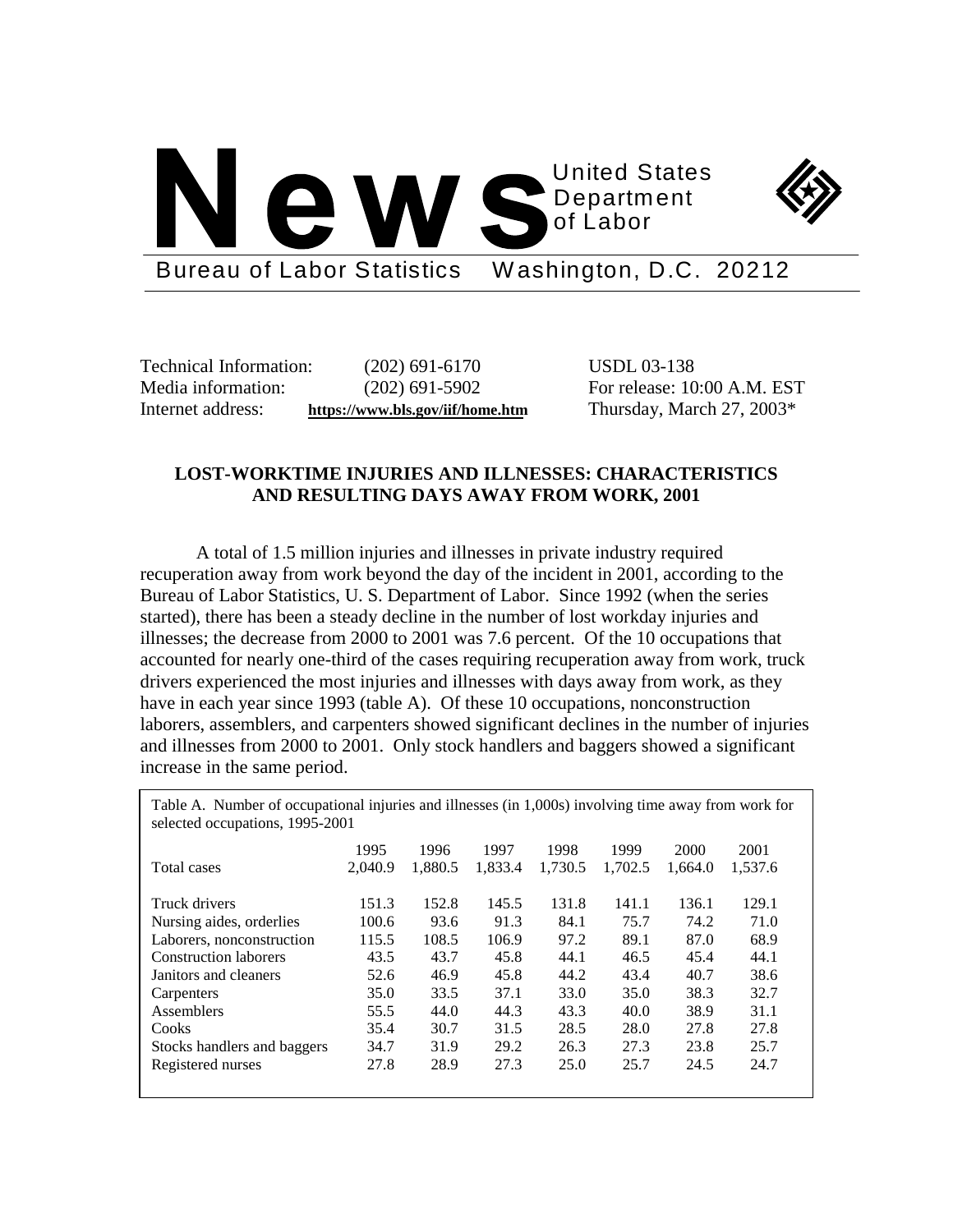This is the third of three annual releases from the BLS safety and health statistical series for 2001. The first release, in September 2002, covered work-related fatalities from the 2001 National Census of Fatal Occupational Injuries. In December 2002, a release based on the Survey of Occupational Injuries and Illnesses presented numbers and frequency (incidence rates) by industry for nonfatal occupational injuries and illnesses. This release, from the latter survey, covers the case and demographic characteristics of days away from work cases. Days away from work cases are one of two types of lost workday cases. The other type is cases of restricted work activity. As it has since 1997, the number of injuries and illnesses reported in 2001 with only restricted work activity, rather than days away recuperating, remained at over 1,000,000.

As in the preceding ten years, more than 4 out of 10 injuries and illnesses resulting in days away from work in 2001 were sprains or strains, most often involving the back. The number of cases of sprains and strains declined by 34.5 percent from 1992 to 2001, almost the same as the decline for all cases. From 2000 to 2001, the number of lost workday cases due to amputations decreased by 10.8 percent, while cases involving bruises and contusions declined 10.1 percent and those involving sprains and strains fell 8.0 percent.

| Table B. Number of occupational injuries and illnesses (in 1,000s) involving time away from work by<br>selected nature of injury and illness, 1995-2001 |         |         |         |         |         |         |         |  |  |  |  |  |
|---------------------------------------------------------------------------------------------------------------------------------------------------------|---------|---------|---------|---------|---------|---------|---------|--|--|--|--|--|
|                                                                                                                                                         | 1995    | 1996    | 1997    | 1998    | 1999    | 2000    | 2001    |  |  |  |  |  |
| Total cases                                                                                                                                             | 2,040.9 | 1,880.5 | 1,833.4 | 1,730.5 | 1,702.5 | 1,664.0 | 1,537.6 |  |  |  |  |  |
| Sprains, strains                                                                                                                                        | 876.8   | 819.7   | 799.0   | 760.0   | 739.7   | 728.2   | 669.9   |  |  |  |  |  |
| Bruises, contusions                                                                                                                                     | 192.1   | 174.9   | 165.8   | 153.1   | 156.0   | 151.7   | 136.4   |  |  |  |  |  |
| Cuts, lacerations                                                                                                                                       | 153.2   | 133.2   | 133.6   | 137.6   | 132.4   | 121.3   | 114.8   |  |  |  |  |  |
| <b>Fractures</b>                                                                                                                                        | 124.6   | 120.5   | 119.5   | 115.4   | 113.7   | 116.7   | 108.1   |  |  |  |  |  |
| Back pain                                                                                                                                               | 59.0    | 52.0    | 48.7    | 42.4    | 43.2    | 46.1    | 42.7    |  |  |  |  |  |
| Carpal tunnel syndrome                                                                                                                                  | 31.5    | 29.9    | 29.2    | 26.3    | 27.9    | 27.7    | 26.8    |  |  |  |  |  |
| Heat burns                                                                                                                                              | 36.1    | 29.0    | 30.0    | 28.4    | 27.1    | 24.3    | 25.1    |  |  |  |  |  |
| <b>Tendonitis</b>                                                                                                                                       | 22.1    | 17.4    | 18.0    | 16.9    | 16.6    | 14.4    | 14.1    |  |  |  |  |  |
| Chemical burns                                                                                                                                          | 13.9    | 11.6    | 12.2    | 11.7    | 11.6    | 9.4     | 9.5     |  |  |  |  |  |
| Amputations                                                                                                                                             | 11.3    | 10.2    | 10.9    | 10.2    | 10.0    | 9.7     | 8.6     |  |  |  |  |  |

## Worker demographics and case characteristics

 BLS collects not only the occupation of the injured or ill worker but also gender and age, length of service with the employer at the time of the incident, and race or ethnic origin (tables 1, 2, and 7). Knowledge of worker characteristics can be useful to help identify specific traits that can be relevant to efforts to reduce work-related injuries and illnesses. Following are highlights of these worker traits for 2001:

• Men accounted for 65.7 percent of total cases (1.5 million), which is higher than their share of the hours worked (58.7 percent) by all private wage and salary workers.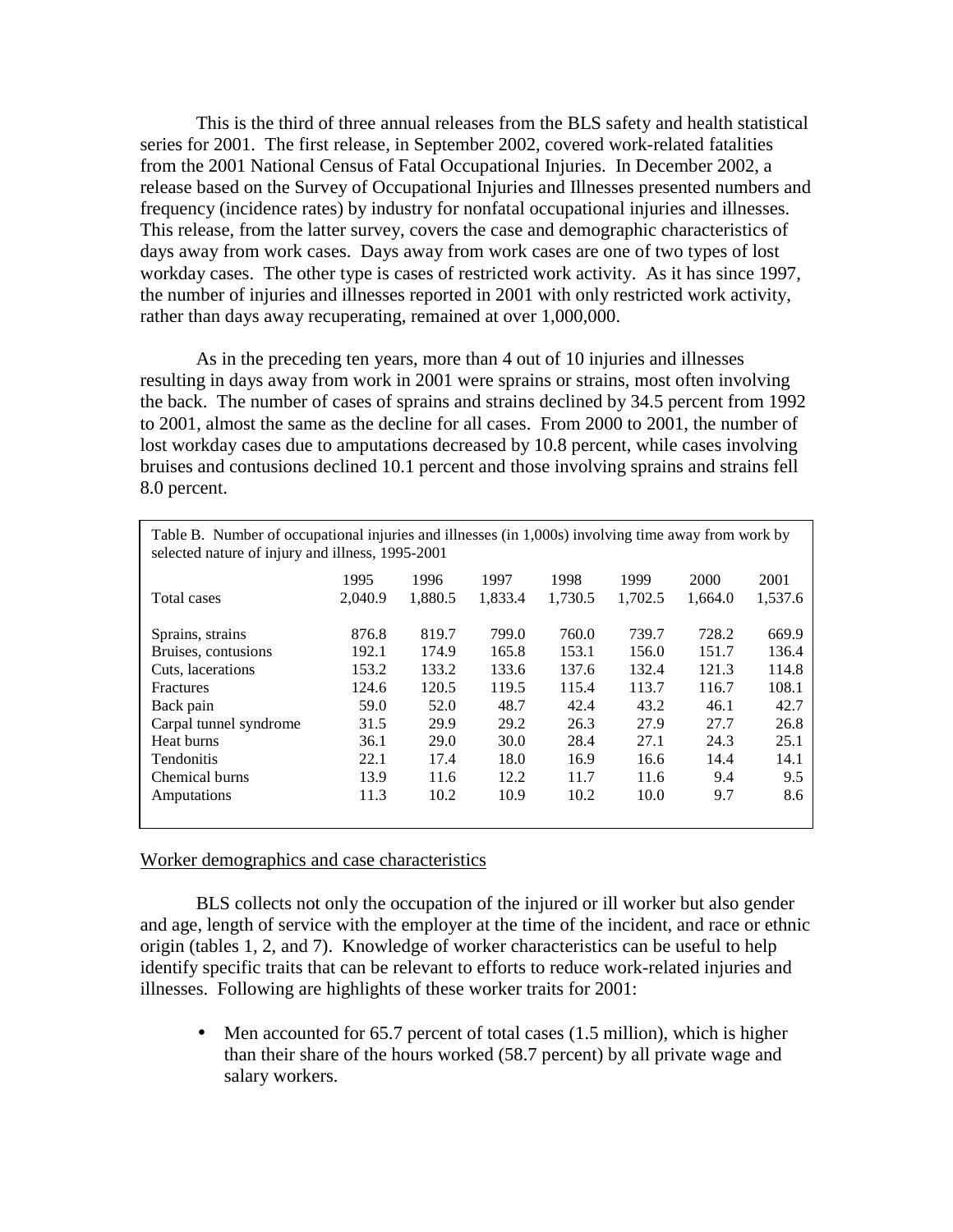- Although injuries and illnesses to workers aged 20 to 44 decreased between 2000 and 2001, they continued to account for 65.0 percent of all injured workers while their share of hours worked was 62.9 percent. Workers aged 14 to 15 were the only age group that showed an increase in the number of injury and illness cases from 2000 to 2001.
- Hispanic workers showed a 3.2 percent increase in injuries and illnesses from 2000, similar to their overall employment increase of 2.9 percent. However, Hispanic employment decreased in the agriculture, forestry, and fishing industry by 12.6 percent, while their injuries and illnesses increased by 20.1 percent.
- Operators, fabricators, and laborers had the highest number of cases of all major occupational groups (605,800). Of these cases, 36.9 percent occurred in manufacturing.
- Employees with one or more years of service with their employer accounted for 57.9 percent of all injuries or illnesses sustained.

The survey uses four case characteristics to describe each event that led to an injury or illness that involved one or more days away from work. These characteristics include:

- the physical characteristics of the disabling injury or illness (nature)
- the part of body affected
- the way in which the incident occurred (event or exposure)
- what directly produced or inflicted the condition (source)

To illustrate, consider an injury to a truck driver who fractures his or her wrist from falling out of the back of a truck. The nature, or physical characteristic, is a fracture; the part of body affected, the wrist; the event or exposure, fall to lower level; and the source, floor and ground surfaces. Case characteristics can help identify disabling injuries and illnesses for specific workplace risks (tables 4-6 and 9). Following are highlights of the 2001 findings for these characteristics:

- Sprains and strains, although showing a decline of nearly 60,000 cases from 2000, continued to be the leading nature, or physical effect, of injury and illness in every major industry division. Together, service and manufacturing industries make up 45.3 percent of these cases.
- The trunk, which includes shoulder and back, was by far the part of body most affected by work incidents, accounting for 36.5 percent of all cases. The agriculture, forestry, and fishing industry showed an increase in injuries to the trunk of nearly 2,700 cases, or 24.6 percent, from 2000.
- Floors and other surfaces, worker motion or position, containers, and parts and materials accounted for 57.4 percent of all sources of injury or illness.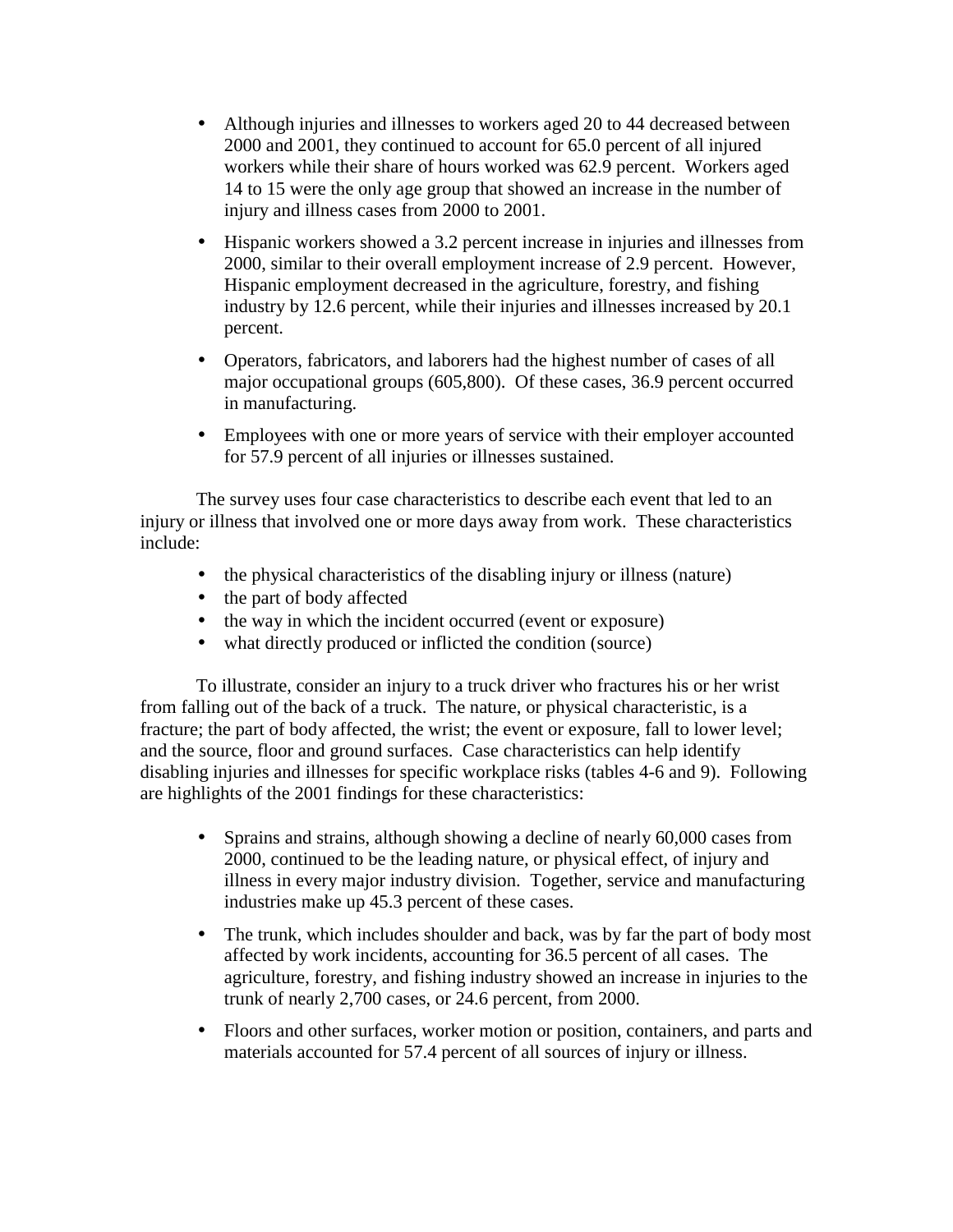- While total cases of overexertion and contact with objects and equipment each decreased by approximately 10 percent from 2000 to 2001, they remained the leading events or exposures resulting in a disabling condition. The transportation and public utilities industry reported a 19.5 percent increase in falls to lower levels in 2001.
- Among nature of disabling injuries and illnesses, two changed notably in 2001. Dislocations rose by 7.9 percent between 2000 and 2001, an increase of 1,000 days away from work cases. An increase of 20.3 percent was seen in anxiety, stress, and neurotic disorders from 2000, also an increase of 1,000 cases.

The U.S. Department of Labor defines a musculoskeletal disorder (MSD) as an injury or disorder of the muscles, nerves, tendons, joints, cartilage, and spinal discs. MSDs do not include disorders caused by slips, trips, falls, motor vehicle accidents, or similar accidents. Table D presents the number of such disorders by major industry division, and table E presents the occupations with the most musculoskeletal disorders in 2001.

- Although total MSD cases (522,500) declined by 9.6 percent from 2000 to 2001, they continued to account for over one-third of all lost workday cases (table C).
- Service industries reported the most musculoskeletal disorders, accounting for 25.8 percent of all cases of this type. Manufacturing industries reported 22.9 percent of all MSD cases.
- Truck drivers accounted for approximately one out of every 12 musculoskeletal disorders. In addition, MSDs in stock handlers and baggers rose by 14.5 percent in 2001.

| days away from work and percentage of total cases that are MSD cases, 1992-2001 |         |             | Table C. Number (in 1,000s) of total and work-related musculoskeletal disorders (MSD) involving |  |
|---------------------------------------------------------------------------------|---------|-------------|-------------------------------------------------------------------------------------------------|--|
| Year                                                                            | Total   | <b>MSDs</b> | Percentage                                                                                      |  |
| 1992                                                                            | 2.331.1 | 784.1       | 33.6                                                                                            |  |
| 1993                                                                            | 2.252.6 | 762.7       | 33.9                                                                                            |  |
| 1994                                                                            | 2,236.6 | 755.6       | 33.8                                                                                            |  |
| 1995                                                                            | 2.040.9 | 695.8       | 34.1                                                                                            |  |
| 1996                                                                            | 1.880.5 | 647.4       | 34.4                                                                                            |  |
| 1997                                                                            | 1,833.4 | 626.4       | 34.2                                                                                            |  |
| 1998                                                                            | 1.730.5 | 592.5       | 34.2                                                                                            |  |
| 1999                                                                            | 1,702.5 | 582.3       | 34.2                                                                                            |  |
| 2000                                                                            | 1,664.0 | 577.8       | 34.7                                                                                            |  |
| 2001                                                                            | 1.537.6 | 522.5       | 34.0                                                                                            |  |
|                                                                                 |         |             |                                                                                                 |  |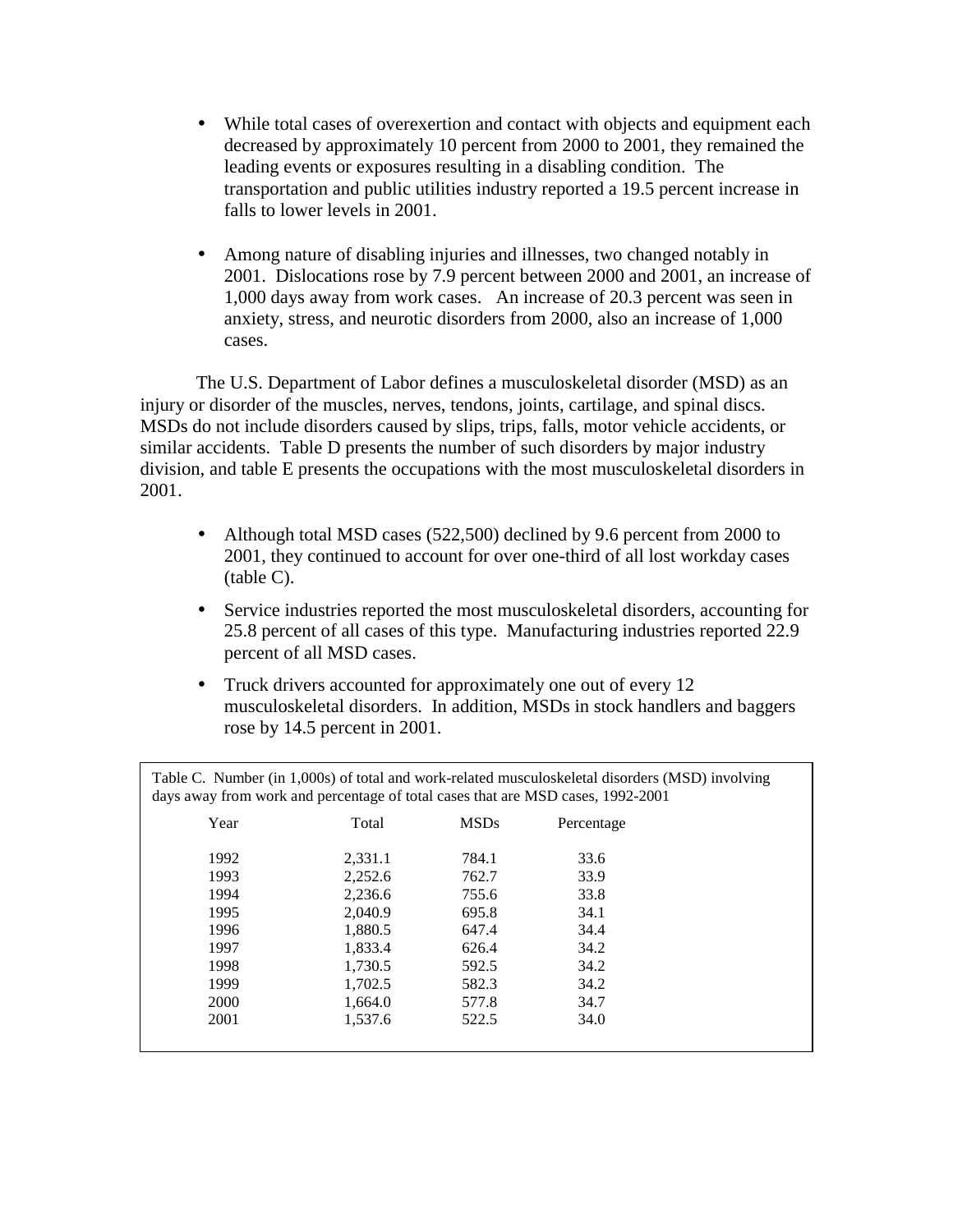| Table D. Number (in 1,000s) of work-related musculoskeletal disorders involving time away from |
|------------------------------------------------------------------------------------------------|
| work and median days away from work by major industry division, 2001                           |

|                                     | Number | Median<br>days away from work |
|-------------------------------------|--------|-------------------------------|
| Total musculoskeletal disorders     | 522.5  | 8                             |
| Agriculture, forestry, and fishing  | 8.7    | 5                             |
| Mining                              | 2.9    | 25                            |
| Construction                        | 49.2   | 10                            |
| Manufacturing                       | 119.5  | 10                            |
| Transportation and public utilities | 69.5   | 9                             |
| Wholesale trade                     | 41.7   | 7                             |
| Retail trade                        | 83.8   | 7                             |
| Finance, insurance, and real estate | 12.4   | 9                             |
| <b>Services</b>                     | 134.9  | 6                             |

Table E. Number (in 1,000s) of work-related musculoskeletal disorders involving time away from work and median days away from work by selected occupation, 2001

|                                                | Number | Median<br>days away from work |
|------------------------------------------------|--------|-------------------------------|
| Total musculoskeletal disorders                | 522.5  | 8                             |
| Truck drivers                                  | 42.8   | 10                            |
| Nursing aides, orderlies, and attendants       | 40.8   | 5                             |
| Laborers, nonconstruction                      | 24.8   | 7                             |
| Assemblers                                     | 14.5   | 10                            |
| Janitors and cleaners                          | 12.6   | 6                             |
| Registered nurses                              | 11.8   | 5                             |
| Stock handlers and baggers                     | 11.3   | 6                             |
| <b>Construction laborers</b>                   | 10.5   | 10                            |
| Supervisors and proprietors, sales occupations | 9.0    | 6                             |
| Carpenters                                     | 8.8    | 8                             |
| Cashiers                                       | 8.8    | 7                             |

## Injury and illness severity

Besides identifying high risk situations, the survey also focuses on the length of the absences resulting from these injuries and illnesses (tables 7-10). Median days away from work – the key survey measure of severity – designates the point at which half the cases involved more days and half involved fewer days. The median days away from work for all cases was 6 days in 2001, the same as in 2000, with over a fourth of the cases resulting in 21 days or more away from work. The survey also found the following patterns: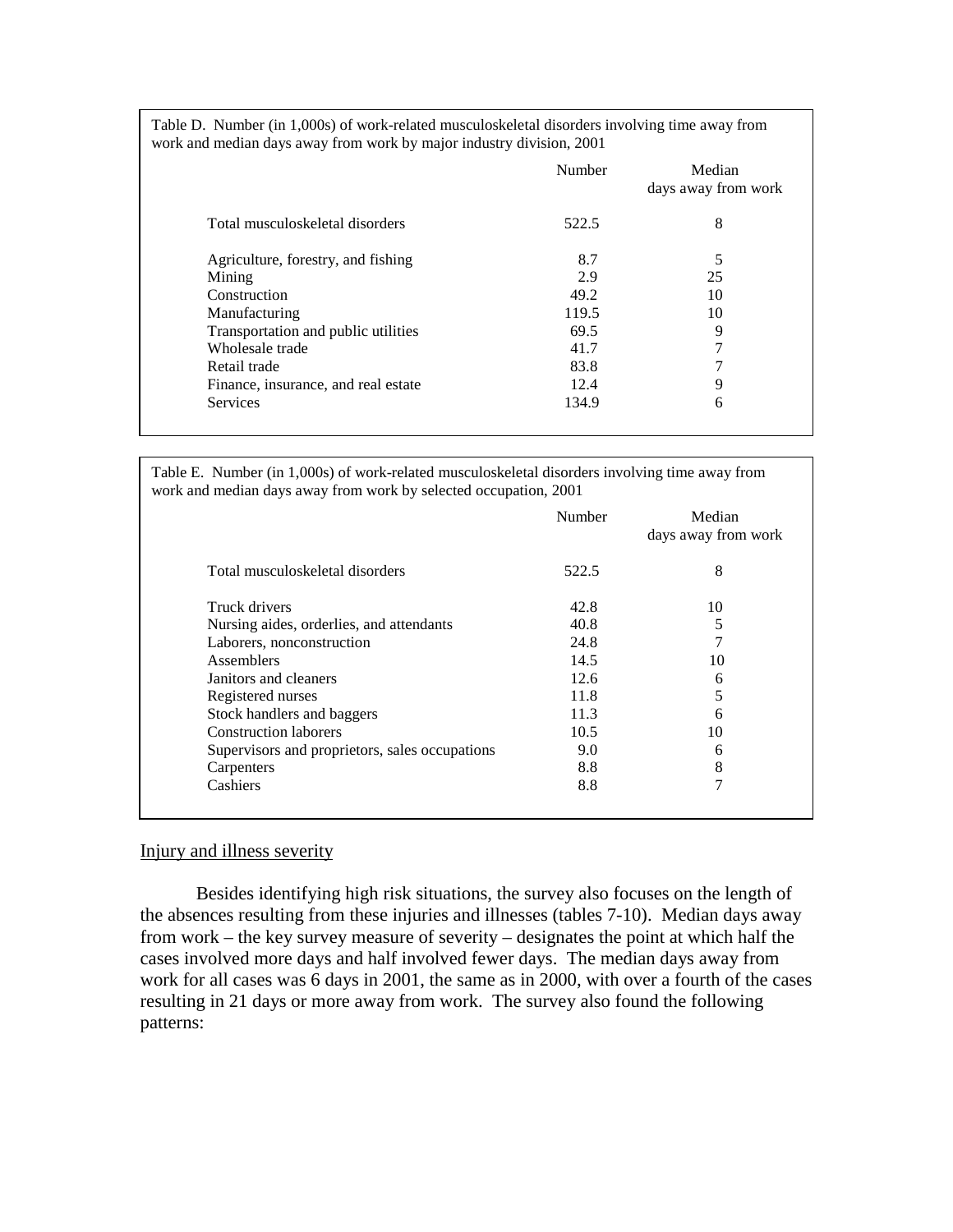- Among major disabling injuries and illnesses, median days away from work were highest for carpal tunnel syndrome (25 days), fractures (21 days), and amputations (18 days).
- Among the most frequent events or exposures, repetitive motion, such as grasping tools, scanning groceries, and typing, resulted in the longest absences from work – a median of 18 days, down from 19 in 2000. Since 1992, the median days for this event has ranged from a low of 15 to a high of 20.
- Of the occupations with 0.5 percent or more of the total days away from work cases, bus drivers had the highest median days away from work with 11 days. Not only do truck drivers suffer the most nonfatal injuries and illnesses, they also had the next highest median days away from work, 10 days. Plumbers, pipefitters, and steamfitters; and industrial machine repairers also had a median of 10 days, followed by public transportation attendants with 9 days.
- Injuries to the wrist resulted in the longest absences from work a median of 13 days -- followed by injuries to the shoulder - a median of 12 days.

## Technical note

The Bureau of Labor Statistics has reported annually on the number of daysaway-from-work injuries and illnesses in private industry and the rate of such incidents since the early 1970s. The 2001 national survey marks the tenth year that BLS has collected additional detailed information on such cases in the form of worker and case characteristics data, including workdays lost, summarized in this release.

The events of September 11, 2001, could be expected to impact the 2001 data; however, the survey does not allow BLS to estimate separately the nonfatal injuries and illnesses related to the terrorist attacks. It also should be noted that BLS could not send a questionnaire to many sample units located in the World Trade Center, probably resulting in fewer reported nonfatal injuries and illnesses than otherwise might be the case. The BLS 2001 National Census of Fatal Occupational Injuries, released in September 2002, provided information on fatal work-related injuries from the September  $11<sup>th</sup>$  terrorist attacks.

The number and frequency (incidence rates) of days away from work cases are based on logs and other records kept by private industry employers throughout the year. These records reflect not only the year's injury and illness experience but also the employer's understanding of which cases are work related under current recordkeeping guidelines of the U. S. Department of Labor. The number of injuries and illnesses reported in a given year also can be influenced by changes in the level of economic activity, working conditions and work practices, worker experience and training, and the number of hours worked.

The number of hours worked used for industry and case characteristics incidence rates are collected in the Survey of Occupational Injuries and Illnesses. Because this survey does not collect hours worked or employment for demographic characteristics, the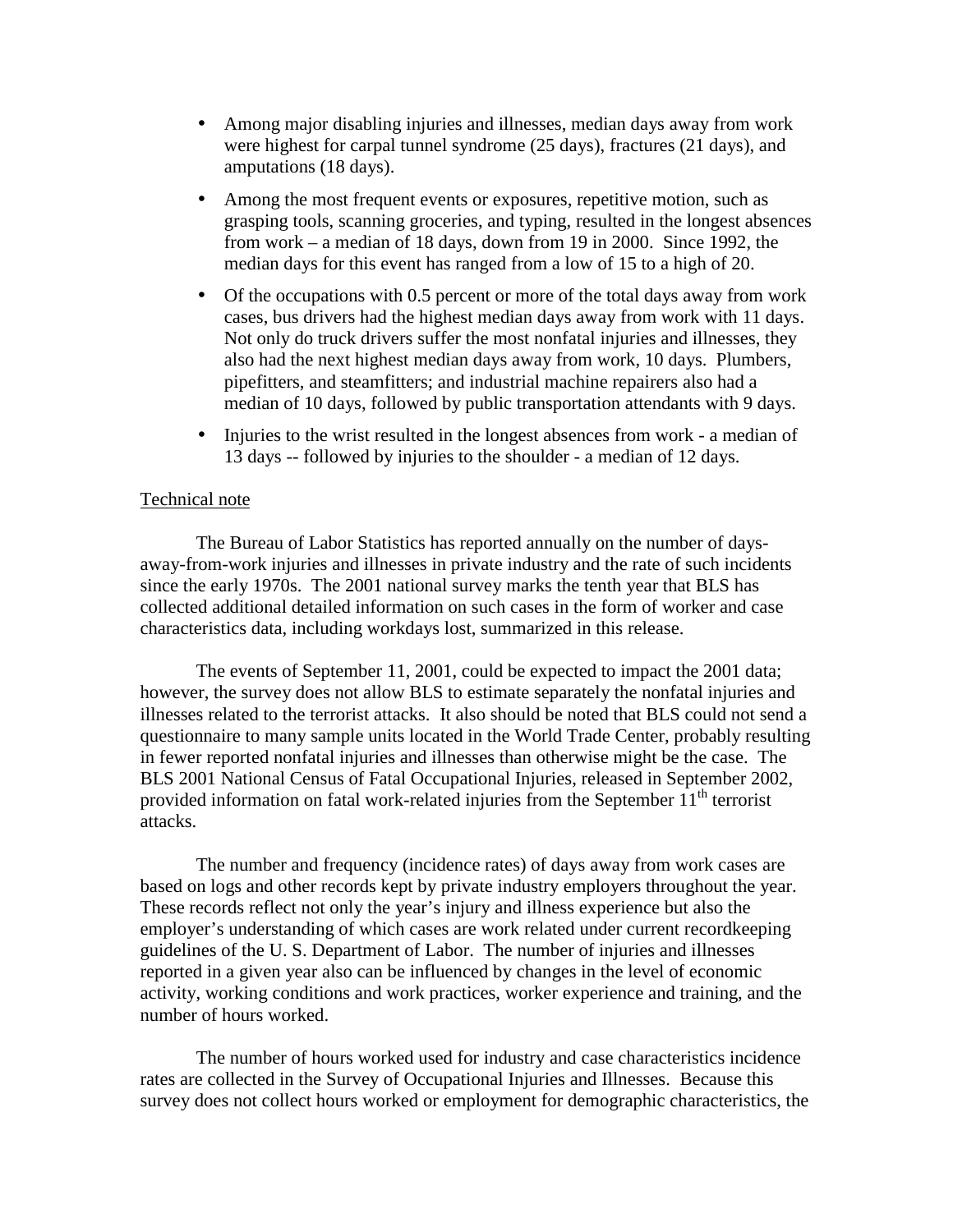hours and employment used for these data come from the Current Population Survey, which is conducted by the Bureau of the Census for the Bureau of Labor Statistics.

 The Survey of Occupational Injuries and Illnesses continues to measure the number of new work-related illness cases that are recognized, diagnosed, and reported each year. In 2001, 72,200 of the 1.5 million cases with days away from work were classified as illnesses. Some conditions, e.g., long-term latent illnesses caused by exposure to carcinogens, often are difficult to relate to the workplace and are not adequately recognized and reported. These long-term latent illnesses are believed to be understated in the survey. In contrast, the overwhelming majority of the reported new illnesses are those that are easier to directly relate to workplace activity (e.g., contact dermatitis or carpal tunnel syndrome).

Work-related musculoskeletal disorders (MSD) include cases where the nature of the injury or illness is sprains, strains, tears; back pain, hurt back; soreness, pain, hurt, except the back; carpal tunnel syndrome; hernia; or musculoskeletal system and connective tissue diseases and disorders and when the event or exposure leading to the injury or illness is bodily reaction/bending, climbing, crawling, reaching, twisting; overexertion; or repetition. Cases of Raynaud's phenomenon, tarsal tunnel syndrome, and herniated spinal discs are not included. Although these cases may be considered MSDs, the survey classifies these cases in categories that also include non-MSD cases.

The survey is a Federal/State program (50/50 funded) in which employer reports are collected from about 179,800 private industry establishments and processed by state agencies cooperating with the Bureau of Labor Statistics. Occupational injury and illness data for coal, metal, and nonmetal mining and for railroad activities are provided by the U. S. Department of Labor's Mine Safety and Health Administration and the U. S. Department of Transportation's Federal Railroad Administration. The survey excludes all fatalities at work and work-related nonfatal injuries and illnesses to the self-employed; workers on farms with fewer than 11 employees; private household workers; and employers in federal, state, and local government agencies.

 The survey estimates of the characteristics of cases with days away from work are based on a scientifically selected probability sample, rather than a census of the entire population. Two levels of sampling were used. First, establishments were selected to represent themselves and, in many instances, other establishments of like industry and workforce size that were not selected that survey year. Then, sampled establishments projected to have large number of days away from work cases were instructed before the survey began on how to sample those cases to minimize the burden of their response.

 Because the data are based on a sample survey, the injury and illness estimates probably differ from the figures that would be obtained from all units covered by the survey. To determine the precision of each estimate, a standard error is calculated. The standard error defines a range (confidence interval) around the estimate. The approximate 95-percent confidence interval is the estimate plus or minus twice the standard error. The standard error also can be expressed as a percent of the estimate, or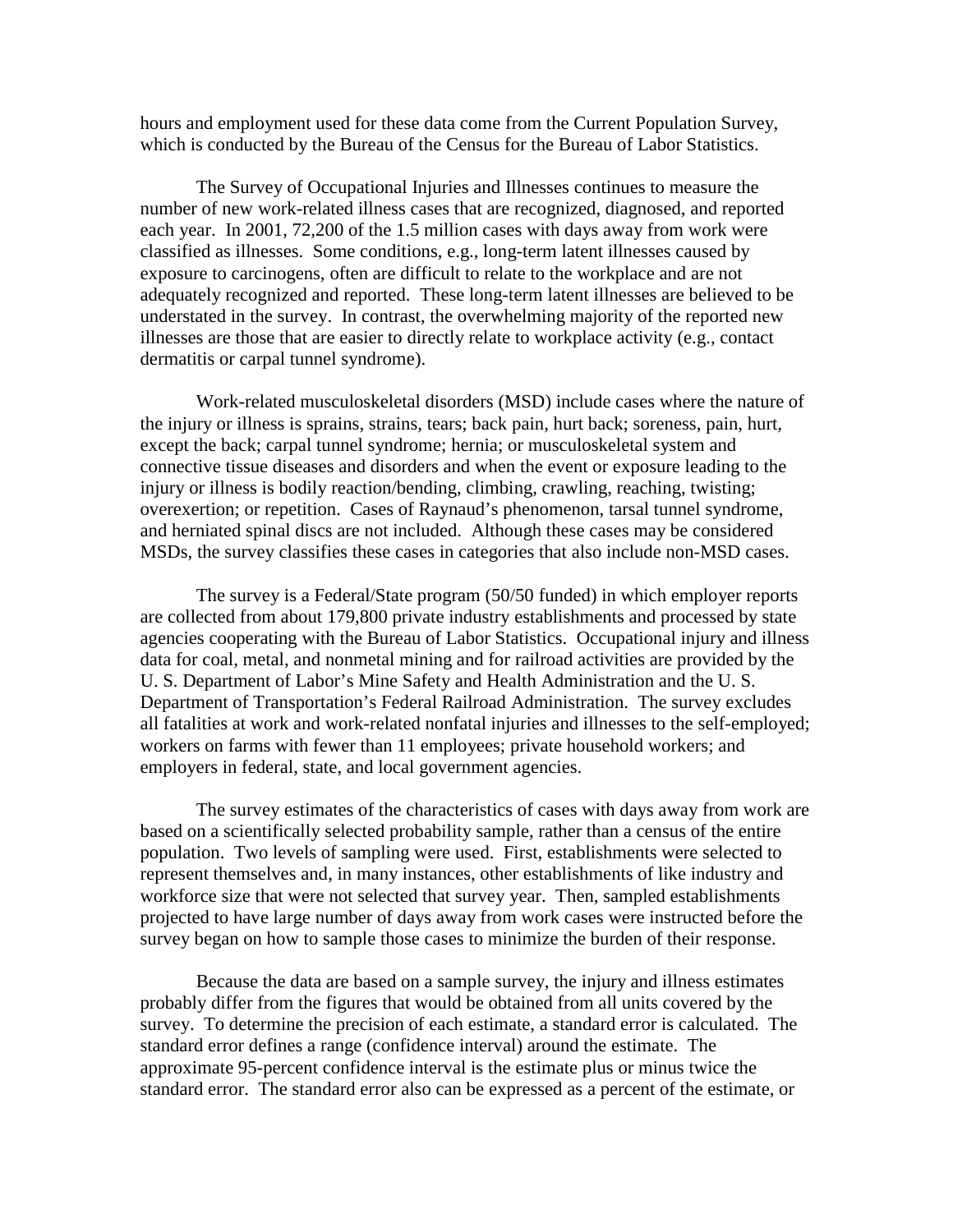the relative standard error. For example, the 95-percent confidence interval for an incidence rate of 6.5 per 100 full-time workers with a relative standard error of 1.0 percent would be 6.5 plus or minus 2 percent (2 times 1.0 percent) or 6.37 to 6.63. One can be 95 percent confident that the "true" incidence rate falls within the confidence interval. The 2001 incidence rate for all occupational injuries and illnesses of 5.7 per 100 full-time workers in private industry has an estimated relative standard error of about 0.8 percent. A relative standard error was calculated for each estimate from the survey and will be published in a BLS bulletin that is scheduled to be available at a later date. All findings in this release have been tested and found to be statistically significant using the 95-percent confidence interval.

 The data also are subject to nonsampling error. The inability to obtain detailed information about all cases in the sample, mistakes in recording or coding the data, and definitional difficulties are general examples of nonsampling error in the survey. Although not measured, nonsampling errors will always occur when statistics are gathered. However, BLS has implemented quality assurance procedures to reduce nonsampling error in the survey, including a rigorous training program for State coders and a continuing effort to encourage survey participants to respond fully and accurately to all survey elements.

 Establishments are classified in industry categories based on the 1987 Standard Industrial Classification (SIC) Manual, as defined by the Office of Management and Budget. The four case characteristics used to describe lost workday injuries and illnesses are based on definitions and rules of selection stipulated in the 1992 BLS Occupational Injury and Illness Classification System. The occupation of the injured or ill worker is based on the 1990 Occupational Classification System developed by the Bureau of the Census.

\* Footnote 3 in tables 1 through 5, footnote 4 in table 6, and footnote 3 in table 10 were revised on April 24, 2003.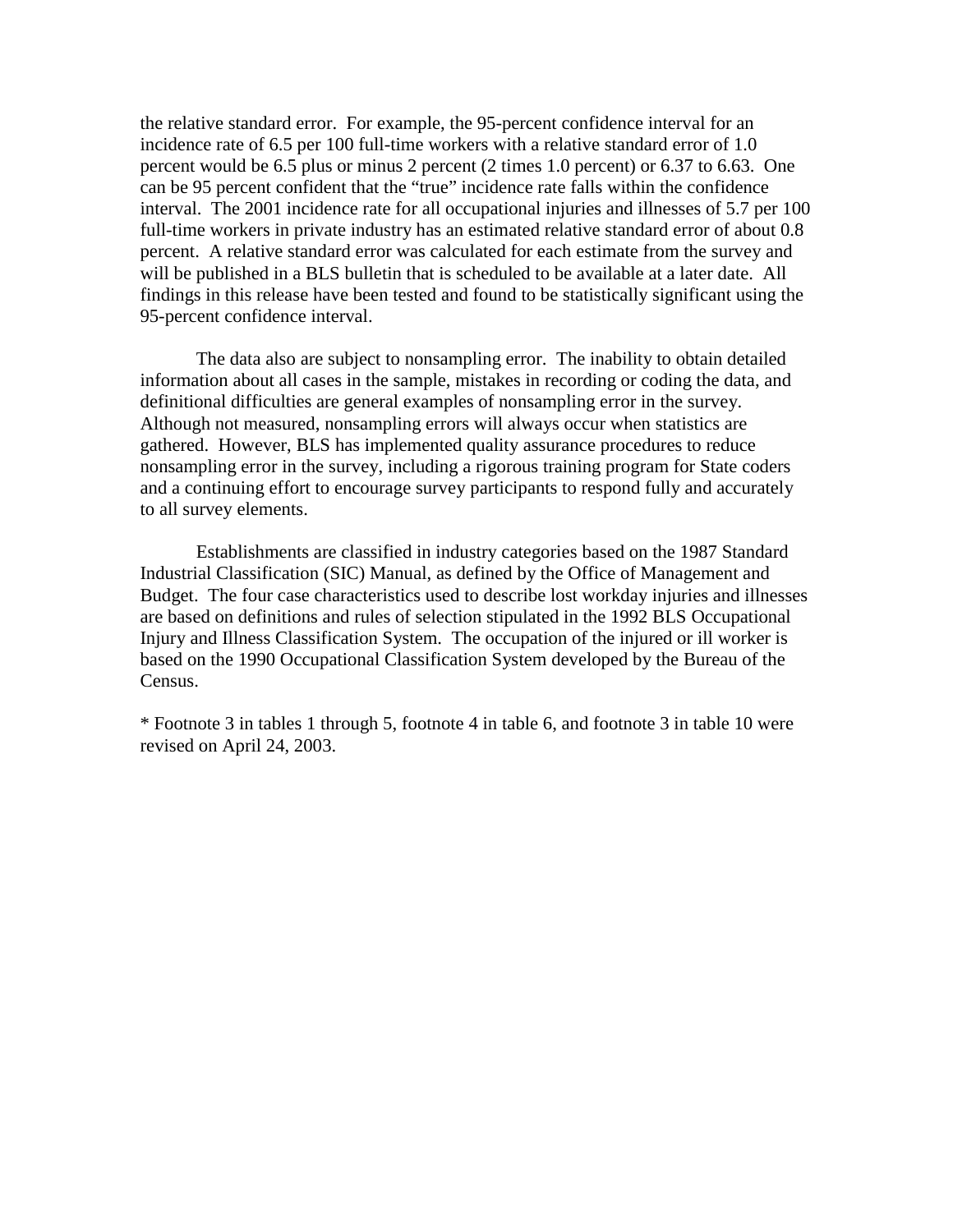TABLE 1. **Number of nonfatal occupational injuries and illnesses involving days away from work**1 **by selected worker characteristics and industry division, 2001**

(thousands)

|                                                                                                                                 |                                                                 |                                                               |                                                          | Goods producing                                    |                                                           | Service producing                                           |                                                         |                                                           |                                                   |                                                           |
|---------------------------------------------------------------------------------------------------------------------------------|-----------------------------------------------------------------|---------------------------------------------------------------|----------------------------------------------------------|----------------------------------------------------|-----------------------------------------------------------|-------------------------------------------------------------|---------------------------------------------------------|-----------------------------------------------------------|---------------------------------------------------|-----------------------------------------------------------|
| Characteristic                                                                                                                  | Private<br>industry <sup>2</sup>                                | Agricul-<br>ture,<br>forestry,<br>and<br>fishing <sup>2</sup> | Mining <sup>3</sup>                                      | Con-<br>struction                                  | Manufac-<br>turing                                        | Transpor-<br>tation and<br>public<br>utilities <sup>4</sup> | Whole-<br>sale<br>trade                                 | Retail<br>trade                                           | Finance,<br>insur-<br>ance,<br>and real<br>estate | Ser-<br>vices                                             |
|                                                                                                                                 | 1,537.6                                                         | 40.2                                                          | 10.6                                                     | 185.7                                              | 317.3                                                     | 199.9                                                       | 111.9                                                   | 265.7                                                     | 38.0                                              | 368.3                                                     |
| Sex:                                                                                                                            | 1,009.5<br>516.8                                                | 31.7<br>8.4                                                   | 10.3<br>.3                                               | 180.5<br>4.9                                       | 238.2<br>78.4                                             | 155.5<br>38.9                                               | 94.5<br>17.4                                            | 144.1<br>117.4                                            | 17.4<br>20.5                                      | 137.2<br>230.7                                            |
| Age: $5$                                                                                                                        | .9<br>44.5<br>171.7<br>389.1<br>438.4<br>315.8<br>135.7<br>24.5 | 2.0<br>6.5<br>11.7<br>10.9<br>6.2<br>1.8<br>.5                | $\cdot$ 1<br>1.1<br>2.4<br>3.1<br>2.9<br>.8<br>$\cdot$ 1 | 4.5<br>24.5<br>58.9<br>52.8<br>29.2<br>10.7<br>1.4 | (6)<br>5.0<br>27.9<br>77.3<br>93.9<br>74.2<br>32.5<br>3.8 | 2.8<br>15.9<br>52.0<br>64.8<br>44.9<br>16.1<br>1.8          | .1<br>1.9<br>12.2<br>31.2<br>32.1<br>22.1<br>9.0<br>1.5 | .5<br>18.4<br>40.8<br>63.3<br>67.6<br>43.8<br>21.3<br>6.9 | .5<br>2.9<br>8.3<br>11.4<br>9.4<br>4.1<br>1.0     | .3<br>9.5<br>39.8<br>84.0<br>101.7<br>83.1<br>39.4<br>7.4 |
| Occupation:<br>Managerial and professional<br>Technical, sales, and<br>administrative support                                   | 97.8<br>237.7<br>266.3                                          | .9<br>2.0<br>.5                                               | $\cdot$<br>$\cdot$ 1<br>6 <sub>1</sub>                   | 2.4<br>2.7<br>.4                                   | 6.1<br>19.1<br>6.4                                        | 3.8<br>31.5<br>11.1                                         | 4.0<br>18.7<br>1.2                                      | 10.6<br>87.6<br>69.6                                      | 4.9<br>15.5<br>9.0                                | 64.8<br>60.6<br>168.1                                     |
| Farming, forestry, and fishing<br>Precision production, craft, and<br>Operators, fabricators, and                               | 44.3<br>281.0<br>605.8                                          | 31.9<br>.9<br>3.7                                             | $\lambda$ 6 $\lambda$<br>5.6<br>4.6                      | .5<br>113.3<br>65.9                                | 1.8<br>59.3<br>223.3                                      | .3<br>29.3<br>123.6                                         | 1.2<br>14.4<br>72.1                                     | 1.3<br>27.4<br>68.6                                       | 2.0<br>4.5<br>2.0                                 | 5.4<br>26.3<br>42.1                                       |
| Length of service with employer:<br>Less than 3 months<br>3 - 11 months                                                         | 181.9<br>283.8<br>511.5<br>378.2<br>182.2                       | 8.6<br>9.0<br>13.4<br>6.7<br>2.5                              | 1.5<br>2.3<br>3.0<br>3.1<br>.7                           | 34.4<br>40.8<br>61.0<br>32.0<br>17.4               | 28.5<br>45.2<br>101.6<br>113.2<br>28.9                    | 15.1<br>29.5<br>55.7<br>53.3<br>46.3                        | 10.6<br>21.5<br>42.6<br>27.1<br>10.1                    | 38.3<br>56.7<br>92.8<br>50.9<br>27.0                      | 2.9<br>7.3<br>14.0<br>9.2<br>4.5                  | 41.9<br>71.7<br>127.4<br>82.6<br>44.7                     |
| Race or ethnic origin:<br>White, non-Hispanic<br>Black, non-Hispanic<br>Asian or Pacific Islander<br>American Indian or Alaskan | 765.2<br>133.8<br>192.0<br>25.3                                 | 15.7<br>1.4<br>17.7<br>.4                                     | 2.7<br>.3<br>.7<br>(6)                                   | 110.6<br>10.1<br>29.7<br>1.5                       | 171.5<br>26.5<br>42.8<br>5.5                              | 68.2<br>16.8<br>12.3<br>2.1                                 | 63.2<br>11.2<br>14.1<br>1.7                             | 136.8<br>16.4<br>28.7<br>5.0                              | 17.8<br>3.8<br>4.8<br>.8                          | 178.8<br>47.3<br>41.0<br>8.3                              |
|                                                                                                                                 | 5.7<br>415.6                                                    | $\cdot$ 1<br>4.9                                              | 6 <sub>1</sub><br>6.8                                    | 1.1<br>32.6                                        | 1.1<br>70.0                                               | .4<br>100.1                                                 | .3<br>21.4                                              | .9<br>77.9                                                | $\cdot$<br>10.6                                   | 1.7<br>91.3                                               |

 $1$  Days-away-from-work cases include those which result in days away from work with or without restricted work activity.

from work with or without restricted work activity.<br>
<sup>2</sup> Excludes farms with fewer than 11 employees.<br>
<sup>3</sup> Data conforming to OSHA definitions for mining operators in coal, metal,<br>
and nonmetal mining are provided to BLS b edition) include establishments not governed by the Mine Safety and Health Administration (MSHA) rules and reporting, such as those in Oil and Gas Extraction.

4 Data conforming to OSHA definitions for employers in railroad transportation are provided to BLS by the Federal Railroad Administration,

U.S. Department of Transportation.<br><sup>5</sup> Information is not shown separately for injured workers under age 14; they accounted for fewer than 50 cases.<br><sup>6</sup> Fewer than 50 cases.

NOTE: Dashes indicate data that are not available. Because of rounding and nonclassifiable responses, data may not sum to the totals. SOURCE: Bureau of Labor Statistics, U.S. Department of Labor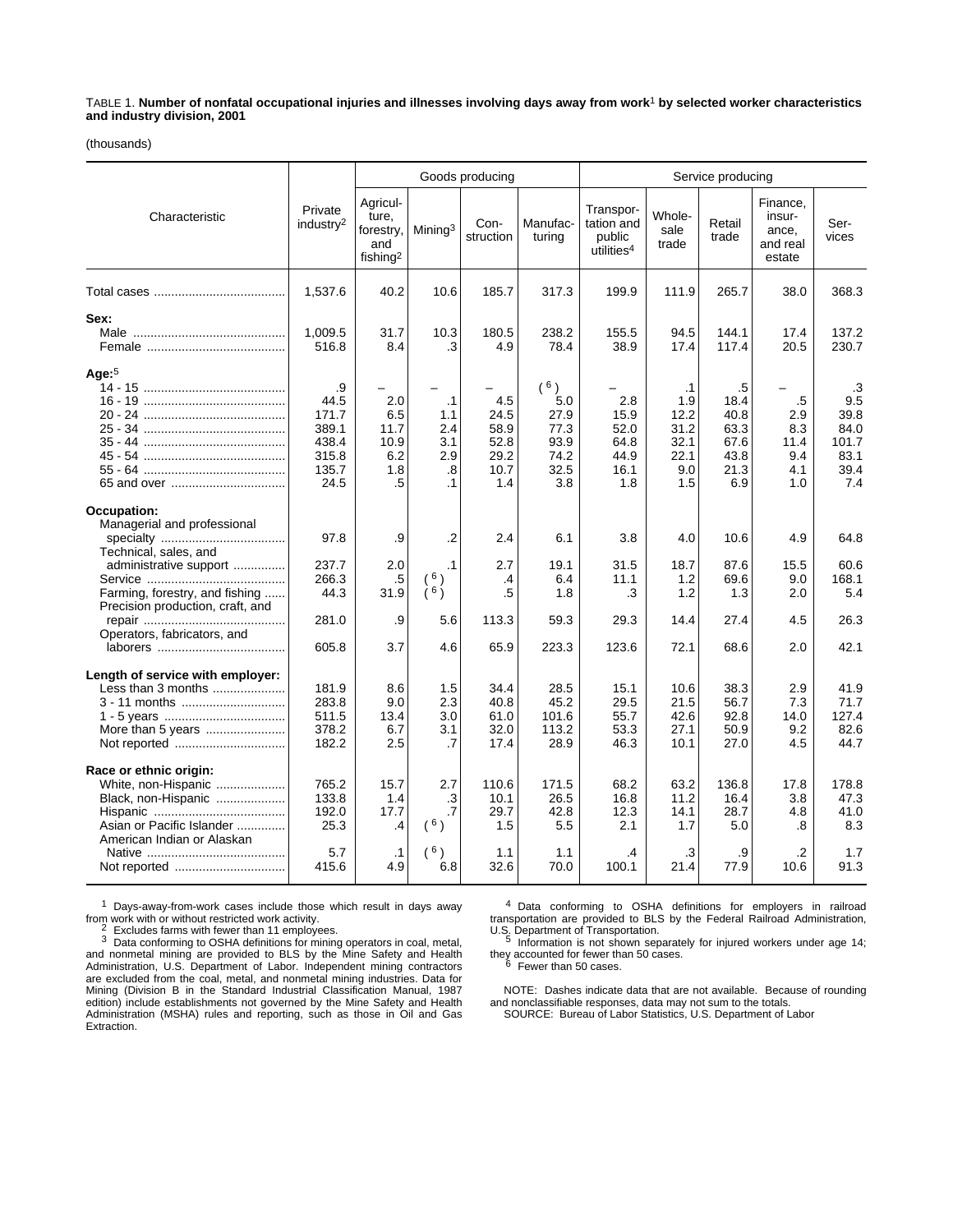TABLE 2. **Percent distribution of nonfatal occupational injuries and illnesses involving days away from work**1 **by selected worker characteristics and industry division, 2001**

|                                                                                                                                                                                                    |                                                                | Goods producing                                               |                                                  |                                                                              |                                                               | Service producing                                           |                                                                |                                                         |                                                   |                                                                 |
|----------------------------------------------------------------------------------------------------------------------------------------------------------------------------------------------------|----------------------------------------------------------------|---------------------------------------------------------------|--------------------------------------------------|------------------------------------------------------------------------------|---------------------------------------------------------------|-------------------------------------------------------------|----------------------------------------------------------------|---------------------------------------------------------|---------------------------------------------------|-----------------------------------------------------------------|
| Characteristic                                                                                                                                                                                     | Private<br>industry <sup>2</sup>                               | Agricul-<br>ture,<br>forestry,<br>and<br>fishing <sup>2</sup> | Mining <sup>3</sup>                              | Con-<br>struction                                                            | Manufac-<br>turing                                            | Transpor-<br>tation and<br>public<br>utilities <sup>4</sup> | Whole-<br>sale<br>trade                                        | Retail<br>trade                                         | Finance.<br>insur-<br>ance,<br>and real<br>estate | Ser-<br>vices                                                   |
| Total [1,537,567 cases]                                                                                                                                                                            | 100.0                                                          | 100.0                                                         | 100.0                                            | 100.0                                                                        | 100.0                                                         | 100.0                                                       | 100.0                                                          | 100.0                                                   | 100.0                                             | 100.0                                                           |
| Sex:                                                                                                                                                                                               | 65.7<br>33.6                                                   | 78.9<br>20.8                                                  | 97.5<br>2.5                                      | 97.2<br>2.6                                                                  | 75.1<br>24.7                                                  | 77.8<br>19.5                                                | 84.4<br>15.5                                                   | 54.2<br>44.2                                            | 45.9<br>53.9                                      | 37.3<br>62.6                                                    |
| Age: $5$                                                                                                                                                                                           | $\cdot$ 1<br>2.9<br>11.2<br>25.3<br>28.5<br>20.5<br>8.8<br>1.6 | 4.9<br>16.3<br>29.2<br>27.3<br>15.3<br>4.6<br>1.3             | 1.0<br>10.3<br>22.4<br>29.3<br>27.0<br>7.3<br>.7 | $\overline{\phantom{0}}$<br>2.4<br>13.2<br>31.7<br>28.5<br>15.7<br>5.7<br>.8 | $(^{6})$<br>1.6<br>8.8<br>24.4<br>29.6<br>23.4<br>10.2<br>1.2 | 1.4<br>8.0<br>26.0<br>32.4<br>22.4<br>8.1<br>.9             | $\cdot$ 1<br>1.7<br>10.9<br>27.9<br>28.7<br>19.7<br>8.0<br>1.4 | .2<br>6.9<br>15.3<br>23.8<br>25.4<br>16.5<br>8.0<br>2.6 | 1.2<br>7.7<br>21.8<br>29.9<br>24.9<br>10.7<br>2.7 | $\cdot$ 1<br>2.6<br>10.8<br>22.8<br>27.6<br>22.6<br>10.7<br>2.0 |
| Occupation:<br>Managerial and professional<br>Technical, sales, and<br>administrative support<br>Farming, forestry, and fishing<br>Precision production, craft, and<br>Operators, fabricators, and | 6.4<br>15.5<br>17.3<br>2.9<br>18.3                             | 2.3<br>5.1<br>1.3<br>79.5<br>2.3                              | 1.9<br>1.0<br>$\cdot$ 1<br>$\cdot$ 1<br>53.1     | 1.3<br>1.5<br>.2<br>.3<br>61.0                                               | 1.9<br>6.0<br>2.0<br>.6<br>18.7                               | 1.9<br>15.8<br>5.5<br>$\cdot$ 1<br>14.6                     | 3.6<br>16.7<br>1.1<br>1.0<br>12.8                              | 4.0<br>33.0<br>26.2<br>.5<br>10.3                       | 13.0<br>40.8<br>23.6<br>5.1<br>11.8               | 17.6<br>16.4<br>45.7<br>1.5<br>7.1                              |
| Length of service with employer:<br>Less than 3 months<br>3 - 11 months                                                                                                                            | 39.4<br>11.8<br>18.5<br>33.3<br>24.6<br>11.8                   | 9.2<br>21.5<br>22.3<br>33.3<br>16.6<br>6.3                    | 43.3<br>14.1<br>21.5<br>28.3<br>29.8<br>6.5      | 35.5<br>18.5<br>22.0<br>32.9<br>17.3<br>9.4                                  | 70.4<br>9.0<br>14.2<br>32.0<br>35.7<br>9.1                    | 61.8<br>7.6<br>14.8<br>27.8<br>26.7<br>23.2                 | 64.4<br>9.5<br>19.2<br>38.1<br>24.2<br>9.0                     | 25.8<br>14.4<br>21.3<br>34.9<br>19.1<br>10.2            | 5.3<br>7.7<br>19.1<br>36.9<br>24.3<br>12.0        | 11.4<br>11.4<br>19.5<br>34.6<br>22.4<br>12.1                    |
| Race or ethnic origin:<br>White, non-Hispanic<br>Black, non-Hispanic<br>Asian or Pacific Islander<br>American Indian or Alaskan                                                                    | 49.8<br>8.7<br>12.5<br>1.6<br>.4<br>27.0                       | 39.1<br>3.4<br>44.1<br>1.0<br>.2<br>12.1                      | 25.7<br>2.7<br>6.8<br>$\cdot$ 1<br>.2<br>64.5    | 59.6<br>5.5<br>16.0<br>.8<br>.6<br>17.5                                      | 54.0<br>8.3<br>13.5<br>1.7<br>.3<br>22.1                      | 34.1<br>8.4<br>6.2<br>1.1<br>.2<br>50.1                     | 56.5<br>10.0<br>12.6<br>1.5<br>.3<br>19.1                      | 51.5<br>6.2<br>10.8<br>1.9<br>$\cdot$ 3<br>29.3         | 46.8<br>10.1<br>12.6<br>2.1<br>.4<br>28.0         | 48.5<br>12.8<br>11.1<br>2.2<br>.5<br>24.8                       |

<sup>1</sup> Days-away-from-work cases include those which result in days away from work with or without restricted work activity.<br> $\frac{2}{5}$  Excludes forms with found that a state is a state.

from work with or without restricted work activity.<br><sup>2</sup> Excludes farms with fewer than 11 employees.<br><sup>3</sup> Data conforming to OSHA definitions for mining operators in coal, metal,<br>and nonmetal mining are provided to BLS by t Administration, U.S. Department of Labor. Independent mining contractors are excluded from the coal, metal, and nonmetal mining industries. Data for Mining (Division B in the Standard Industrial Classification Manual, 1987 edition) include establishments not governed by the Mine Safety and Health Administration (MSHA) rules and reporting, such as those in Oil and Gas Extraction.

4 Data conforming to OSHA definitions for employers in railroad transportation are provided to BLS by the Federal Railroad Administration,

U.S. Department of Transportation.<br>5 Information is not shown separately for injured workers under age 14; they accounted for fewer than 50 cases. <sup>6</sup> Less than 0.1 percent.

NOTE: Dashes indicate data that are not available. Because of rounding and nonclassifiable responses, percentages may not add to 100. SOURCE: Bureau of Labor Statistics, U.S. Department of Labor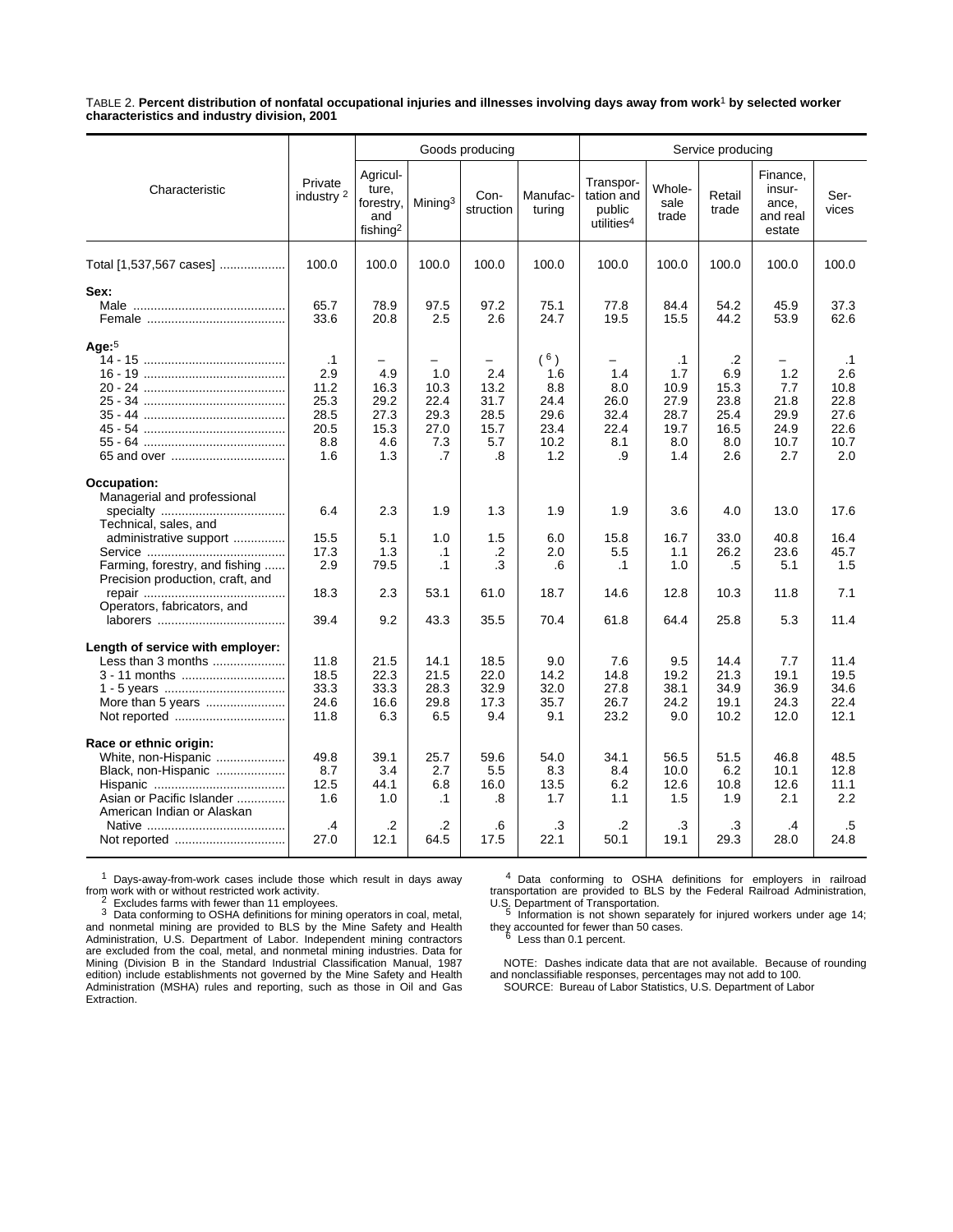TABLE 3. **Number of nonfatal occupational injuries and illnesses involving days away from work**1 **by selected occupation and industry division, 2001**

(thousands)

|                                                                                                                                                                                                                                                                                         |                                                                               | Goods producing                                                                           |                                          |                                             |                                                                                | Service producing                                              |                                                              |                                                                                          |                                                               |                                                                                  |
|-----------------------------------------------------------------------------------------------------------------------------------------------------------------------------------------------------------------------------------------------------------------------------------------|-------------------------------------------------------------------------------|-------------------------------------------------------------------------------------------|------------------------------------------|---------------------------------------------|--------------------------------------------------------------------------------|----------------------------------------------------------------|--------------------------------------------------------------|------------------------------------------------------------------------------------------|---------------------------------------------------------------|----------------------------------------------------------------------------------|
| Occupation                                                                                                                                                                                                                                                                              | Private<br>industry <sup>2</sup>                                              | Agricul-<br>ture,<br>forestry,<br>and<br>fishing <sup>2</sup>                             | Mining <sup>3</sup>                      | Con-<br>struction                           | Manufac-<br>turing                                                             | Transpor-<br>tation and<br>public<br>utilities <sup>4</sup>    | Whole-<br>sale<br>trade                                      | Retail<br>trade                                                                          | Finance,<br>insur-<br>ance,<br>and real<br>estate             | Ser-<br>vices                                                                    |
|                                                                                                                                                                                                                                                                                         | 1,537.6                                                                       | 40.2                                                                                      | 10.6                                     | 185.7                                       | 317.3                                                                          | 199.9                                                          | 111.9                                                        | 265.7                                                                                    | 38.0                                                          | 368.3                                                                            |
| Nursing aides, orderlies<br>Laborers, nonconstruction<br>Construction laborers<br>Janitors and cleaners<br>Stock handlers and baggers<br>Registered nurses                                                                                                                              | 129.1<br>71.0<br>68.9<br>44.1<br>38.6<br>32.7<br>31.1<br>27.8<br>25.7<br>24.7 | 1.5<br>.4<br>$\cdot$ 1<br>$(^{5})$<br>.1<br>$\qquad \qquad -$<br>$\overline{\phantom{0}}$ | .5<br>1.5<br>5 <sub>1</sub><br>5)<br>(5) | 5.5<br>43.4<br>.3<br>26.4<br>.8<br>$\equiv$ | 10.6<br>$(^{5})$<br>21.0<br>$(^{5})$<br>5.2<br>2.1<br>26.7<br>.2<br>1.1<br>(5) | 68.2<br>5.5<br>.3<br>1.1<br>.2<br>$\cdot$ 3<br>$\cdot$ 1<br>.2 | 23.3<br>19.9<br>$\cdot$ 1<br>.9<br>.3<br>1.6<br>2.6          | 11.6<br>.2<br>10.9<br>$\overline{\phantom{0}}$<br>4.8<br>1.4<br>.7<br>19.0<br>21.4<br>.1 | $\cdot$ 1<br>.5<br>1.2<br>(5)<br>5.3<br>.7<br>.3<br>$\cdot$ 1 | 7.7<br>70.3<br>8.5<br>$\cdot$<br>20.9<br>1.7<br>1.0<br>8.2<br>$\cdot$ .2<br>24.4 |
| Supervisors and proprietors<br>Sales workers, other commodities<br>Maids and housemen<br>Miscellaneous food preparation<br>Welders and cutters                                                                                                                                          | 23.1<br>22.2<br>22.2<br>19.9<br>18.8<br>18.7                                  | -<br>$\equiv$<br>$(^{5})$<br>-<br>$\cdot$ 1                                               | $\cdot$                                  | $\cdot$ .2<br>1.3                           | .5<br>(5)<br>.3<br>.1<br>.3<br>14.4                                            | $\cdot$ 1<br>$\cdot$ 1<br>.2<br>.6                             | 2.8<br>.5<br>.8<br>.9                                        | 17.7<br>19.7<br>19.0<br>.5<br>12.1<br>$\overline{\phantom{0}}$                           | .7<br>$\cdot$ 1<br>.7<br>.2                                   | 1.0<br>1.8<br>1.7<br>18.6<br>6.2<br>1.2                                          |
| Groundskeepers and gardeners,<br>Shipping and receiving clerks<br>Mechanics, automobile                                                                                                                                                                                                 | 17.4<br>15.4<br>14.5<br>14.2                                                  | 10.0<br>$\cdot$ 1<br>13.3                                                                 | (5)<br>$\overline{\phantom{0}}$          | .5                                          | .2<br>4.4<br>.1<br>$\cdot$                                                     | $\cdot$ 1<br>3.7<br>$\cdot$ 1<br>.2                            | $\cdot$ 1<br>2.8<br>.6<br>.4                                 | .8<br>3.5<br>9.7                                                                         | 1.8                                                           | 3.9<br>.8<br>4.0<br>$\cdot$ 1                                                    |
| Kitchen workers<br>Driver-sales workers<br>Plumbers, pipefitters, and                                                                                                                                                                                                                   | 13.7<br>13.7<br>13.4                                                          | -<br>$\overline{\phantom{0}}$<br>$\overline{\phantom{0}}$                                 | $\cdot$                                  | 10.2                                        | 1.4<br>$\cdot$ 1<br>3.3                                                        | .4<br>$\cdot$ 1                                                | $\cdot$ 1<br>5.3                                             | 12.3<br>3.5                                                                              | $\cdot$ 1                                                     | 1.2<br>1.2<br>1.2                                                                |
| Repairers, industrial machinery<br>Mechanics, bus, truck, stationary                                                                                                                                                                                                                    | 12.3<br>10.5                                                                  | $\overline{\phantom{0}}$                                                                  | .9                                       | 10.0                                        | .8<br>7.9                                                                      | $\cdot$<br>$\cdot$ .2                                          | $\cdot$ 1<br>.6                                              | $\cdot$<br>$\cdot$ 1                                                                     | $\cdot$ 1<br>(5)                                              | .9<br>$\cdot$ 7                                                                  |
| Industrial truck operators<br>Waiters and waitresses<br>Supervisors, production workers<br>Guards and police, except public                                                                                                                                                             | 10.5<br>10.4<br>9.6<br>9.6<br>9.3                                             | $\cdot$ 1<br>.4                                                                           | $(^{5})$<br>.4<br>.1                     | .5<br>.3                                    | .7<br>4.6<br>6.7<br>.2                                                         | 3.3<br>1.7<br>.7<br>$\cdot$ 1                                  | 2.4<br>1.8<br>.6<br>.1                                       | 1.4<br>.9<br>6.6<br>.9<br>1.0                                                            | .2<br>.1<br>.5                                                | 2.2<br>.3<br>2.8<br>.6<br>7.3                                                    |
| Heating, air conditioning, and<br>refrigeration mechanics<br>Stock and inventory clerks<br>Health aides, except nursing<br>Vehicle washers and equipment<br>Licensed practical nurses<br>Hand packers and packagers<br>Packaging machine operators<br>Attendants, public transportation | 9.3<br>8.7<br>8.5<br>8.4<br>8.3<br>8.3<br>8.0<br>8.0<br>7.9<br>7.9            | .1<br>$\cdot$ .2<br>$\overline{\phantom{0}}$                                              | $(^{5})$<br>(5)                          | 6.6<br>$\cdot$ 1<br>$\cdot$                 | .3<br>2.0<br>7.0<br>1.3<br>4.3<br>7.3                                          | $\cdot$ 1<br>.4<br>1.1<br>6.4<br>$\cdot$ 3<br>$\cdot$ 1<br>7.9 | .4<br>1.2<br>$\cdot$ 1<br>.6<br>.6<br>$\cdot$ 1<br>1.2<br>.2 | .8<br>3.4<br>2.8<br>1.8<br>.2                                                            | .2<br>$\cdot$ 1<br>(5)                                        | .8<br>1.5<br>8.2<br>.5<br>2.2<br>1.8<br>$7.9$<br>$\cdot$ 3<br>$\cdot$ 1          |

<sup>1</sup> Days-away-from-work cases include those which result in days away from work with or without restricted work activity.<br> $\frac{2}{x}$  Excludes farms with fewer than 11 employees

From Excludes farms with fewer than 11 employees.<br>
<sup>3</sup> Data conforming to OSHA definitions for mining operators in coal, metal, and nonmetal mining are provided to BLS by the Mine Safety and Health Administration, U.S. Department of Labor. Independent mining contractors are excluded from the coal, metal, and nonmetal mining industries. Data for Mining (Division B in the Standard Industrial Classification Manual, 1987 edition) include establishments not governed by the Mine Safety and Health Administration (MSHA) rules and reporting, such as those in Oil and Gas

Extraction.<br>
<sup>4</sup> Data conforming to OSHA definitions for employers in railroad<br>
transportation are provided to BLS by the Federal Railroad Administration,<br>
U.S. Department of Transportation.<br>
<sup>5</sup> Fewer than 50 cases.

NOTE: Dashes indicate data that are not available. Because of rounding and nonclassifiable responses, data may not sum to the totals.

SOURCE: Bureau of Labor Statistics, U.S. Department of Labor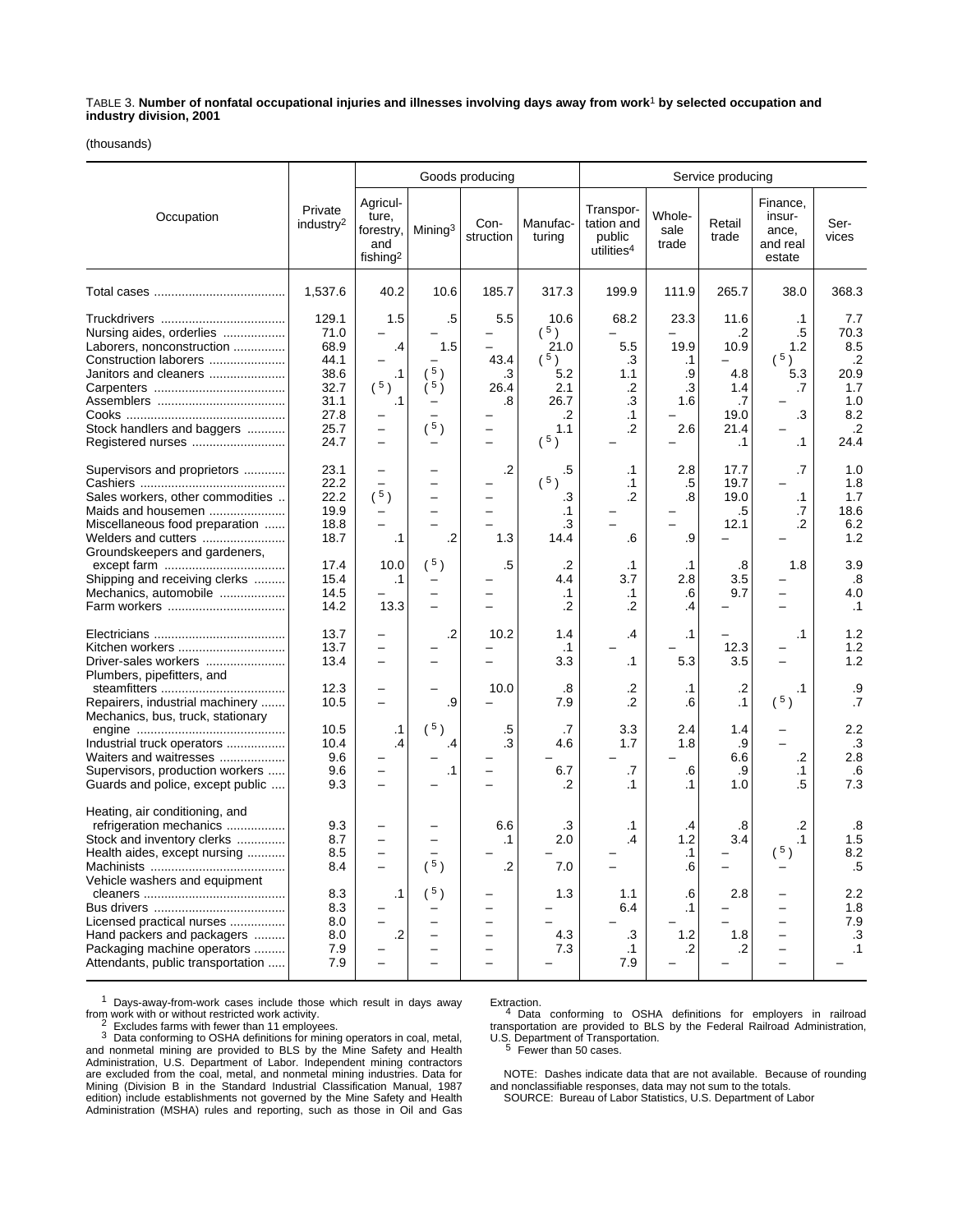TABLE 4. **Number of nonfatal occupational injuries and illnesses involving days away from work**1 **by selected injury or illness characteristics and industry division, 2001**

(thousands)

|                                                                                                                                                                                                   |                                                                                                                                     |                                                                                                                 |                                                                                                                                   | Goods producing                                                                                                      |                                                                                                                            | Service producing                                                                                                    |                                                                                                                 |                                                                                                                         |                                                                                                                    |                                                                                                                            |
|---------------------------------------------------------------------------------------------------------------------------------------------------------------------------------------------------|-------------------------------------------------------------------------------------------------------------------------------------|-----------------------------------------------------------------------------------------------------------------|-----------------------------------------------------------------------------------------------------------------------------------|----------------------------------------------------------------------------------------------------------------------|----------------------------------------------------------------------------------------------------------------------------|----------------------------------------------------------------------------------------------------------------------|-----------------------------------------------------------------------------------------------------------------|-------------------------------------------------------------------------------------------------------------------------|--------------------------------------------------------------------------------------------------------------------|----------------------------------------------------------------------------------------------------------------------------|
| Characteristic                                                                                                                                                                                    | Private<br>industry <sup>2</sup>                                                                                                    | Agricul-<br>ture,<br>forestry,<br>and<br>fishing <sup>2</sup>                                                   | Mining <sup>3</sup>                                                                                                               | Con-<br>struction                                                                                                    | Manufac-<br>turing                                                                                                         | Transpor-<br>tation and<br>public<br>utilities <sup>4</sup>                                                          | Whole-<br>sale<br>trade                                                                                         | Retail<br>trade                                                                                                         | Finance,<br>insur-<br>ance,<br>and real<br>estate                                                                  | Ser-<br>vices                                                                                                              |
|                                                                                                                                                                                                   | 1,537.6                                                                                                                             | 40.2                                                                                                            | 10.6                                                                                                                              | 185.7                                                                                                                | 317.3                                                                                                                      | 199.9                                                                                                                | 111.9                                                                                                           | 265.7                                                                                                                   | 38.0                                                                                                               | 368.3                                                                                                                      |
| Nature of injury or illness:<br>Sprains, strains<br>Bruises, contusions<br>Carpal tunnel syndrome<br>Chemical burns<br>Amputations<br>Multiple traumatic injuries<br>Part of body affected by the | 669.9<br>136.4<br>114.8<br>108.1<br>25.1<br>26.8<br>14.1<br>9.5<br>8.6<br>53.2                                                      | 13.8<br>4.0<br>4.0<br>3.3<br>.1<br>$\frac{.2}{.2}$<br>$\overline{.2}$<br>.4<br>1.8                              | 4.0<br>1.1<br>.7<br>1.5<br>$\cdot$ 1<br>.1<br>(5)<br>∱5 ∂<br>.1<br>6.6                                                            | 71.2<br>12.7<br>21.8<br>19.8<br>2.5<br>1.2<br>1.2<br>1.0<br>.9<br>6.3                                                | 123.0<br>25.5<br>27.9<br>22.5<br>4.7<br>11.2<br>5.6<br>3.0<br>4.2<br>10.2                                                  | 96.8<br>18.7<br>8.4<br>13.8<br>1.1<br>1.7<br>1.1<br>.8<br>$\cdot$ 3<br>7.9                                           | 52.3<br>11.5<br>7.2<br>7.2<br>.9<br>1.7<br>1.0<br>$\cdot$<br>.6<br>4.0                                          | 113.7<br>27.7<br>26.7<br>15.3<br>10.1<br>3.4<br>2.0<br>1.7<br>1.3<br>7.8                                                | 14.9<br>2.8<br>2.3<br>3.0<br>$\cdot$<br>2.2<br>.6<br>$\cdot$ 1<br>(5)<br>1.6                                       | 180.2<br>32.4<br>15.8<br>21.8<br>5.3<br>5.1<br>2.4<br>2.0<br>.7<br>13.0                                                    |
| injury or illness:<br>Upper extremities<br>Hand, except finger<br>Lower extremities<br>Foot, except toe<br>Body systems<br>Multiple parts                                                         | 99.5<br>44.8<br>27.1<br>561.6<br>88.5<br>372.7<br>355.3<br>78.9<br>63.7<br>123.5<br>323.0<br>119.7<br>51.7<br>16.4<br>21.7<br>139.7 | 3.4<br>1.7<br>.4<br>13.6<br>1.8<br>8.8<br>9.6<br>1.0<br>2.5<br>3.8<br>9.2<br>2.5<br>1.9<br>.5<br>$\cdot$<br>3.2 | .6<br>$\cdot$ 3<br>$\cdot$<br>3.5<br>.6<br>2.0<br>2.4<br>.4<br>.5<br>1.1<br>2.8<br>1.1<br>$\cdot$<br>$\cdot$ 1<br>$\cdot$ 1<br>.9 | 13.8<br>7.7<br>2.3<br>60.9<br>9.4<br>39.0<br>46.0<br>7.1<br>9.9<br>19.3<br>44.8<br>15.6<br>8.1<br>2.2<br>2.3<br>14.6 | 22.8<br>13.9<br>4.6<br>108.3<br>20.3<br>66.4<br>99.8<br>22.4<br>15.2<br>40.2<br>56.8<br>21.2<br>10.4<br>3.6<br>3.8<br>20.0 | 11.7<br>3.9<br>3.9<br>78.2<br>13.6<br>50.8<br>32.6<br>7.1<br>5.4<br>9.2<br>49.4<br>17.9<br>6.5<br>1.7<br>2.7<br>20.4 | 6.0<br>2.7<br>2.0<br>46.4<br>7.1<br>30.4<br>22.3<br>4.5<br>3.9<br>7.8<br>24.4<br>8.4<br>4.1<br>1.9<br>.8<br>9.3 | 16.4<br>6.3<br>4.1<br>93.6<br>13.6<br>64.5<br>67.7<br>13.6<br>14.7<br>22.4<br>55.3<br>20.9<br>8.4<br>3.4<br>3.0<br>23.0 | 2.7<br>.5<br>.5<br>11.2<br>1.6<br>7.6<br>9.1<br>4.0<br>1.2<br>1.6<br>8.4<br>2.9<br>1.4<br>$\cdot$ .2<br>1.3<br>4.4 | 22.0<br>7.7<br>9.1<br>146.0<br>20.6<br>103.3<br>65.9<br>18.9<br>10.6<br>18.2<br>71.9<br>29.2<br>10.6<br>2.8<br>7.1<br>43.8 |

See footnotes at end of table.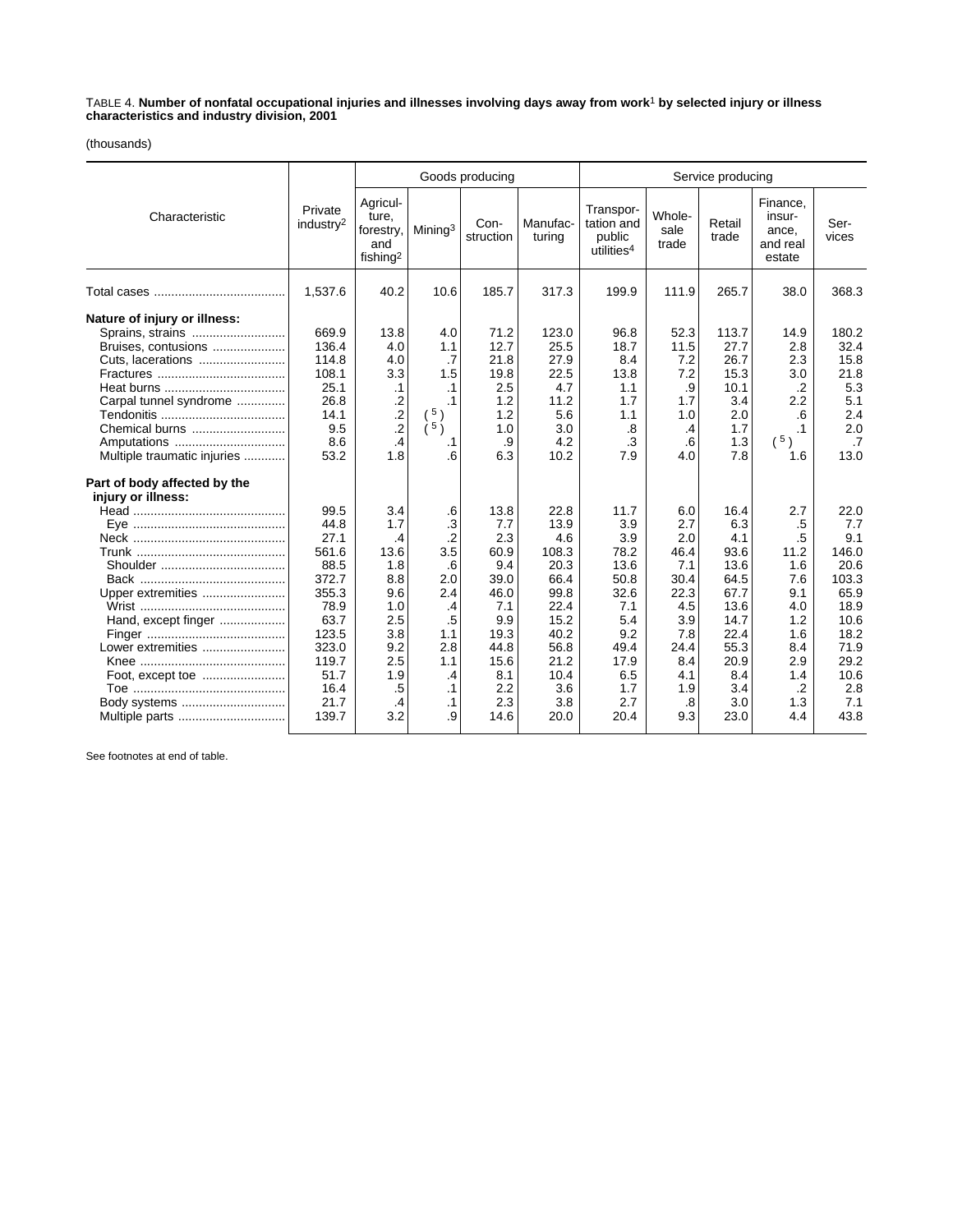TABLE 4. **Number of nonfatal occupational injuries and illnesses involving days away from work**1 **by selected injury or illness characteristics and industry division, 2001** — Continued

(thousands)

|                                                        |                                  |                                                               |                     | Goods producing   |                    | Service producing                                           |                         |                   |                                                   |               |
|--------------------------------------------------------|----------------------------------|---------------------------------------------------------------|---------------------|-------------------|--------------------|-------------------------------------------------------------|-------------------------|-------------------|---------------------------------------------------|---------------|
| Characteristic                                         | Private<br>industry <sup>2</sup> | Agricul-<br>ture.<br>forestry,<br>and<br>fishing <sup>2</sup> | Mining <sup>3</sup> | Con-<br>struction | Manufac-<br>turing | Transpor-<br>tation and<br>public<br>utilities <sup>4</sup> | Whole-<br>sale<br>trade | Retail<br>trade   | Finance,<br>insur-<br>ance,<br>and real<br>estate | Ser-<br>vices |
| Source of injury or illness:<br>Chemicals and chemical |                                  |                                                               |                     |                   |                    |                                                             |                         |                   |                                                   |               |
|                                                        | 25.1                             | 0.5                                                           | 0.9                 | 2.0               | 7.1                | 1.8                                                         | 1.3                     | 4.0               | 0.6                                               | 7.1           |
|                                                        | 209.1                            | 3.3                                                           | .5                  | 8.1               | 41.7               | 41.8                                                        | 26.0                    | 55.5              | 3.4                                               | 28.7          |
| Furniture and fixtures                                 | 54.0                             | .3                                                            | $\cdot$ 1           | 2.9               | 8.8                | 4.1                                                         | 3.2                     | 14.6              | 2.2                                               | 17.7          |
|                                                        | 97.6                             | 3.0                                                           | 1.1                 | 11.9              | 36.9               | 4.7                                                         | 7.1                     | 16.5              | 2.3                                               | 14.2          |
| Parts and materials                                    | 162.5                            | 2.9                                                           | 1.9                 | 44.1              | 55.4               | 14.0                                                        | 13.1                    | 16.8              | 1.4                                               | 12.9          |
| Worker motion or position                              | 245.9                            | 5.6                                                           | .6                  | 25.8              | 64.5               | 32.2                                                        | 16.4                    | 36.5              | 8.7                                               | 55.6          |
| Floors, walkways, ground                               |                                  |                                                               |                     |                   |                    |                                                             |                         |                   |                                                   |               |
|                                                        | 264.7                            | 5.8                                                           | 1.8                 | 34.3              | 34.6               | 34.0                                                        | 15.2                    | 53.4              | 11.1                                              | 74.4          |
| Tools, instruments, and                                |                                  |                                                               |                     |                   |                    |                                                             |                         |                   |                                                   |               |
|                                                        | 96.6                             | 3.7                                                           | $\cdot$ 7           | 20.9              | 19.5               | 8.2                                                         | 3.9                     | 18.8              | 1.7                                               | 19.2          |
|                                                        | 128.5                            | 3.2                                                           | .8                  | 10.3              | 15.2               | 36.0                                                        | 15.3                    | 19.6              | 1.9                                               | 26.2          |
| Health care patient                                    | 67.6                             |                                                               |                     |                   |                    | 1.9                                                         | $\cdot$ 1               | .2                | .4                                                | 64.9          |
| Event or exposure leading to<br>injury or illness:     |                                  |                                                               |                     |                   |                    |                                                             |                         |                   |                                                   |               |
| Contact with objects and                               |                                  |                                                               |                     |                   |                    |                                                             |                         |                   |                                                   |               |
|                                                        | 400.0                            | 13.4                                                          | 4.4                 | 63.9              | 105.0              | 41.1                                                        | 29.6                    | 71.6              | 6.3                                               | 64.6          |
|                                                        | 199.9                            | 7.0                                                           | 2.5                 | 35.6              | 45.8               | 19.5                                                        | 14.6                    | 39.5              | 3.1                                               | 32.2          |
| Struck against object                                  | 101.2                            | 2.6                                                           | .9                  | 13.9              | 23.0               | 13.1                                                        | 6.9                     | 19.0              | 1.9                                               | 19.8          |
| Caught in equipment or object                          | 67.3                             | 2.2                                                           | 1.0                 | 7.9               | 27.4               | 5.5                                                         | 5.7                     | 9.1               | $\boldsymbol{.8}$                                 | 7.7           |
| Fall to lower level                                    | 96.4                             | 3.0                                                           | .9                  | 23.8              | 11.9               | 16.3                                                        | 6.5                     | 11.8              | 4.0                                               | 18.2          |
| Fall on same level                                     | 182.6                            | 3.2                                                           | .9                  | 13.8              | 25.0               | 18.5                                                        | 10.2                    | 44.6              | 7.3                                               | 59.1          |
| Slip, trip, loss of                                    |                                  |                                                               |                     |                   |                    |                                                             |                         |                   |                                                   |               |
| balance-without fall                                   | 50.3                             | 1.3                                                           | $\cdot$ 1           | 5.9               | 9.2                | 7.2                                                         | 3.3                     | 9.9               | 1.4                                               | 11.9          |
| Overexertion                                           | 409.0                            | 7.1                                                           | 2.8                 | 38.5              | 80.6               | 57.5                                                        | 34.7                    | 67.8              | 7.3                                               | 112.7         |
| Overexertion in lifting                                | 227.3                            | 4.2                                                           | 1.0                 | 20.5              | 43.0               | 31.2                                                        | 20.3                    | 45.1              | 4.2                                               | 57.9          |
| Repetitive motion                                      | 65.2                             | .7                                                            | $\cdot$ 1           | 3.7               | 28.6               | 5.1                                                         | 3.7                     | 7.6               | 4.2                                               | 11.5          |
| Exposure to harmful                                    |                                  |                                                               |                     |                   |                    |                                                             |                         |                   |                                                   |               |
| substances                                             | 68.3                             | 1.5                                                           | .4                  | 6.2               | 16.1               | 6.9                                                         | 2.4                     | 15.3              | 1.4                                               | 18.0          |
| Transportation accidents                               | 66.8                             | 2.0                                                           | .3                  | 6.8               | 6.2                | 18.1                                                        | 7.7                     | 7.6               | 1.3                                               | 16.7          |
| Fires and explosions                                   | 3.7                              | $(^{5})$                                                      | (5)                 | $\overline{8}$    | .5                 | .4                                                          | .7                      | $\boldsymbol{.8}$ |                                                   | $\mathbf{.4}$ |
| Assaults and violent acts by                           |                                  |                                                               |                     |                   |                    |                                                             |                         |                   |                                                   |               |
|                                                        | 17.2                             | -                                                             | (5)                 | $\cdot$           | $\cdot$            | .9                                                          | $\cdot$                 | 2.4               | .7                                                | 12.4          |
|                                                        |                                  |                                                               |                     |                   |                    |                                                             |                         |                   |                                                   |               |

 $1$  Days-away-from-work cases include those which result in days away from work with or without restricted work activity.

From Excludes farms with fewer than 11 employees.<br>
<sup>3</sup> Data conforming to OSHA definitions for mining operators in coal, metal, and nonmetal mining are provided to BLS by the Mine Safety and Health Administration, U.S. Department of Labor. Independent mining contractors are excluded from the coal, metal, and nonmetal mining industries. Data for Mining (Division B in the Standard Industrial Classification Manual, 1987 edition) include establishments not governed by the Mine Safety and Health Administration (MSHA) rules and reporting, such as those in Oil and Gas

Extraction. 4 Data conforming to OSHA definitions for employers in railroad transportation are provided to BLS by the Federal Railroad Administration, U.S. Department of Transportation.<br>
<sup>5</sup> Fewer than 50 cases.

NOTE: Dashes indicate data that are not available. Because of rounding and nonclassifiable responses, data may not sum to the totals. SOURCE: Bureau of Labor Statistics, U.S. Department of Labor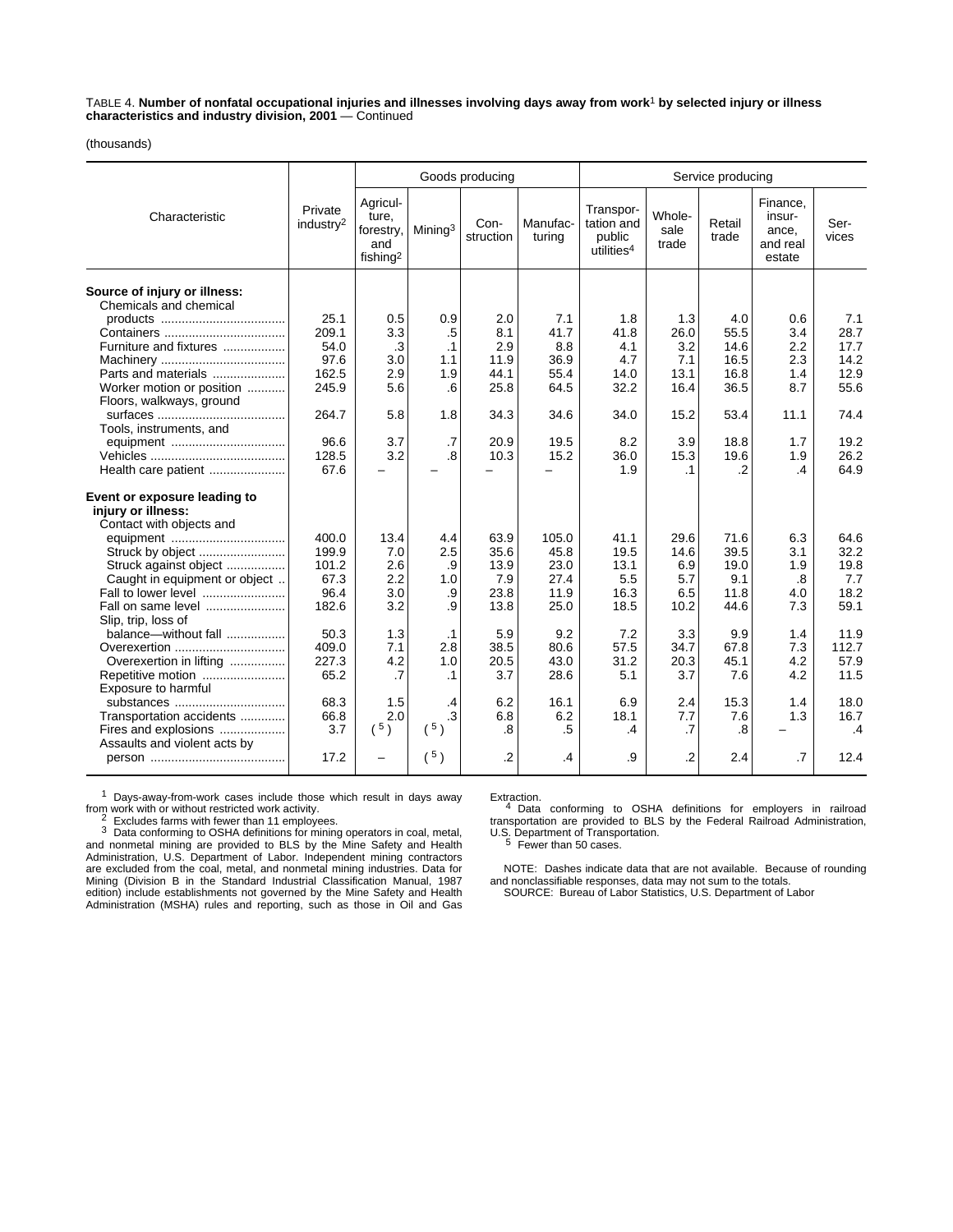TABLE 5. **Percent distribution of nonfatal occupational injuries and illnesses involving days away from work**1 **by selected injury or illness characteristics and industry division, 2001**

|                                                                                                                                                                                        |                                                                                                                  | Goods producing                                                                                                  |                                                                                                                   |                                                                                                                   |                                                                                                                   |                                                                                                                  |                                                                                                                 | Service producing                                                                                                |                                                                                                                       |                                                                                                                                 |  |
|----------------------------------------------------------------------------------------------------------------------------------------------------------------------------------------|------------------------------------------------------------------------------------------------------------------|------------------------------------------------------------------------------------------------------------------|-------------------------------------------------------------------------------------------------------------------|-------------------------------------------------------------------------------------------------------------------|-------------------------------------------------------------------------------------------------------------------|------------------------------------------------------------------------------------------------------------------|-----------------------------------------------------------------------------------------------------------------|------------------------------------------------------------------------------------------------------------------|-----------------------------------------------------------------------------------------------------------------------|---------------------------------------------------------------------------------------------------------------------------------|--|
| Characteristic                                                                                                                                                                         | Private<br>industry <sup>2</sup>                                                                                 | Agricul-<br>ture,<br>forestry,<br>and<br>fishing <sup>2</sup>                                                    | Mining <sup>3</sup>                                                                                               | Con-<br>struction                                                                                                 | Manufac-<br>turing                                                                                                | Transpor-<br>tation and<br>public<br>utilities <sup>4</sup>                                                      | Whole-<br>sale<br>trade                                                                                         | Retail<br>trade                                                                                                  | Finance,<br>insur-<br>ance,<br>and real<br>estate                                                                     | Ser-<br>vices                                                                                                                   |  |
| Total [1,537,567 cases]                                                                                                                                                                | 100.0                                                                                                            | 100.0                                                                                                            | 100.0                                                                                                             | 100.0                                                                                                             | 100.0                                                                                                             | 100.0                                                                                                            | 100.0                                                                                                           | 100.0                                                                                                            | 100.0                                                                                                                 | 100.0                                                                                                                           |  |
| Nature of injury or illness:<br>Sprains, strains<br>Bruises, contusions<br>Cuts, lacerations<br>Carpal tunnel syndrome<br>Chemical burns<br>Amputations<br>Multiple traumatic injuries | 43.6<br>8.9<br>7.5<br>7.0<br>1.6<br>1.7<br>.9<br>.6<br>.6<br>3.5                                                 | 34.3<br>9.9<br>9.9<br>8.1<br>$\cdot$<br>.4<br>.5<br>.5<br>1.0<br>4.4                                             | 38.0<br>10.7<br>6.7<br>14.2<br>1.0<br>.6<br>$\cdot$<br>.4<br>.6<br>5.3                                            | 38.4<br>6.8<br>11.8<br>10.7<br>1.3<br>.7<br>.7<br>.6<br>.5<br>3.4                                                 | 38.8<br>8.0<br>8.8<br>7.1<br>1.5<br>3.5<br>1.8<br>1.0<br>1.3<br>3.2                                               | 48.4<br>9.4<br>4.2<br>6.9<br>.6<br>.8<br>.6<br>.4<br>$\cdot$ .2<br>3.9                                           | 46.7<br>10.2<br>6.4<br>6.4<br>.8<br>1.5<br>.9<br>.4<br>.6<br>3.6                                                | 42.8<br>10.4<br>10.1<br>5.8<br>3.8<br>1.3<br>.8<br>.6<br>.5<br>2.9                                               | 39.3<br>7.4<br>6.0<br>7.9<br>.5<br>5.8<br>1.5<br>.4<br>$\cdot$ 1<br>4.3                                               | 48.9<br>8.8<br>4.3<br>5.9<br>1.4<br>1.4<br>.7<br>.6<br>$\cdot$<br>3.5                                                           |  |
| Part of body affected by the<br>injury or illness:<br>Upper extremities<br>Hand, except finger<br>Lower extremities<br>Body systems                                                    | 6.5<br>2.9<br>1.8<br>36.5<br>5.8<br>24.2<br>23.1<br>5.1<br>4.1<br>8.0<br>21.0<br>7.8<br>3.4<br>1.1<br>1.4<br>9.1 | 8.5<br>4.3<br>1.1<br>33.9<br>4.4<br>22.0<br>23.8<br>2.5<br>6.1<br>9.5<br>22.9<br>6.2<br>4.7<br>1.3<br>1.1<br>8.1 | 5.3<br>2.4<br>2.3<br>32.8<br>5.6<br>18.6<br>23.0<br>3.3<br>4.7<br>10.2<br>26.6<br>10.3<br>4.0<br>.7<br>1.2<br>8.5 | 7.5<br>4.2<br>1.2<br>32.8<br>5.1<br>21.0<br>24.8<br>3.8<br>5.3<br>10.4<br>24.1<br>8.4<br>4.3<br>1.2<br>1.2<br>7.8 | 7.2<br>4.4<br>1.5<br>34.1<br>6.4<br>20.9<br>31.4<br>7.0<br>4.8<br>12.7<br>17.9<br>6.7<br>3.3<br>1.1<br>1.2<br>6.3 | 5.9<br>1.9<br>1.9<br>39.1<br>6.8<br>25.4<br>16.3<br>3.5<br>2.7<br>4.6<br>24.7<br>8.9<br>3.2<br>.9<br>1.4<br>10.2 | 5.4<br>2.5<br>1.8<br>41.5<br>6.3<br>27.2<br>19.9<br>4.0<br>3.5<br>7.0<br>21.8<br>7.5<br>3.6<br>1.7<br>.7<br>8.3 | 6.2<br>2.4<br>1.6<br>35.2<br>5.1<br>24.3<br>25.5<br>5.1<br>5.5<br>8.4<br>20.8<br>7.9<br>3.2<br>1.3<br>1.1<br>8.7 | 7.2<br>1.4<br>1.3<br>29.5<br>4.2<br>20.0<br>23.9<br>10.5<br>3.0<br>4.3<br>22.1<br>7.6<br>3.7<br>$.5\,$<br>3.5<br>11.5 | 6.0<br>2.1<br>2.5<br>39.6<br>5.6<br>28.0<br>17.9<br>5.1<br>2.9<br>5.0<br>19.5<br>7.9<br>2.9<br>$\boldsymbol{.8}$<br>1.9<br>11.9 |  |

See footnotes at end of table.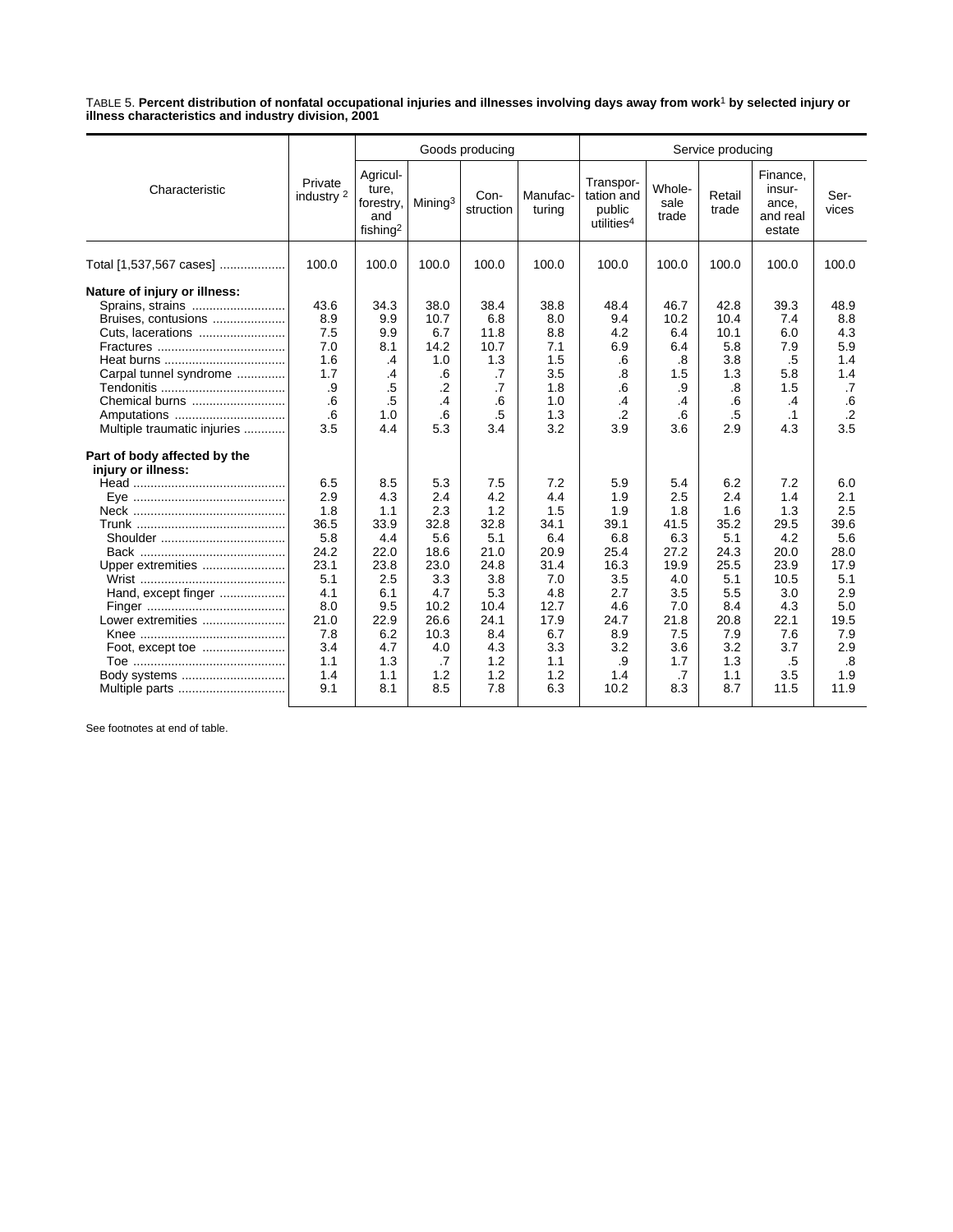TABLE 5. **Percent distribution of nonfatal occupational injuries and illnesses involving days away from work**1 **by selected injury or illness characteristics and industry division, 2001** — Continued

|                                                        |                                  |                                                               |                          | Goods producing   |                    | Service producing                                           |                         |                 |                                                   |               |  |
|--------------------------------------------------------|----------------------------------|---------------------------------------------------------------|--------------------------|-------------------|--------------------|-------------------------------------------------------------|-------------------------|-----------------|---------------------------------------------------|---------------|--|
| Characteristic                                         | Private<br>industry <sup>2</sup> | Agricul-<br>ture.<br>forestry,<br>and<br>fishing <sup>2</sup> | Mining <sup>3</sup>      | Con-<br>struction | Manufac-<br>turing | Transpor-<br>tation and<br>public<br>utilities <sup>4</sup> | Whole-<br>sale<br>trade | Retail<br>trade | Finance,<br>insur-<br>ance,<br>and real<br>estate | Ser-<br>vices |  |
| Source of injury or illness:<br>Chemicals and chemical |                                  |                                                               |                          |                   |                    |                                                             |                         |                 |                                                   |               |  |
|                                                        | 1.6                              | 1.1                                                           | 8.2                      | 1.1               | 2.2                | 0.9                                                         | 1.1                     | 1.5             | 1.7                                               | 1.9           |  |
|                                                        | 13.6                             | 8.3                                                           | 4.6                      | 4.4               | 13.2               | 20.9                                                        | 23.2                    | 20.9            | 8.8                                               | 7.8           |  |
| Furniture and fixtures                                 | 3.5                              | .6                                                            | .5                       | 1.6               | 2.8                | 2.1                                                         | 2.9                     | 5.5             | 5.8                                               | 4.8           |  |
|                                                        | 6.3                              | 7.5                                                           | 10.8                     | 6.4               | 11.6               | 2.4                                                         | 6.3                     | 6.2             | 6.0                                               | 3.8           |  |
| Parts and materials                                    | 10.6                             | 7.2                                                           | 17.5                     | 23.8              | 17.4               | 7.0                                                         | 11.7                    | 6.3             | 3.8                                               | 3.5           |  |
| Worker motion or position                              | 16.0                             | 14.1                                                          | 5.5                      | 13.9              | 20.3               | 16.1                                                        | 14.7                    | 13.7            | 22.9                                              | 15.1          |  |
| Floors, walkways, ground                               |                                  |                                                               |                          |                   |                    |                                                             |                         |                 |                                                   |               |  |
|                                                        | 17.2                             | 14.3                                                          | 17.2                     | 18.5              | 10.9               | 17.0                                                        | 13.6                    | 20.1            | 29.3                                              | 20.2          |  |
| Tools, instruments, and                                |                                  |                                                               |                          |                   |                    |                                                             |                         |                 |                                                   |               |  |
|                                                        | 6.3                              | 9.1                                                           | 7.0                      | 11.2              | 6.1                | 4.1                                                         | 3.5                     | 7.1             | 4.4                                               | 5.2           |  |
|                                                        | 8.4                              | 8.0                                                           | 7.7                      | 5.5               | 4.8                | 18.0                                                        | 13.7                    | 7.4             | 4.9                                               | 7.1           |  |
| Health care patient                                    | 4.4                              | $\overline{\phantom{0}}$                                      | $\overline{\phantom{0}}$ | $\overline{a}$    | $\equiv$           | 1.0                                                         | $\cdot$ 1               | $\cdot$ 1       | 1.0                                               | 17.6          |  |
| Event or exposure leading to<br>injury or illness:     |                                  |                                                               |                          |                   |                    |                                                             |                         |                 |                                                   |               |  |
| Contact with objects and                               |                                  |                                                               |                          |                   |                    |                                                             |                         |                 |                                                   |               |  |
|                                                        | 26.0                             | 33.5                                                          | 41.8                     | 34.4              | 33.1               | 20.6                                                        | 26.4                    | 27.0            | 16.5                                              | 17.5          |  |
| Struck by object                                       | 13.0                             | 17.5                                                          | 23.2                     | 19.2              | 14.4               | 9.8                                                         | 13.0                    | 14.9            | 8.1                                               | 8.7           |  |
| Struck against object                                  | 6.6                              | 6.4                                                           | 8.8                      | 7.5               | 7.2                | 6.5                                                         | 6.2                     | 7.2             | 4.9                                               | 5.4           |  |
| Caught in equipment or object                          | 4.4                              | 5.6                                                           | 9.3                      | 4.2               | 8.6                | 2.8                                                         | 5.1                     | 3.4             | 2.0                                               | 2.1           |  |
| Fall to lower level                                    | 6.3                              | 7.3                                                           | 8.5                      | 12.8              | 3.7                | 8.2                                                         | 5.8                     | 4.4             | 10.5                                              | 5.0           |  |
| Fall on same level                                     | 11.9                             | 8.1                                                           | 8.5                      | 7.4               | 7.9                | 9.3                                                         | 9.1                     | 16.8            | 19.2                                              | 16.0          |  |
| Slip, trip, loss of                                    |                                  |                                                               |                          |                   |                    |                                                             |                         |                 |                                                   |               |  |
| balance-without fall                                   | 3.3                              | 3.4                                                           | 1.4                      | 3.2               | 2.9                | 3.6                                                         | 2.9                     | 3.7             | 3.7                                               | 3.2           |  |
| Overexertion                                           | 26.6                             | 17.6                                                          | 26.2                     | 20.7              | 25.4               | 28.8                                                        | 31.0                    | 25.5            | 19.3                                              | 30.6          |  |
| Overexertion in lifting                                | 14.8                             | 10.3                                                          | 9.5                      | 11.0              | 13.5               | 15.6                                                        | 18.1                    | 17.0            | 11.1                                              | 15.7          |  |
| Repetitive motion                                      | 4.2                              | 1.7                                                           | 1.1                      | 2.0               | 9.0                | 2.5                                                         | 3.3                     | 2.9             | 11.0                                              | 3.1           |  |
| Exposure to harmful                                    |                                  |                                                               |                          |                   |                    |                                                             |                         |                 |                                                   |               |  |
| substances                                             | 4.4                              | 3.8                                                           | 3.9                      | 3.4               | 5.1                | 3.5                                                         | 2.1                     | 5.8             | 3.8                                               | 4.9           |  |
| Transportation accidents                               | 4.3                              | 5.1                                                           | 2.9                      | 3.7               | 1.9                | 9.1                                                         | 6.9                     | 2.9             | 3.4                                               | 4.5           |  |
| Fires and explosions                                   | $\cdot$                          | $\cdot$ 1                                                     | .3                       | $.5\,$            | $\cdot$            | $\cdot$                                                     | 6.6                     | .3              | $\overline{\phantom{0}}$                          | $\cdot$ 1     |  |
| Assaults and violent acts by                           |                                  |                                                               |                          |                   |                    |                                                             |                         |                 |                                                   |               |  |
|                                                        | 1.1                              | $\overline{\phantom{0}}$                                      | $\cdot$ 1                | $\cdot$ 1         | .1                 | .4                                                          | $\cdot$ 1               | .9              | 1.9                                               | 3.4           |  |

<sup>1</sup> Days-away-from-work cases include those which result in days away

from work with or without restricted work activity.<br>
<sup>2</sup> Excludes farms with fewer than 11 employees.<br>
<sup>3</sup> Data conforming to OSHA definitions for mining operators in coal, metal,<br>
and nonmetal mining are provided to BLS b are excluded from the coal, metal, and nonmetal mining industries. Data for Mining (Division B in the Standard Industrial Classification Manual, 1987 edition) include establishments not governed by the Mine Safety and Health Administration (MSHA) rules and reporting, such as those in Oil and Gas

Extraction. 4 Data conforming to OSHA definitions for employers in railroad transportation are provided to BLS by the Federal Railroad Administration, U.S. Department of Transportation.

NOTE: Dashes indicate data that are not available.

SOURCE: Bureau of Labor Statistics, U.S. Department of Labor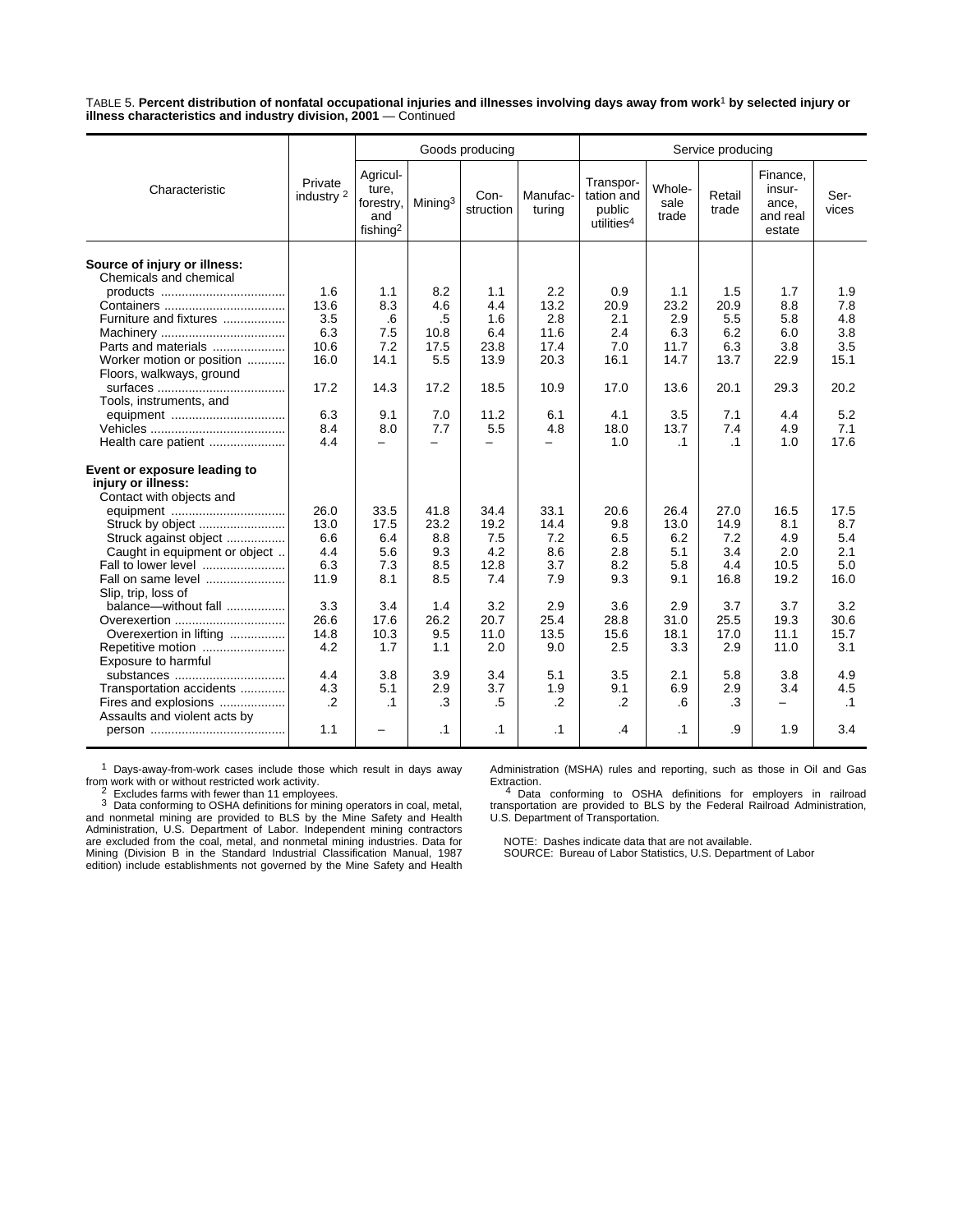TABLE 6. **Incidence rates**1 **for nonfatal occupational injuries and illnesses involving days away from work**2 **per 10,000 full-time workers for selected characteristics and industry division, 2001**

|                                                                                                                                                    |                                                                                                                      |                                                                                                                          |                                                                                                                     | Goods producing                                                                                                           |                                                                                                                        | Service producing                                                                                                       |                                                                                                                      |                                                                                                                     |                                                                                                                       |                                                                                                                    |  |
|----------------------------------------------------------------------------------------------------------------------------------------------------|----------------------------------------------------------------------------------------------------------------------|--------------------------------------------------------------------------------------------------------------------------|---------------------------------------------------------------------------------------------------------------------|---------------------------------------------------------------------------------------------------------------------------|------------------------------------------------------------------------------------------------------------------------|-------------------------------------------------------------------------------------------------------------------------|----------------------------------------------------------------------------------------------------------------------|---------------------------------------------------------------------------------------------------------------------|-----------------------------------------------------------------------------------------------------------------------|--------------------------------------------------------------------------------------------------------------------|--|
| Characteristic                                                                                                                                     | Private<br>industry <sup>3</sup>                                                                                     | Agricul-<br>ture,<br>forestry,<br>and<br>fishing $3$                                                                     | Mining <sup>4</sup>                                                                                                 | Construc-<br>tion                                                                                                         | Manufac-<br>turing                                                                                                     | Transpor-<br>tation and<br>public<br>utilities <sup>5</sup>                                                             | Whole-<br>sale<br>trade                                                                                              | Retail<br>trade                                                                                                     | Finance,<br>insurance,<br>and real<br>estate                                                                          | Ser-<br>vices                                                                                                      |  |
| Total [1,537,567 cases]                                                                                                                            | 169.1                                                                                                                | 267.4                                                                                                                    | 178.6                                                                                                               | 304.6                                                                                                                     | 183.7                                                                                                                  | 303.6                                                                                                                   | 173.9                                                                                                                | 152.8                                                                                                               | 55.4                                                                                                                  | 130.6                                                                                                              |  |
| Nature of injury or illness:<br>Sprains, strains<br>Bruises, contusions<br>Carpal tunnel syndrome<br>Chemical burns<br>Multiple traumatic injuries | 73.7<br>15.0<br>12.6<br>11.9<br>2.8<br>3.0<br>1.6<br>1.0<br>1.0<br>5.9                                               | 91.6<br>26.4<br>26.5<br>21.7<br>1.0<br>1.1<br>1.3<br>1.4<br>2.7<br>11.8                                                  | 67.9<br>19.0<br>11.9<br>25.4<br>1.7<br>1.0<br>6)<br>∶6 )́<br>1.1<br>9.4                                             | 116.8<br>20.8<br>35.8<br>32.5<br>4.0<br>2.0<br>2.0<br>1.7<br>1.6<br>10.3                                                  | 71.2<br>14.8<br>16.1<br>13.0<br>2.7<br>6.5<br>3.2<br>1.8<br>2.5<br>5.9                                                 | 147.0<br>28.5<br>12.7<br>20.9<br>1.7<br>2.5<br>1.7<br>1.3<br>$^{\left(6\right)}$<br>12.0                                | 81.2<br>17.8<br>11.1<br>11.2<br>1.5<br>2.6<br>1.5<br>6)<br>1.0<br>6.2                                                | 65.4<br>15.9<br>15.4<br>8.8<br>5.8<br>2.0<br>1.2<br>1.0<br>$(^{6})$<br>4.5                                          | 21.8<br>4.1<br>3.4<br>4.4<br>(6)<br>3.2<br>6)<br>$6 \choose$<br>6)<br>2.4                                             | 63.9<br>11.5<br>5.6<br>7.7<br>1.9<br>1.8<br>6)<br>$6 \choose$<br>6)<br>4.6                                         |  |
| Part of body affected by the<br>injury or illness:<br>Upper extremities<br>Hand, except finger<br>Lower extremities<br>Body systems                | 11.0<br>4.9<br>3.0<br>61.8<br>9.7<br>41.0<br>39.1<br>8.7<br>7.0<br>13.6<br>35.5<br>13.2<br>5.7<br>1.8<br>2.4<br>15.4 | 22.8<br>11.4<br>3.0<br>90.6<br>11.7<br>58.8<br>63.7<br>6.6<br>16.3<br>25.4<br>61.2<br>16.7<br>12.5<br>3.5<br>2.9<br>21.7 | 9.5<br>4.3<br>4.2<br>58.5<br>9.9<br>33.2<br>41.0<br>6.0<br>8.3<br>18.1<br>47.5<br>18.3<br>7.2<br>1.2<br>2.2<br>15.2 | 22.7<br>12.7<br>3.7<br>99.9<br>15.4<br>63.9<br>75.4<br>11.6<br>16.2<br>31.6<br>73.5<br>25.6<br>13.2<br>3.6<br>3.8<br>23.9 | 13.2<br>8.1<br>2.7<br>62.7<br>11.7<br>38.4<br>57.8<br>13.0<br>8.8<br>23.3<br>32.9<br>12.3<br>6.0<br>2.1<br>2.2<br>11.6 | 17.8<br>5.9<br>5.9<br>118.7<br>20.6<br>77.1<br>49.5<br>10.7<br>8.2<br>13.9<br>75.1<br>27.1<br>9.8<br>2.6<br>4.2<br>31.0 | 9.4<br>4.3<br>3.1<br>72.1<br>11.0<br>47.3<br>34.7<br>6.9<br>6.0<br>12.1<br>37.8<br>13.1<br>6.3<br>3.0<br>1.3<br>14.5 | 9.5<br>3.7<br>2.4<br>53.8<br>7.8<br>37.1<br>38.9<br>7.8<br>8.5<br>12.9<br>31.8<br>12.0<br>4.8<br>2.0<br>1.7<br>13.3 | 4.0<br>6)<br>∫6 )<br>16.4<br>2.3<br>11.1<br>13.2<br>5.8<br>1.7<br>2.4<br>12.2<br>4.2<br>2.1<br>$(^{6})$<br>2.0<br>6.4 | 7.8<br>2.7<br>3.2<br>51.8<br>7.3<br>36.6<br>23.4<br>6.7<br>3.8<br>6.5<br>25.5<br>10.4<br>3.8<br>1.0<br>2.5<br>15.6 |  |

See footnotes at end of table.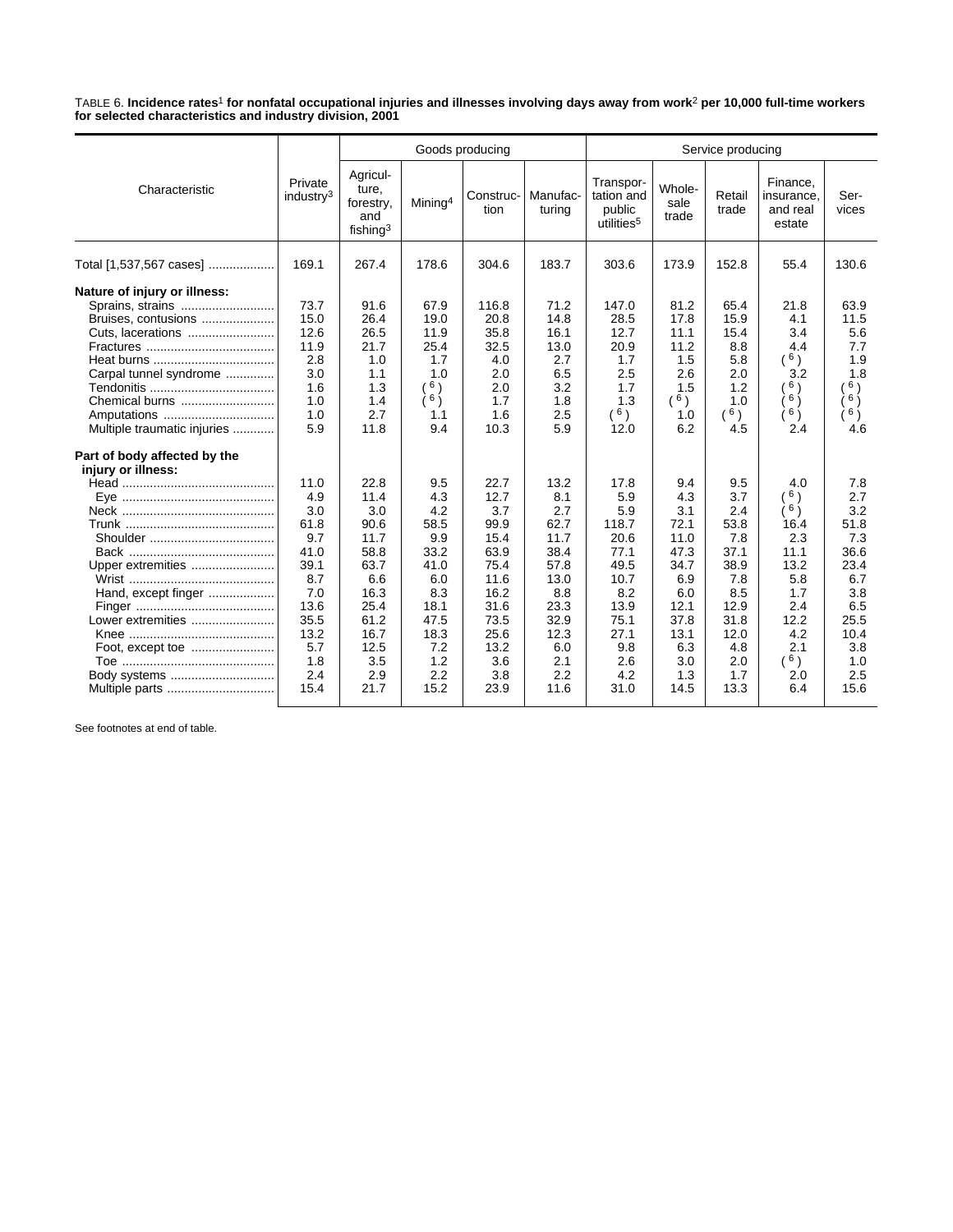TABLE 6. **Incidence rates**1 **for nonfatal occupational injuries and illnesses involving days away from work**2 **per 10,000 full-time workers for selected characteristics and industry division, 2001** — Continued

|                                                        |                                  |                                                      |                     | Goods producing   |                    | Service producing                                           |                         |                 |                                              |               |  |
|--------------------------------------------------------|----------------------------------|------------------------------------------------------|---------------------|-------------------|--------------------|-------------------------------------------------------------|-------------------------|-----------------|----------------------------------------------|---------------|--|
| Characteristic                                         | Private<br>industry <sup>3</sup> | Agricul-<br>ture,<br>forestry,<br>and<br>fishing $3$ | Mining <sup>4</sup> | Construc-<br>tion | Manufac-<br>turina | Transpor-<br>tation and<br>public<br>utilities <sup>5</sup> | Whole-<br>sale<br>trade | Retail<br>trade | Finance,<br>insurance.<br>and real<br>estate | Ser-<br>vices |  |
| Source of injury or illness:<br>Chemicals and chemical |                                  |                                                      |                     |                   |                    |                                                             |                         |                 |                                              |               |  |
|                                                        | 2.8                              | 3.1                                                  | 14.6                | 3.2               | 4.1                | 2.7                                                         | 2.0                     | 2.3             | (6)                                          | 2.5           |  |
|                                                        | 23.0                             | 22.3                                                 | 8.3                 | 13.3              | 24.2               | 63.5                                                        | 40.4                    | 31.9            | 4.9                                          | 10.2          |  |
| Furniture and fixtures                                 | 5.9                              | 1.7                                                  | (6)                 | 4.8               | 5.1                | 6.3                                                         | 5.0                     | 8.4             | 3.2                                          | 6.3           |  |
|                                                        | 10.7                             | 20.2                                                 | 19.4                | 19.5              | 21.4               | 7.2                                                         | 11.0                    | 9.5             | 3.3                                          | 5.0           |  |
| Parts and materials                                    | 17.9                             | 19.4                                                 | 31.3                | 72.4              | 32.1               | 21.3                                                        | 20.3                    | 9.7             | 2.1                                          | 4.6           |  |
| Worker motion or position                              | 27.0                             | 37.6                                                 | 9.8                 | 42.3              | 37.4               | 48.8                                                        | 25.5                    | 21.0            | 12.7                                         | 19.7          |  |
| Floors, walkways, ground                               |                                  |                                                      |                     |                   |                    |                                                             |                         |                 |                                              |               |  |
|                                                        | 29.1                             | 38.4                                                 | 30.7                | 56.2              | 20.0               | 51.7                                                        | 23.7                    | 30.7            | 16.2                                         | 26.4          |  |
| Tools, instruments, and                                |                                  |                                                      |                     |                   |                    |                                                             |                         |                 |                                              |               |  |
| equipment                                              | 10.6                             | 24.3                                                 | 12.6                | 34.2              | 11.3               | 12.5                                                        | 6.1                     | 10.8            | 2.5                                          | 6.8           |  |
|                                                        | 14.1                             | 21.5                                                 | 13.8                | 16.9              | 8.8                | 54.8                                                        | 23.8                    | 11.3            | 2.7                                          | 9.3           |  |
| Health care patient                                    | 7.4                              | $\equiv$                                             | $\equiv$            | $\equiv$          | $\equiv$           | 3.0                                                         | $(^{6})$                | $(^{6})$        | $(^{6})$                                     | 23.0          |  |
| Event or exposure leading to                           |                                  |                                                      |                     |                   |                    |                                                             |                         |                 |                                              |               |  |
| injury or illness:                                     |                                  |                                                      |                     |                   |                    |                                                             |                         |                 |                                              |               |  |
| Contact with objects and                               |                                  |                                                      |                     |                   |                    |                                                             |                         |                 |                                              |               |  |
| equipment                                              | 44.0                             | 89.5                                                 | 74.7                | 104.9             | 60.8               | 62.5                                                        | 45.9                    | 41.2            | 9.1                                          | 22.9          |  |
| Struck by object                                       | 22.0                             | 46.9                                                 | 41.4                | 58.4              | 26.5               | 29.7                                                        | 22.7                    | 22.7            | 4.5                                          | 11.4          |  |
| Struck against object                                  | 11.1                             | 17.2                                                 | 15.7                | 22.9              | 13.3               | 19.9                                                        | 10.8                    | 10.9            | 2.7                                          | 7.0           |  |
| Caught in equipment or object                          | 7.4                              | 14.9                                                 | 16.6                | 12.9              | 15.9               | 8.4                                                         | 8.9                     | 5.2             | 1.1                                          | 2.7           |  |
| Fall to lower level                                    | 10.6                             | 19.7                                                 | 15.2                | 39.1              | 6.9                | 24.8                                                        | 10.1                    | 6.8             | 5.8                                          | 6.5           |  |
| Fall on same level                                     | 20.1                             | 21.6                                                 | 15.2                | 22.6              | 14.5               | 28.2                                                        | 15.9                    | 25.6            | 10.6                                         | 21.0          |  |
| Slip, trip, loss of                                    |                                  |                                                      |                     |                   |                    |                                                             |                         |                 |                                              |               |  |
| balance-without fall                                   | 5.5                              | 9.0                                                  | 2.4                 | 9.7               | 5.3                | 10.9                                                        | 5.1                     | 5.7             | 2.0                                          | 4.2           |  |
| Overexertion                                           | 45.0                             | 47.1                                                 | 46.9                | 63.2              | 46.7               | 87.4                                                        | 53.9                    | 39.0            | 10.7                                         | 40.0          |  |
| Overexertion in lifting                                | 25.0                             | 27.7                                                 | 17.0                | 33.6              | 24.9               | 47.3                                                        | 31.5                    | 25.9            | 6.2                                          | 20.5          |  |
| Repetitive motion<br>Exposure to harmful               | 7.2                              | 4.5                                                  | 1.9                 | 6.1               | 16.6               | 7.7                                                         | 5.7                     | 4.4             | 6.1                                          | 4.1           |  |
| substances                                             | 7.5                              | 10.1                                                 | 7.0                 | 10.2              | 9.3                | 10.5                                                        | 3.7                     | 8.8             | 2.1                                          | 6.4           |  |
| Transportation accidents                               | 7.4                              | 13.6                                                 | 5.1                 | 11.2              | 3.6                | 27.5                                                        | 12.0                    | 4.4             | 1.9                                          | 5.9           |  |
| Fires and explosions                                   | (6)                              | (6)                                                  | (6)                 | 1.4               | (6)                | $(^{6})$                                                    | 1.0                     | $(^{6})$        | $\overline{\phantom{0}}$                     | 6)            |  |
| Assaults and violent acts by                           |                                  |                                                      |                     |                   |                    |                                                             |                         |                 |                                              |               |  |
|                                                        | 1.9                              | $\overline{\phantom{0}}$                             | (6)                 | (6)               | $(^{6})$           | 1.3                                                         | $(^{6})$                | 1.4             | 1.1                                          | 4.4           |  |

1 Incidence rates represent the number of injuries and illnesses per 10,000 full-time workers and were calculated as: (N/EH) x 20,000,000 where

| И<br>EН    | = number of injuries and illnesses<br>= total hours worked by all employees |
|------------|-----------------------------------------------------------------------------|
|            | during the calendar year                                                    |
| 20.000.000 | $=$ base for 10,000 equivalent full-time workers                            |
|            | (working 40 hours per week, 50 weeks per year)                              |

2 Days-away-from-work cases include those which result in days away from

water with or with fewer than 11 employees.<br>4 Data conforming to OSHA definitions for mining operators in coal, metal, and nonmetal mining are provided to BLS by the Mine Safety and Health Administration, U.S. Department of Labor. Independent mining contractors are<br>excluded from the coal, metal, and nonmetal mining industries. Data for Mining<br>(Division B in the Standard Industrial Classification Manual, 1987

Extraction.<br><sup>5</sup> Data conforming to OSHA definitions for employers in railroad<br>transportation are provided to BLS by the Federal Railroad Administration, U.S. Department of Transportation. 6 Less than 1.0 case per 10,000 full-time workers.

SOURCE: Bureau of Labor Statistics, U.S. Department of Labor

NOTE: Dashes indicate data that are not available.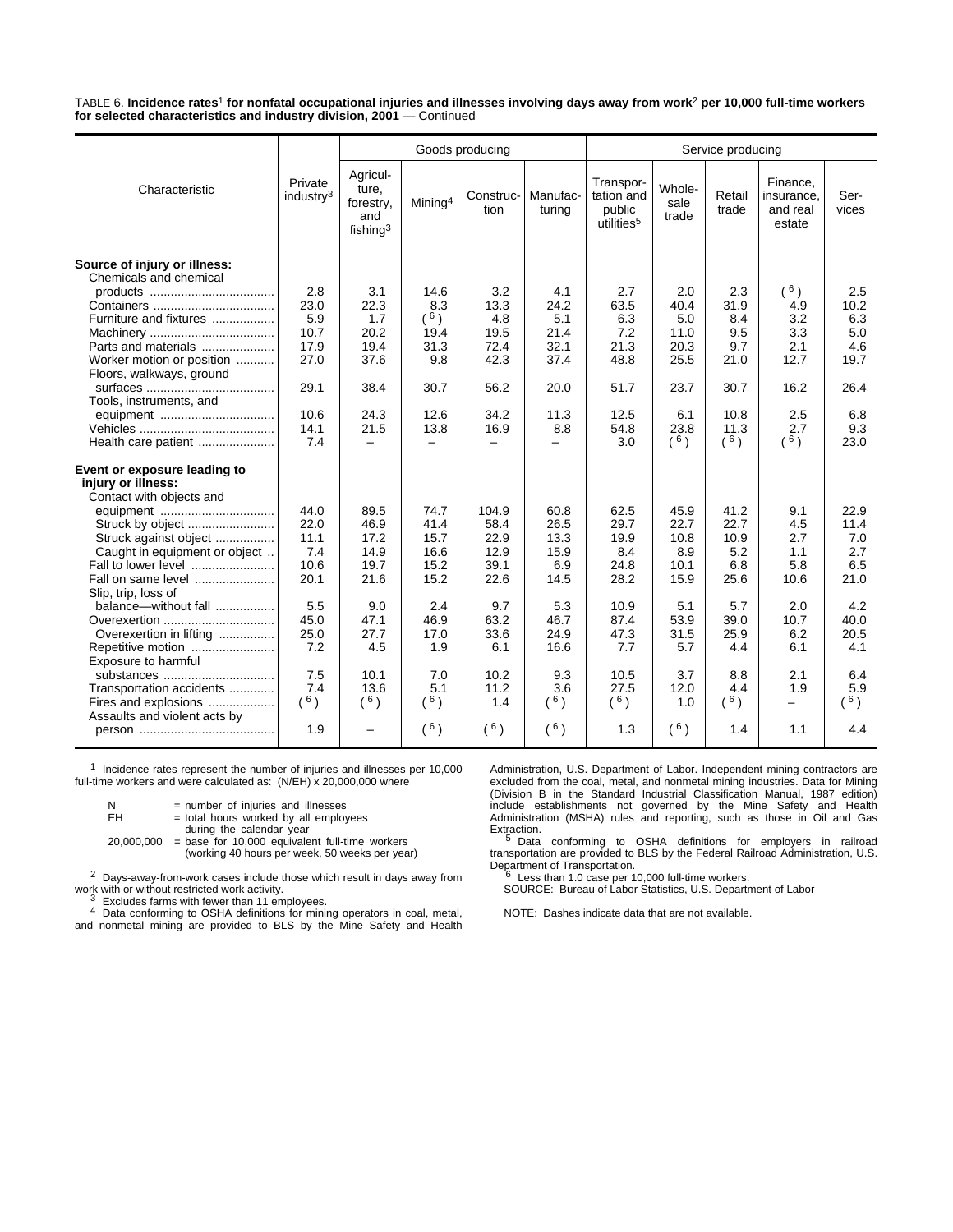TABLE 7. **Percent distribution of nonfatal occupational injuries and illnesses involving days away from work**1 **by selected worker characteristics and number of days away from work, 2001**

|                                                                    |                |              |              | Percent of days-away-from-work cases involving - |                  |                   |                   |                    | Median<br>days      |
|--------------------------------------------------------------------|----------------|--------------|--------------|--------------------------------------------------|------------------|-------------------|-------------------|--------------------|---------------------|
| Characteristic                                                     | Total<br>cases | 1 day        | 2 days       | $3 - 5$ days                                     | $6 - 10$<br>days | $11 - 20$<br>days | $21 - 30$<br>days | 31 days<br>or more | away<br>from work   |
| Total [1,537,567 cases]                                            | 100.0          | 15.4         | 12.7         | 19.8                                             | 12.6             | 11.1              | 6.3               | 22.0               | 6                   |
| Sex:                                                               |                |              |              |                                                  |                  |                   |                   |                    |                     |
|                                                                    | 100.0<br>100.0 | 15.1<br>16.1 | 12.5<br>13.2 | 19.4<br>20.7                                     | 12.4<br>12.8     | 11.3<br>10.8      | 6.6<br>5.9        | 22.6<br>20.5       | 6<br>5              |
| Age:2                                                              |                |              |              |                                                  |                  |                   |                   |                    |                     |
|                                                                    | 100.0          | 10.2         | 52.1         | 18.6                                             | 8.5              | 8.4               | .3                | 1.9                | 2                   |
|                                                                    | 100.0          | 18.1         | 17.1         | 24.9                                             | 14.4             | 9.4               | 5.6               | 10.5               | 4                   |
|                                                                    | 100.0<br>100.0 | 18.7<br>17.5 | 16.4<br>13.9 | 24.2<br>21.0                                     | 12.9<br>12.0     | 9.7<br>11.0       | 5.3<br>6.1        | 12.8<br>18.5       | 4                   |
|                                                                    | 100.0          | 15.3         | 12.0         | 19.3                                             | 12.5             | 11.3              | 6.1               | 23.4               | 5<br>$\overline{7}$ |
|                                                                    | 100.0          | 13.0         | 11.2         | 17.8                                             | 13.0             | 11.2              | 6.9               | 26.8               | 8                   |
|                                                                    | 100.0          | 11.8         | 9.7          | 17.0                                             | 11.8             | 12.1              | 8.0               | 29.6               | 10                  |
|                                                                    | 100.0          | 9.7          | 9.7          | 15.3                                             | 11.0             | 12.8              | 7.0               | 34.5               | 14                  |
| <b>Occupation:</b>                                                 |                |              |              |                                                  |                  |                   |                   |                    |                     |
| Managerial and professional                                        |                |              |              |                                                  |                  |                   |                   |                    |                     |
| Technical, sales, and                                              | 100.0          | 18.3         | 13.9         | 21.3                                             | 13.4             | 9.5               | 5.8               | 17.8               | 5                   |
| administrative support                                             | 100.0          | 16.4         | 13.2         | 20.5                                             | 12.5             | 11.6              | 5.6               | 20.2               | 5                   |
|                                                                    | 100.0          | 15.8         | 14.5         | 22.5                                             | 13.8             | 10.3              | 5.3               | 17.9               | 5                   |
| Farming, forestry, and fishing<br>Precision production, craft, and | 100.0          | 13.5         | 14.0         | 22.0                                             | 13.2             | 10.3              | 6.1               | 20.9               | 6                   |
|                                                                    | 100.0          | 15.0         | 11.5         | 18.3                                             | 11.6             | 11.6              | 7.1               | 24.9               | $\overline{7}$      |
| Operators, fabricators, and                                        | 100.0          | 14.8         | 12.1         | 18.7                                             | 12.3             | 11.4              | 6.9               | 23.8               | $\overline{7}$      |
|                                                                    |                |              |              |                                                  |                  |                   |                   |                    |                     |
| Length of service with employer:                                   |                |              |              |                                                  |                  |                   |                   |                    |                     |
| Less than 3 months                                                 | 100.0          | 16.8         | 14.7         | 21.0                                             | 12.2             | 9.6               | 5.7               | 20.1               | 5                   |
| 3 - 11 months                                                      | 100.0          | 16.6         | 13.9         | 21.3                                             | 12.4             | 10.9              | 5.5               | 19.5               | 5                   |
|                                                                    | 100.0<br>100.0 | 15.9         | 13.1         | 20.7                                             | 12.2             | 10.9              | 6.2               | 21.1               | 6<br>8              |
| More than 5 years                                                  |                | 13.5         | 10.7         | 17.8                                             | 13.1             | 12.1              | 7.3               | 25.4               |                     |
| Race or ethnic origin:                                             |                |              |              |                                                  |                  |                   |                   |                    |                     |
| White, non-Hispanic                                                | 100.0          | 15.8         | 13.2         | 19.7                                             | 12.3             | 11.1              | 6.3               | 21.6               | 6                   |
| Black, non-Hispanic                                                | 100.0          | 15.6         | 13.2         | 21.0                                             | 12.5             | 10.9              | 6.6               | 20.3               | 6                   |
|                                                                    | 100.0          | 14.2         | 11.9         | 20.6                                             | 12.8             | 10.5              | 6.1               | 23.9               | $\overline{7}$      |
| Asian or Pacific Islander<br>American Indian or Alaskan            | 100.0          | 13.6         | 13.3         | 22.2                                             | 14.0             | 9.9               | 6.3               | 20.7               | 6                   |
|                                                                    | 100.0          | 17.3         | 12.8         | 23.6                                             | 11.7             | 11.1              | 4.3               | 19.2               | 5                   |

 $1$  Days-away-from-work cases include those which result in days away

from work with or without restricted work activity.<br><sup>2</sup> Information is not shown separately for injured workers under age 14;<br>they accounted for fewer than 50 cases.

NOTE: Because of rounding and nonclassifiable responses, percentages may not add to 100. SOURCE: Bureau of Labor Statistics, U.S. Department of Labor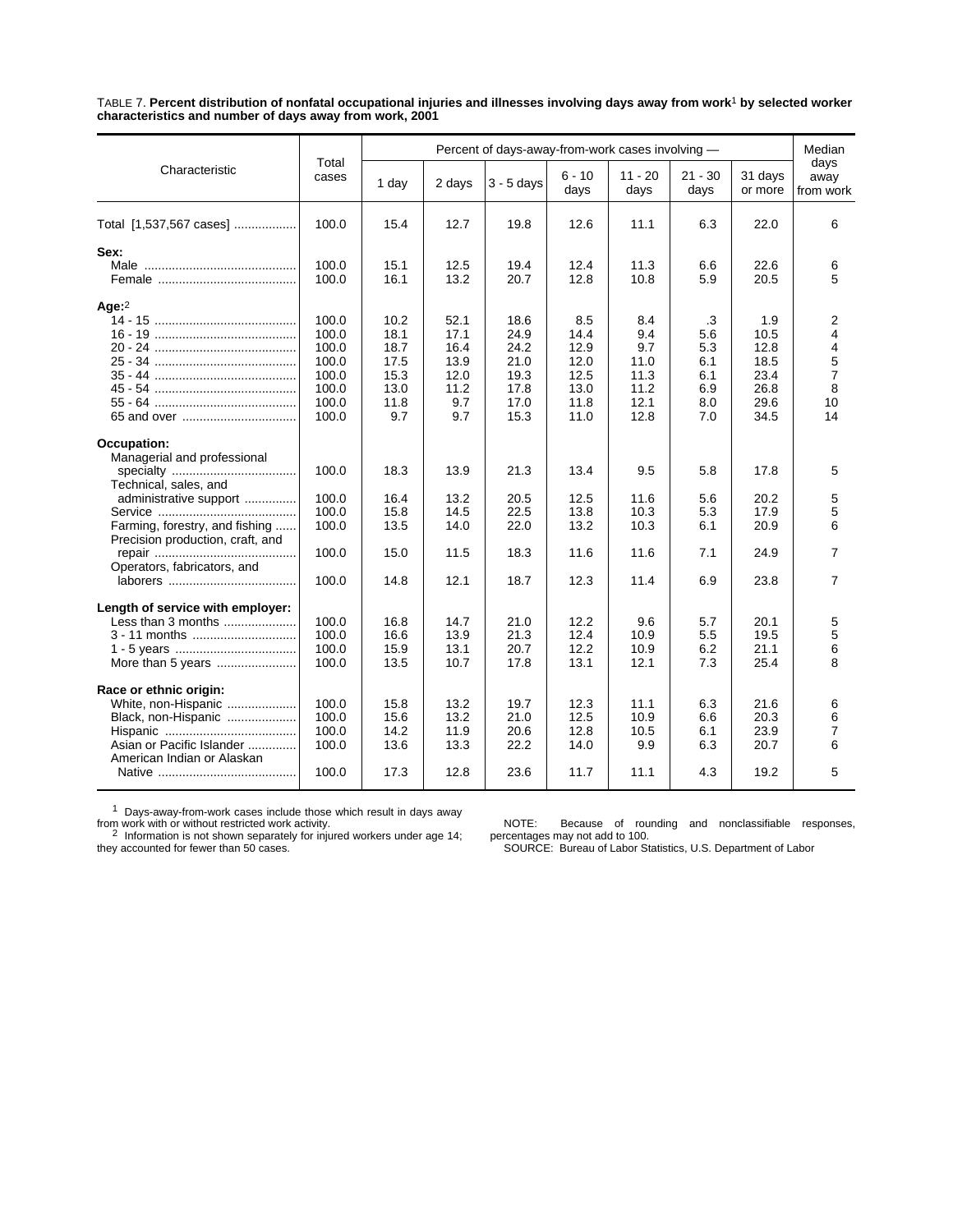TABLE 8. **Percent distribution of nonfatal occupational injuries and illnesses involving days away from work**1 **by selected occupation and number of days away from work, 2001**

| Total<br>days<br>Occupation<br>$6 - 10$<br>$3 - 5$<br>$11 - 20$<br>$21 - 30$<br>31 days<br>cases<br>away<br>1 day<br>2 days<br>days<br>days<br>days<br>days<br>or more<br>from work<br>12.7<br>100.0<br>15.4<br>19.8<br>12.6<br>11.1<br>6.3<br>22.0<br>6<br>Total [1,537,567 cases]<br>100.0<br>10.2<br>11.4<br>7.3<br>29.9<br>10<br>11.1<br>18.5<br>11.6<br>100.0<br>17.2<br>15.8<br>22.2<br>13.5<br>10.3<br>4.5<br>16.4<br>Nursing aides, orderlies<br>5<br>100.0<br>16.8<br>12.3<br>20.1<br>12.6<br>11.9<br>6.2<br>20.0<br>6<br>Laborers, nonconstruction<br>13.8<br>12.8<br>19.8<br>11.6<br>8.1<br>23.7<br>7<br>Construction laborers<br>100.0<br>10.2<br>6<br>100.0<br>14.1<br>14.3<br>20.9<br>13.2<br>11.6<br>5.8<br>20.1<br>Janitors and cleaners<br>100.0<br>8.9<br>20.5<br>13.4<br>25.4<br>8<br>13.0<br>12.8<br>6.0<br>$\overline{7}$<br>100.0<br>18.3<br>11.4<br>17.4<br>11.9<br>12.2<br>6.6<br>22.3<br>5<br>14.2<br>25.6<br>17.0<br>7.9<br>4.0<br>18.1<br>100.0<br>13.1<br>5<br>16.2<br>100.0<br>13.7<br>21.9<br>13.2<br>10.7<br>5.6<br>18.5<br>Stock handlers and baggers<br>100.0<br>20.3<br>15.3<br>21.9<br>12.7<br>10.1<br>14.7<br>4<br>5.0<br>100.0<br>13.9<br>13.7<br>21.6<br>12.9<br>12.6<br>4.4<br>20.9<br>6<br>Supervisors and proprietors<br>11.2<br>6<br>100.0<br>13.9<br>22.9<br>10.1<br>11.4<br>5.7<br>24.8<br>Sales workers, other commodities<br>100.0<br>13.7<br>12.9<br>21.9<br>13.9<br>12.2<br>4.7<br>20.6<br>6<br>100.0<br>12.8<br>5<br>Maids and housemen<br>19.6<br>22.7<br>11.3<br>9.9<br>5.5<br>18.2<br>100.0<br>18.9<br>18.0<br>18.0<br>15.6<br>7.9<br>4.3<br>17.1<br>4<br>Miscellaneous food preparation<br>100.0<br>24.2<br>13.5<br>16.2<br>21.0<br>5<br>Welders and cutters<br>10.7<br>8.1<br>6.2<br>Groundskeepers and gardeners,<br>5<br>15.5<br>9.9<br>19.4<br>100.0<br>15.5<br>21.3<br>12.7<br>5.7<br>5<br>100.0<br>18.3<br>15.0<br>17.2<br>13.0<br>11.3<br>5.8<br>19.4<br>Shipping and receiving clerks<br>5<br>12.3<br>21.7<br>Mechanics, automobile<br>100.0<br>19.5<br>20.8<br>11.6<br>8.5<br>5.6<br>8<br>100.0<br>10.1<br>10.2<br>22.0<br>16.5<br>7.2<br>22.6<br>11.5<br>100.0<br>15.2<br>11.6<br>20.7<br>9.3<br>12.1<br>6.0<br>24.9<br>$\overline{7}$<br>22.3<br>9.2<br>5<br>100.0<br>17.7<br>13.7<br>16.2<br>5.6<br>15.4<br>Kitchen workers<br>100.0<br>15.4<br>15.5<br>17.2<br>13.6<br>10.9<br>6.5<br>20.8<br>6<br>Driver-sales workers<br>Plumbers, pipefitters, and<br>100.0<br>12.9<br>13.6<br>15.0<br>8.8<br>12.2<br>6.5<br>31.0<br>10<br>100.0<br>15.7<br>10.0<br>13.3<br>13.7<br>14.1<br>9.9<br>23.4<br>10<br>Repairers, industrial machinery<br>Mechanics, bus, truck, stationary<br>5<br>100.0<br>7.0<br>19.8<br>14.0<br>16.6<br>10.0<br>11.5<br>21.0<br>100.0<br>7.9<br>26.2<br>$\overline{7}$<br>14.4<br>12.1<br>16.0<br>13.4<br>10.0<br>Industrial truck operators<br>$\overline{7}$<br>100.0<br>12.5<br>12.4<br>21.8<br>10.4<br>14.0<br>8.5<br>20.3<br>Waiters and waitresses<br>5<br>Supervisors, production workers<br>100.0<br>18.8<br>14.0<br>18.0<br>12.1<br>13.6<br>8.4<br>15.1<br>$\overline{7}$<br>100.0<br>12.1<br>11.8<br>4.9<br>24.5<br>Guards and police, except public<br>14.0<br>21.4<br>11.3<br>Heating, air conditioning, and<br>100.0<br>16.2<br>13.5<br>19.5<br>$\overline{7}$<br>refrigeration mechanics<br>13.6<br>14.0<br>14.8<br>8.4<br>5<br>19.3<br>13.7<br>21.3<br>11.9<br>9.2<br>8.6<br>16.1<br>Stock and inventory clerks<br>100.0<br>Health aides, except nursing<br>100.0<br>16.2<br>22.8<br>12.6<br>4<br>18.2<br>13.2<br>4.0<br>12.9<br>100.0<br>18.7<br>10.9<br>17.9<br>9.1<br>10.9<br>9.3<br>23.3<br>6<br>Vehicle washers and equipment<br>100.0<br>14.7<br>13.1<br>17.6<br>13.7<br>14.1<br>9.8<br>17.0<br>$\overline{7}$<br>100.0<br>10.3<br>10.7<br>13.9<br>14.2<br>12.2<br>6.0<br>32.7<br>11<br>100.0<br>15.3<br>16.1<br>24.8<br>12.5<br>8.9<br>3.9<br>18.5<br>4<br>Licensed practical nurses<br>100.0<br>16.3<br>13.6<br>22.8<br>11.9<br>10.6<br>18.3<br>5<br>Hand packers and packagers<br>6.6<br>6<br>Packaging machine operators<br>100.0<br>15.3<br>13.3<br>12.4<br>5.8<br>23.2<br>19.7<br>10.3<br>7.5<br>7.8<br>18.9<br>9<br>Attendants, public transportation<br>100.0<br>8.0<br>19.8<br>24.0<br>13.9 |  |  |  | Percent of days-away-from-work cases involving - |  | Median |
|--------------------------------------------------------------------------------------------------------------------------------------------------------------------------------------------------------------------------------------------------------------------------------------------------------------------------------------------------------------------------------------------------------------------------------------------------------------------------------------------------------------------------------------------------------------------------------------------------------------------------------------------------------------------------------------------------------------------------------------------------------------------------------------------------------------------------------------------------------------------------------------------------------------------------------------------------------------------------------------------------------------------------------------------------------------------------------------------------------------------------------------------------------------------------------------------------------------------------------------------------------------------------------------------------------------------------------------------------------------------------------------------------------------------------------------------------------------------------------------------------------------------------------------------------------------------------------------------------------------------------------------------------------------------------------------------------------------------------------------------------------------------------------------------------------------------------------------------------------------------------------------------------------------------------------------------------------------------------------------------------------------------------------------------------------------------------------------------------------------------------------------------------------------------------------------------------------------------------------------------------------------------------------------------------------------------------------------------------------------------------------------------------------------------------------------------------------------------------------------------------------------------------------------------------------------------------------------------------------------------------------------------------------------------------------------------------------------------------------------------------------------------------------------------------------------------------------------------------------------------------------------------------------------------------------------------------------------------------------------------------------------------------------------------------------------------------------------------------------------------------------------------------------------------------------------------------------------------------------------------------------------------------------------------------------------------------------------------------------------------------------------------------------------------------------------------------------------------------------------------------------------------------------------------------------------------------------------------------------------------------------------------------------------------------------------------------------------------------------------------------------------------------------------------------------------------------------------------------------------------------------------------------------------------------------------------------------------------------------------------------------------------------------------------------------------------------------------------------------------------------------------------------------------------------------------------------------------|--|--|--|--------------------------------------------------|--|--------|
|                                                                                                                                                                                                                                                                                                                                                                                                                                                                                                                                                                                                                                                                                                                                                                                                                                                                                                                                                                                                                                                                                                                                                                                                                                                                                                                                                                                                                                                                                                                                                                                                                                                                                                                                                                                                                                                                                                                                                                                                                                                                                                                                                                                                                                                                                                                                                                                                                                                                                                                                                                                                                                                                                                                                                                                                                                                                                                                                                                                                                                                                                                                                                                                                                                                                                                                                                                                                                                                                                                                                                                                                                                                                                                                                                                                                                                                                                                                                                                                                                                                                                                                                                                                                              |  |  |  |                                                  |  |        |
|                                                                                                                                                                                                                                                                                                                                                                                                                                                                                                                                                                                                                                                                                                                                                                                                                                                                                                                                                                                                                                                                                                                                                                                                                                                                                                                                                                                                                                                                                                                                                                                                                                                                                                                                                                                                                                                                                                                                                                                                                                                                                                                                                                                                                                                                                                                                                                                                                                                                                                                                                                                                                                                                                                                                                                                                                                                                                                                                                                                                                                                                                                                                                                                                                                                                                                                                                                                                                                                                                                                                                                                                                                                                                                                                                                                                                                                                                                                                                                                                                                                                                                                                                                                                              |  |  |  |                                                  |  |        |
|                                                                                                                                                                                                                                                                                                                                                                                                                                                                                                                                                                                                                                                                                                                                                                                                                                                                                                                                                                                                                                                                                                                                                                                                                                                                                                                                                                                                                                                                                                                                                                                                                                                                                                                                                                                                                                                                                                                                                                                                                                                                                                                                                                                                                                                                                                                                                                                                                                                                                                                                                                                                                                                                                                                                                                                                                                                                                                                                                                                                                                                                                                                                                                                                                                                                                                                                                                                                                                                                                                                                                                                                                                                                                                                                                                                                                                                                                                                                                                                                                                                                                                                                                                                                              |  |  |  |                                                  |  |        |
|                                                                                                                                                                                                                                                                                                                                                                                                                                                                                                                                                                                                                                                                                                                                                                                                                                                                                                                                                                                                                                                                                                                                                                                                                                                                                                                                                                                                                                                                                                                                                                                                                                                                                                                                                                                                                                                                                                                                                                                                                                                                                                                                                                                                                                                                                                                                                                                                                                                                                                                                                                                                                                                                                                                                                                                                                                                                                                                                                                                                                                                                                                                                                                                                                                                                                                                                                                                                                                                                                                                                                                                                                                                                                                                                                                                                                                                                                                                                                                                                                                                                                                                                                                                                              |  |  |  |                                                  |  |        |
|                                                                                                                                                                                                                                                                                                                                                                                                                                                                                                                                                                                                                                                                                                                                                                                                                                                                                                                                                                                                                                                                                                                                                                                                                                                                                                                                                                                                                                                                                                                                                                                                                                                                                                                                                                                                                                                                                                                                                                                                                                                                                                                                                                                                                                                                                                                                                                                                                                                                                                                                                                                                                                                                                                                                                                                                                                                                                                                                                                                                                                                                                                                                                                                                                                                                                                                                                                                                                                                                                                                                                                                                                                                                                                                                                                                                                                                                                                                                                                                                                                                                                                                                                                                                              |  |  |  |                                                  |  |        |
|                                                                                                                                                                                                                                                                                                                                                                                                                                                                                                                                                                                                                                                                                                                                                                                                                                                                                                                                                                                                                                                                                                                                                                                                                                                                                                                                                                                                                                                                                                                                                                                                                                                                                                                                                                                                                                                                                                                                                                                                                                                                                                                                                                                                                                                                                                                                                                                                                                                                                                                                                                                                                                                                                                                                                                                                                                                                                                                                                                                                                                                                                                                                                                                                                                                                                                                                                                                                                                                                                                                                                                                                                                                                                                                                                                                                                                                                                                                                                                                                                                                                                                                                                                                                              |  |  |  |                                                  |  |        |
|                                                                                                                                                                                                                                                                                                                                                                                                                                                                                                                                                                                                                                                                                                                                                                                                                                                                                                                                                                                                                                                                                                                                                                                                                                                                                                                                                                                                                                                                                                                                                                                                                                                                                                                                                                                                                                                                                                                                                                                                                                                                                                                                                                                                                                                                                                                                                                                                                                                                                                                                                                                                                                                                                                                                                                                                                                                                                                                                                                                                                                                                                                                                                                                                                                                                                                                                                                                                                                                                                                                                                                                                                                                                                                                                                                                                                                                                                                                                                                                                                                                                                                                                                                                                              |  |  |  |                                                  |  |        |
|                                                                                                                                                                                                                                                                                                                                                                                                                                                                                                                                                                                                                                                                                                                                                                                                                                                                                                                                                                                                                                                                                                                                                                                                                                                                                                                                                                                                                                                                                                                                                                                                                                                                                                                                                                                                                                                                                                                                                                                                                                                                                                                                                                                                                                                                                                                                                                                                                                                                                                                                                                                                                                                                                                                                                                                                                                                                                                                                                                                                                                                                                                                                                                                                                                                                                                                                                                                                                                                                                                                                                                                                                                                                                                                                                                                                                                                                                                                                                                                                                                                                                                                                                                                                              |  |  |  |                                                  |  |        |
|                                                                                                                                                                                                                                                                                                                                                                                                                                                                                                                                                                                                                                                                                                                                                                                                                                                                                                                                                                                                                                                                                                                                                                                                                                                                                                                                                                                                                                                                                                                                                                                                                                                                                                                                                                                                                                                                                                                                                                                                                                                                                                                                                                                                                                                                                                                                                                                                                                                                                                                                                                                                                                                                                                                                                                                                                                                                                                                                                                                                                                                                                                                                                                                                                                                                                                                                                                                                                                                                                                                                                                                                                                                                                                                                                                                                                                                                                                                                                                                                                                                                                                                                                                                                              |  |  |  |                                                  |  |        |
|                                                                                                                                                                                                                                                                                                                                                                                                                                                                                                                                                                                                                                                                                                                                                                                                                                                                                                                                                                                                                                                                                                                                                                                                                                                                                                                                                                                                                                                                                                                                                                                                                                                                                                                                                                                                                                                                                                                                                                                                                                                                                                                                                                                                                                                                                                                                                                                                                                                                                                                                                                                                                                                                                                                                                                                                                                                                                                                                                                                                                                                                                                                                                                                                                                                                                                                                                                                                                                                                                                                                                                                                                                                                                                                                                                                                                                                                                                                                                                                                                                                                                                                                                                                                              |  |  |  |                                                  |  |        |
|                                                                                                                                                                                                                                                                                                                                                                                                                                                                                                                                                                                                                                                                                                                                                                                                                                                                                                                                                                                                                                                                                                                                                                                                                                                                                                                                                                                                                                                                                                                                                                                                                                                                                                                                                                                                                                                                                                                                                                                                                                                                                                                                                                                                                                                                                                                                                                                                                                                                                                                                                                                                                                                                                                                                                                                                                                                                                                                                                                                                                                                                                                                                                                                                                                                                                                                                                                                                                                                                                                                                                                                                                                                                                                                                                                                                                                                                                                                                                                                                                                                                                                                                                                                                              |  |  |  |                                                  |  |        |
|                                                                                                                                                                                                                                                                                                                                                                                                                                                                                                                                                                                                                                                                                                                                                                                                                                                                                                                                                                                                                                                                                                                                                                                                                                                                                                                                                                                                                                                                                                                                                                                                                                                                                                                                                                                                                                                                                                                                                                                                                                                                                                                                                                                                                                                                                                                                                                                                                                                                                                                                                                                                                                                                                                                                                                                                                                                                                                                                                                                                                                                                                                                                                                                                                                                                                                                                                                                                                                                                                                                                                                                                                                                                                                                                                                                                                                                                                                                                                                                                                                                                                                                                                                                                              |  |  |  |                                                  |  |        |
|                                                                                                                                                                                                                                                                                                                                                                                                                                                                                                                                                                                                                                                                                                                                                                                                                                                                                                                                                                                                                                                                                                                                                                                                                                                                                                                                                                                                                                                                                                                                                                                                                                                                                                                                                                                                                                                                                                                                                                                                                                                                                                                                                                                                                                                                                                                                                                                                                                                                                                                                                                                                                                                                                                                                                                                                                                                                                                                                                                                                                                                                                                                                                                                                                                                                                                                                                                                                                                                                                                                                                                                                                                                                                                                                                                                                                                                                                                                                                                                                                                                                                                                                                                                                              |  |  |  |                                                  |  |        |
|                                                                                                                                                                                                                                                                                                                                                                                                                                                                                                                                                                                                                                                                                                                                                                                                                                                                                                                                                                                                                                                                                                                                                                                                                                                                                                                                                                                                                                                                                                                                                                                                                                                                                                                                                                                                                                                                                                                                                                                                                                                                                                                                                                                                                                                                                                                                                                                                                                                                                                                                                                                                                                                                                                                                                                                                                                                                                                                                                                                                                                                                                                                                                                                                                                                                                                                                                                                                                                                                                                                                                                                                                                                                                                                                                                                                                                                                                                                                                                                                                                                                                                                                                                                                              |  |  |  |                                                  |  |        |
|                                                                                                                                                                                                                                                                                                                                                                                                                                                                                                                                                                                                                                                                                                                                                                                                                                                                                                                                                                                                                                                                                                                                                                                                                                                                                                                                                                                                                                                                                                                                                                                                                                                                                                                                                                                                                                                                                                                                                                                                                                                                                                                                                                                                                                                                                                                                                                                                                                                                                                                                                                                                                                                                                                                                                                                                                                                                                                                                                                                                                                                                                                                                                                                                                                                                                                                                                                                                                                                                                                                                                                                                                                                                                                                                                                                                                                                                                                                                                                                                                                                                                                                                                                                                              |  |  |  |                                                  |  |        |
|                                                                                                                                                                                                                                                                                                                                                                                                                                                                                                                                                                                                                                                                                                                                                                                                                                                                                                                                                                                                                                                                                                                                                                                                                                                                                                                                                                                                                                                                                                                                                                                                                                                                                                                                                                                                                                                                                                                                                                                                                                                                                                                                                                                                                                                                                                                                                                                                                                                                                                                                                                                                                                                                                                                                                                                                                                                                                                                                                                                                                                                                                                                                                                                                                                                                                                                                                                                                                                                                                                                                                                                                                                                                                                                                                                                                                                                                                                                                                                                                                                                                                                                                                                                                              |  |  |  |                                                  |  |        |
|                                                                                                                                                                                                                                                                                                                                                                                                                                                                                                                                                                                                                                                                                                                                                                                                                                                                                                                                                                                                                                                                                                                                                                                                                                                                                                                                                                                                                                                                                                                                                                                                                                                                                                                                                                                                                                                                                                                                                                                                                                                                                                                                                                                                                                                                                                                                                                                                                                                                                                                                                                                                                                                                                                                                                                                                                                                                                                                                                                                                                                                                                                                                                                                                                                                                                                                                                                                                                                                                                                                                                                                                                                                                                                                                                                                                                                                                                                                                                                                                                                                                                                                                                                                                              |  |  |  |                                                  |  |        |
|                                                                                                                                                                                                                                                                                                                                                                                                                                                                                                                                                                                                                                                                                                                                                                                                                                                                                                                                                                                                                                                                                                                                                                                                                                                                                                                                                                                                                                                                                                                                                                                                                                                                                                                                                                                                                                                                                                                                                                                                                                                                                                                                                                                                                                                                                                                                                                                                                                                                                                                                                                                                                                                                                                                                                                                                                                                                                                                                                                                                                                                                                                                                                                                                                                                                                                                                                                                                                                                                                                                                                                                                                                                                                                                                                                                                                                                                                                                                                                                                                                                                                                                                                                                                              |  |  |  |                                                  |  |        |
|                                                                                                                                                                                                                                                                                                                                                                                                                                                                                                                                                                                                                                                                                                                                                                                                                                                                                                                                                                                                                                                                                                                                                                                                                                                                                                                                                                                                                                                                                                                                                                                                                                                                                                                                                                                                                                                                                                                                                                                                                                                                                                                                                                                                                                                                                                                                                                                                                                                                                                                                                                                                                                                                                                                                                                                                                                                                                                                                                                                                                                                                                                                                                                                                                                                                                                                                                                                                                                                                                                                                                                                                                                                                                                                                                                                                                                                                                                                                                                                                                                                                                                                                                                                                              |  |  |  |                                                  |  |        |
|                                                                                                                                                                                                                                                                                                                                                                                                                                                                                                                                                                                                                                                                                                                                                                                                                                                                                                                                                                                                                                                                                                                                                                                                                                                                                                                                                                                                                                                                                                                                                                                                                                                                                                                                                                                                                                                                                                                                                                                                                                                                                                                                                                                                                                                                                                                                                                                                                                                                                                                                                                                                                                                                                                                                                                                                                                                                                                                                                                                                                                                                                                                                                                                                                                                                                                                                                                                                                                                                                                                                                                                                                                                                                                                                                                                                                                                                                                                                                                                                                                                                                                                                                                                                              |  |  |  |                                                  |  |        |
|                                                                                                                                                                                                                                                                                                                                                                                                                                                                                                                                                                                                                                                                                                                                                                                                                                                                                                                                                                                                                                                                                                                                                                                                                                                                                                                                                                                                                                                                                                                                                                                                                                                                                                                                                                                                                                                                                                                                                                                                                                                                                                                                                                                                                                                                                                                                                                                                                                                                                                                                                                                                                                                                                                                                                                                                                                                                                                                                                                                                                                                                                                                                                                                                                                                                                                                                                                                                                                                                                                                                                                                                                                                                                                                                                                                                                                                                                                                                                                                                                                                                                                                                                                                                              |  |  |  |                                                  |  |        |
|                                                                                                                                                                                                                                                                                                                                                                                                                                                                                                                                                                                                                                                                                                                                                                                                                                                                                                                                                                                                                                                                                                                                                                                                                                                                                                                                                                                                                                                                                                                                                                                                                                                                                                                                                                                                                                                                                                                                                                                                                                                                                                                                                                                                                                                                                                                                                                                                                                                                                                                                                                                                                                                                                                                                                                                                                                                                                                                                                                                                                                                                                                                                                                                                                                                                                                                                                                                                                                                                                                                                                                                                                                                                                                                                                                                                                                                                                                                                                                                                                                                                                                                                                                                                              |  |  |  |                                                  |  |        |
|                                                                                                                                                                                                                                                                                                                                                                                                                                                                                                                                                                                                                                                                                                                                                                                                                                                                                                                                                                                                                                                                                                                                                                                                                                                                                                                                                                                                                                                                                                                                                                                                                                                                                                                                                                                                                                                                                                                                                                                                                                                                                                                                                                                                                                                                                                                                                                                                                                                                                                                                                                                                                                                                                                                                                                                                                                                                                                                                                                                                                                                                                                                                                                                                                                                                                                                                                                                                                                                                                                                                                                                                                                                                                                                                                                                                                                                                                                                                                                                                                                                                                                                                                                                                              |  |  |  |                                                  |  |        |
|                                                                                                                                                                                                                                                                                                                                                                                                                                                                                                                                                                                                                                                                                                                                                                                                                                                                                                                                                                                                                                                                                                                                                                                                                                                                                                                                                                                                                                                                                                                                                                                                                                                                                                                                                                                                                                                                                                                                                                                                                                                                                                                                                                                                                                                                                                                                                                                                                                                                                                                                                                                                                                                                                                                                                                                                                                                                                                                                                                                                                                                                                                                                                                                                                                                                                                                                                                                                                                                                                                                                                                                                                                                                                                                                                                                                                                                                                                                                                                                                                                                                                                                                                                                                              |  |  |  |                                                  |  |        |
|                                                                                                                                                                                                                                                                                                                                                                                                                                                                                                                                                                                                                                                                                                                                                                                                                                                                                                                                                                                                                                                                                                                                                                                                                                                                                                                                                                                                                                                                                                                                                                                                                                                                                                                                                                                                                                                                                                                                                                                                                                                                                                                                                                                                                                                                                                                                                                                                                                                                                                                                                                                                                                                                                                                                                                                                                                                                                                                                                                                                                                                                                                                                                                                                                                                                                                                                                                                                                                                                                                                                                                                                                                                                                                                                                                                                                                                                                                                                                                                                                                                                                                                                                                                                              |  |  |  |                                                  |  |        |
|                                                                                                                                                                                                                                                                                                                                                                                                                                                                                                                                                                                                                                                                                                                                                                                                                                                                                                                                                                                                                                                                                                                                                                                                                                                                                                                                                                                                                                                                                                                                                                                                                                                                                                                                                                                                                                                                                                                                                                                                                                                                                                                                                                                                                                                                                                                                                                                                                                                                                                                                                                                                                                                                                                                                                                                                                                                                                                                                                                                                                                                                                                                                                                                                                                                                                                                                                                                                                                                                                                                                                                                                                                                                                                                                                                                                                                                                                                                                                                                                                                                                                                                                                                                                              |  |  |  |                                                  |  |        |
|                                                                                                                                                                                                                                                                                                                                                                                                                                                                                                                                                                                                                                                                                                                                                                                                                                                                                                                                                                                                                                                                                                                                                                                                                                                                                                                                                                                                                                                                                                                                                                                                                                                                                                                                                                                                                                                                                                                                                                                                                                                                                                                                                                                                                                                                                                                                                                                                                                                                                                                                                                                                                                                                                                                                                                                                                                                                                                                                                                                                                                                                                                                                                                                                                                                                                                                                                                                                                                                                                                                                                                                                                                                                                                                                                                                                                                                                                                                                                                                                                                                                                                                                                                                                              |  |  |  |                                                  |  |        |
|                                                                                                                                                                                                                                                                                                                                                                                                                                                                                                                                                                                                                                                                                                                                                                                                                                                                                                                                                                                                                                                                                                                                                                                                                                                                                                                                                                                                                                                                                                                                                                                                                                                                                                                                                                                                                                                                                                                                                                                                                                                                                                                                                                                                                                                                                                                                                                                                                                                                                                                                                                                                                                                                                                                                                                                                                                                                                                                                                                                                                                                                                                                                                                                                                                                                                                                                                                                                                                                                                                                                                                                                                                                                                                                                                                                                                                                                                                                                                                                                                                                                                                                                                                                                              |  |  |  |                                                  |  |        |
|                                                                                                                                                                                                                                                                                                                                                                                                                                                                                                                                                                                                                                                                                                                                                                                                                                                                                                                                                                                                                                                                                                                                                                                                                                                                                                                                                                                                                                                                                                                                                                                                                                                                                                                                                                                                                                                                                                                                                                                                                                                                                                                                                                                                                                                                                                                                                                                                                                                                                                                                                                                                                                                                                                                                                                                                                                                                                                                                                                                                                                                                                                                                                                                                                                                                                                                                                                                                                                                                                                                                                                                                                                                                                                                                                                                                                                                                                                                                                                                                                                                                                                                                                                                                              |  |  |  |                                                  |  |        |
|                                                                                                                                                                                                                                                                                                                                                                                                                                                                                                                                                                                                                                                                                                                                                                                                                                                                                                                                                                                                                                                                                                                                                                                                                                                                                                                                                                                                                                                                                                                                                                                                                                                                                                                                                                                                                                                                                                                                                                                                                                                                                                                                                                                                                                                                                                                                                                                                                                                                                                                                                                                                                                                                                                                                                                                                                                                                                                                                                                                                                                                                                                                                                                                                                                                                                                                                                                                                                                                                                                                                                                                                                                                                                                                                                                                                                                                                                                                                                                                                                                                                                                                                                                                                              |  |  |  |                                                  |  |        |
|                                                                                                                                                                                                                                                                                                                                                                                                                                                                                                                                                                                                                                                                                                                                                                                                                                                                                                                                                                                                                                                                                                                                                                                                                                                                                                                                                                                                                                                                                                                                                                                                                                                                                                                                                                                                                                                                                                                                                                                                                                                                                                                                                                                                                                                                                                                                                                                                                                                                                                                                                                                                                                                                                                                                                                                                                                                                                                                                                                                                                                                                                                                                                                                                                                                                                                                                                                                                                                                                                                                                                                                                                                                                                                                                                                                                                                                                                                                                                                                                                                                                                                                                                                                                              |  |  |  |                                                  |  |        |
|                                                                                                                                                                                                                                                                                                                                                                                                                                                                                                                                                                                                                                                                                                                                                                                                                                                                                                                                                                                                                                                                                                                                                                                                                                                                                                                                                                                                                                                                                                                                                                                                                                                                                                                                                                                                                                                                                                                                                                                                                                                                                                                                                                                                                                                                                                                                                                                                                                                                                                                                                                                                                                                                                                                                                                                                                                                                                                                                                                                                                                                                                                                                                                                                                                                                                                                                                                                                                                                                                                                                                                                                                                                                                                                                                                                                                                                                                                                                                                                                                                                                                                                                                                                                              |  |  |  |                                                  |  |        |
|                                                                                                                                                                                                                                                                                                                                                                                                                                                                                                                                                                                                                                                                                                                                                                                                                                                                                                                                                                                                                                                                                                                                                                                                                                                                                                                                                                                                                                                                                                                                                                                                                                                                                                                                                                                                                                                                                                                                                                                                                                                                                                                                                                                                                                                                                                                                                                                                                                                                                                                                                                                                                                                                                                                                                                                                                                                                                                                                                                                                                                                                                                                                                                                                                                                                                                                                                                                                                                                                                                                                                                                                                                                                                                                                                                                                                                                                                                                                                                                                                                                                                                                                                                                                              |  |  |  |                                                  |  |        |
|                                                                                                                                                                                                                                                                                                                                                                                                                                                                                                                                                                                                                                                                                                                                                                                                                                                                                                                                                                                                                                                                                                                                                                                                                                                                                                                                                                                                                                                                                                                                                                                                                                                                                                                                                                                                                                                                                                                                                                                                                                                                                                                                                                                                                                                                                                                                                                                                                                                                                                                                                                                                                                                                                                                                                                                                                                                                                                                                                                                                                                                                                                                                                                                                                                                                                                                                                                                                                                                                                                                                                                                                                                                                                                                                                                                                                                                                                                                                                                                                                                                                                                                                                                                                              |  |  |  |                                                  |  |        |
|                                                                                                                                                                                                                                                                                                                                                                                                                                                                                                                                                                                                                                                                                                                                                                                                                                                                                                                                                                                                                                                                                                                                                                                                                                                                                                                                                                                                                                                                                                                                                                                                                                                                                                                                                                                                                                                                                                                                                                                                                                                                                                                                                                                                                                                                                                                                                                                                                                                                                                                                                                                                                                                                                                                                                                                                                                                                                                                                                                                                                                                                                                                                                                                                                                                                                                                                                                                                                                                                                                                                                                                                                                                                                                                                                                                                                                                                                                                                                                                                                                                                                                                                                                                                              |  |  |  |                                                  |  |        |
|                                                                                                                                                                                                                                                                                                                                                                                                                                                                                                                                                                                                                                                                                                                                                                                                                                                                                                                                                                                                                                                                                                                                                                                                                                                                                                                                                                                                                                                                                                                                                                                                                                                                                                                                                                                                                                                                                                                                                                                                                                                                                                                                                                                                                                                                                                                                                                                                                                                                                                                                                                                                                                                                                                                                                                                                                                                                                                                                                                                                                                                                                                                                                                                                                                                                                                                                                                                                                                                                                                                                                                                                                                                                                                                                                                                                                                                                                                                                                                                                                                                                                                                                                                                                              |  |  |  |                                                  |  |        |
|                                                                                                                                                                                                                                                                                                                                                                                                                                                                                                                                                                                                                                                                                                                                                                                                                                                                                                                                                                                                                                                                                                                                                                                                                                                                                                                                                                                                                                                                                                                                                                                                                                                                                                                                                                                                                                                                                                                                                                                                                                                                                                                                                                                                                                                                                                                                                                                                                                                                                                                                                                                                                                                                                                                                                                                                                                                                                                                                                                                                                                                                                                                                                                                                                                                                                                                                                                                                                                                                                                                                                                                                                                                                                                                                                                                                                                                                                                                                                                                                                                                                                                                                                                                                              |  |  |  |                                                  |  |        |
|                                                                                                                                                                                                                                                                                                                                                                                                                                                                                                                                                                                                                                                                                                                                                                                                                                                                                                                                                                                                                                                                                                                                                                                                                                                                                                                                                                                                                                                                                                                                                                                                                                                                                                                                                                                                                                                                                                                                                                                                                                                                                                                                                                                                                                                                                                                                                                                                                                                                                                                                                                                                                                                                                                                                                                                                                                                                                                                                                                                                                                                                                                                                                                                                                                                                                                                                                                                                                                                                                                                                                                                                                                                                                                                                                                                                                                                                                                                                                                                                                                                                                                                                                                                                              |  |  |  |                                                  |  |        |
|                                                                                                                                                                                                                                                                                                                                                                                                                                                                                                                                                                                                                                                                                                                                                                                                                                                                                                                                                                                                                                                                                                                                                                                                                                                                                                                                                                                                                                                                                                                                                                                                                                                                                                                                                                                                                                                                                                                                                                                                                                                                                                                                                                                                                                                                                                                                                                                                                                                                                                                                                                                                                                                                                                                                                                                                                                                                                                                                                                                                                                                                                                                                                                                                                                                                                                                                                                                                                                                                                                                                                                                                                                                                                                                                                                                                                                                                                                                                                                                                                                                                                                                                                                                                              |  |  |  |                                                  |  |        |
|                                                                                                                                                                                                                                                                                                                                                                                                                                                                                                                                                                                                                                                                                                                                                                                                                                                                                                                                                                                                                                                                                                                                                                                                                                                                                                                                                                                                                                                                                                                                                                                                                                                                                                                                                                                                                                                                                                                                                                                                                                                                                                                                                                                                                                                                                                                                                                                                                                                                                                                                                                                                                                                                                                                                                                                                                                                                                                                                                                                                                                                                                                                                                                                                                                                                                                                                                                                                                                                                                                                                                                                                                                                                                                                                                                                                                                                                                                                                                                                                                                                                                                                                                                                                              |  |  |  |                                                  |  |        |
|                                                                                                                                                                                                                                                                                                                                                                                                                                                                                                                                                                                                                                                                                                                                                                                                                                                                                                                                                                                                                                                                                                                                                                                                                                                                                                                                                                                                                                                                                                                                                                                                                                                                                                                                                                                                                                                                                                                                                                                                                                                                                                                                                                                                                                                                                                                                                                                                                                                                                                                                                                                                                                                                                                                                                                                                                                                                                                                                                                                                                                                                                                                                                                                                                                                                                                                                                                                                                                                                                                                                                                                                                                                                                                                                                                                                                                                                                                                                                                                                                                                                                                                                                                                                              |  |  |  |                                                  |  |        |
|                                                                                                                                                                                                                                                                                                                                                                                                                                                                                                                                                                                                                                                                                                                                                                                                                                                                                                                                                                                                                                                                                                                                                                                                                                                                                                                                                                                                                                                                                                                                                                                                                                                                                                                                                                                                                                                                                                                                                                                                                                                                                                                                                                                                                                                                                                                                                                                                                                                                                                                                                                                                                                                                                                                                                                                                                                                                                                                                                                                                                                                                                                                                                                                                                                                                                                                                                                                                                                                                                                                                                                                                                                                                                                                                                                                                                                                                                                                                                                                                                                                                                                                                                                                                              |  |  |  |                                                  |  |        |
|                                                                                                                                                                                                                                                                                                                                                                                                                                                                                                                                                                                                                                                                                                                                                                                                                                                                                                                                                                                                                                                                                                                                                                                                                                                                                                                                                                                                                                                                                                                                                                                                                                                                                                                                                                                                                                                                                                                                                                                                                                                                                                                                                                                                                                                                                                                                                                                                                                                                                                                                                                                                                                                                                                                                                                                                                                                                                                                                                                                                                                                                                                                                                                                                                                                                                                                                                                                                                                                                                                                                                                                                                                                                                                                                                                                                                                                                                                                                                                                                                                                                                                                                                                                                              |  |  |  |                                                  |  |        |
|                                                                                                                                                                                                                                                                                                                                                                                                                                                                                                                                                                                                                                                                                                                                                                                                                                                                                                                                                                                                                                                                                                                                                                                                                                                                                                                                                                                                                                                                                                                                                                                                                                                                                                                                                                                                                                                                                                                                                                                                                                                                                                                                                                                                                                                                                                                                                                                                                                                                                                                                                                                                                                                                                                                                                                                                                                                                                                                                                                                                                                                                                                                                                                                                                                                                                                                                                                                                                                                                                                                                                                                                                                                                                                                                                                                                                                                                                                                                                                                                                                                                                                                                                                                                              |  |  |  |                                                  |  |        |
|                                                                                                                                                                                                                                                                                                                                                                                                                                                                                                                                                                                                                                                                                                                                                                                                                                                                                                                                                                                                                                                                                                                                                                                                                                                                                                                                                                                                                                                                                                                                                                                                                                                                                                                                                                                                                                                                                                                                                                                                                                                                                                                                                                                                                                                                                                                                                                                                                                                                                                                                                                                                                                                                                                                                                                                                                                                                                                                                                                                                                                                                                                                                                                                                                                                                                                                                                                                                                                                                                                                                                                                                                                                                                                                                                                                                                                                                                                                                                                                                                                                                                                                                                                                                              |  |  |  |                                                  |  |        |

1 Days-away-from-work cases include those which result in days away from work with or without restricted work activity.

NOTE: Because of rounding and nonclassifiable responses, percentages may not add to 100. SOURCE: Bureau of Labor Statistics, U.S. Department of Labor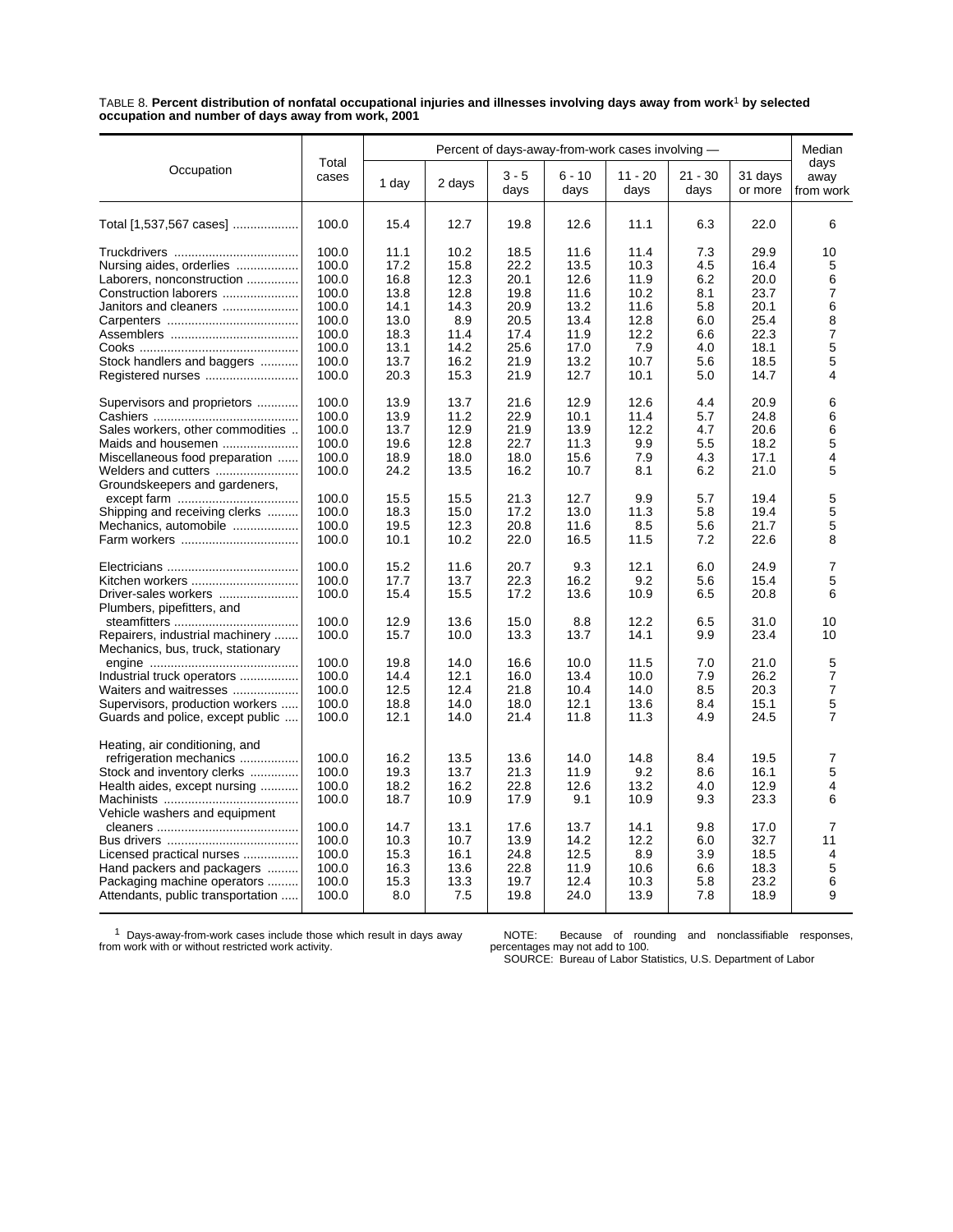TABLE 9. **Percent distribution of nonfatal occupational injuries and illnesses involving days away from work**1 **by selected injury or illness characteristics and number of days away from work, 2001**

|                                                                                                                                                       | Total                                                                                                                                        |                                                                                                                              | Percent of days-away-from-work cases involving -                                                                          |                                                                                                                              |                                                                                                                           |                                                                                                                         |                                                                                                              |                                                                                                                            |                                                                                                                        |  |  |
|-------------------------------------------------------------------------------------------------------------------------------------------------------|----------------------------------------------------------------------------------------------------------------------------------------------|------------------------------------------------------------------------------------------------------------------------------|---------------------------------------------------------------------------------------------------------------------------|------------------------------------------------------------------------------------------------------------------------------|---------------------------------------------------------------------------------------------------------------------------|-------------------------------------------------------------------------------------------------------------------------|--------------------------------------------------------------------------------------------------------------|----------------------------------------------------------------------------------------------------------------------------|------------------------------------------------------------------------------------------------------------------------|--|--|
| Characteristic                                                                                                                                        | cases                                                                                                                                        | 1 day                                                                                                                        | 2 days                                                                                                                    | $3 - 5$<br>days                                                                                                              | $6 - 10$<br>days                                                                                                          | $11 - 20$<br>days                                                                                                       | $21 - 30$<br>days                                                                                            | 31 days<br>or more                                                                                                         | days<br>away<br>from work                                                                                              |  |  |
| Total [1,537,567 cases]                                                                                                                               | 100.0                                                                                                                                        | 15.4                                                                                                                         | 12.7                                                                                                                      | 19.8                                                                                                                         | 12.6                                                                                                                      | 11.1                                                                                                                    | 6.3                                                                                                          | 22.0                                                                                                                       | 6                                                                                                                      |  |  |
| Nature of injury or illness:<br>Sprains, strains<br>Bruises, contusions<br>Cuts, lacerations                                                          | 100.0<br>100.0<br>100.0<br>100.0<br>100.0                                                                                                    | 13.5<br>23.3<br>23.2<br>6.4<br>17.7                                                                                          | 12.8<br>17.3<br>17.6<br>5.5<br>17.7                                                                                       | 21.2<br>24.0<br>21.4<br>12.8                                                                                                 | 13.3<br>11.8<br>14.0<br>11.5<br>16.8                                                                                      | 11.2<br>8.7<br>9.1<br>12.7<br>12.5                                                                                      | 5.8<br>4.2<br>5.3<br>10.3<br>4.5                                                                             | 22.2<br>10.7<br>9.5<br>40.9<br>9.0                                                                                         | 6<br>3<br>3<br>21<br>5                                                                                                 |  |  |
| Carpal tunnel syndrome<br>Chemical burns<br>Multiple traumatic injuries                                                                               | 100.0<br>100.0<br>100.0<br>100.0<br>100.0                                                                                                    | 4.3<br>11.3<br>33.6<br>5.6<br>12.7                                                                                           | 4.1<br>8.7<br>23.9<br>4.0<br>10.6                                                                                         | 21.8<br>8.9<br>18.2<br>17.0<br>14.5<br>20.4                                                                                  | 11.1<br>13.2<br>10.5<br>13.9<br>10.3                                                                                      | 15.6<br>12.5<br>6.8<br>16.3<br>13.3                                                                                     | 11.5<br>6.4<br>4.1<br>11.1<br>6.2                                                                            | 44.5<br>29.7<br>4.1<br>34.6<br>26.5                                                                                        | 25<br>10<br>2<br>18<br>8                                                                                               |  |  |
| Part of body affected by the<br>injury or illness:<br>Upper extremities<br>Hand, except finger<br>Lower extremities<br>Body systems<br>Multiple parts | 100.0<br>100.0<br>100.0<br>100.0<br>100.0<br>100.0<br>100.0<br>100.0<br>100.0<br>100.0<br>100.0<br>100.0<br>100.0<br>100.0<br>100.0<br>100.0 | 34.9<br>44.7<br>16.7<br>12.4<br>11.7<br>13.0<br>16.5<br>10.1<br>20.1<br>20.2<br>13.9<br>11.5<br>14.6<br>17.8<br>25.9<br>12.8 | 20.1<br>22.7<br>14.7<br>11.9<br>9.7<br>12.6<br>13.1<br>9.5<br>16.2<br>14.2<br>12.0<br>9.4<br>13.3<br>14.6<br>13.8<br>11.1 | 21.2<br>19.6<br>19.4<br>20.3<br>14.9<br>22.4<br>19.2<br>15.4<br>21.8<br>20.6<br>19.1<br>16.8<br>19.0<br>19.4<br>18.9<br>20.1 | 8.6<br>6.6<br>12.1<br>13.1<br>11.4<br>13.7<br>13.1<br>12.6<br>13.1<br>14.4<br>12.8<br>12.1<br>13.7<br>14.6<br>9.1<br>11.6 | 6.2<br>3.5<br>7.8<br>11.8<br>11.9<br>11.0<br>11.4<br>12.5<br>9.9<br>11.0<br>11.7<br>13.2<br>10.7<br>13.1<br>7.6<br>10.8 | 2.4<br>1.1<br>6.0<br>6.7<br>6.6<br>5.4<br>6.8<br>8.7<br>5.3<br>6.9<br>6.8<br>7.1<br>7.6<br>7.0<br>5.2<br>5.9 | 6.5<br>1.8<br>23.3<br>23.8<br>33.8<br>21.9<br>19.8<br>31.3<br>13.6<br>12.8<br>23.7<br>30.1<br>21.1<br>13.5<br>19.5<br>27.7 | 2<br>$\overline{2}$<br>5<br>$\overline{7}$<br>12<br>6<br>6<br>13<br>4<br>5<br>$\overline{7}$<br>11<br>6<br>5<br>4<br>8 |  |  |

See footnotes at end of table.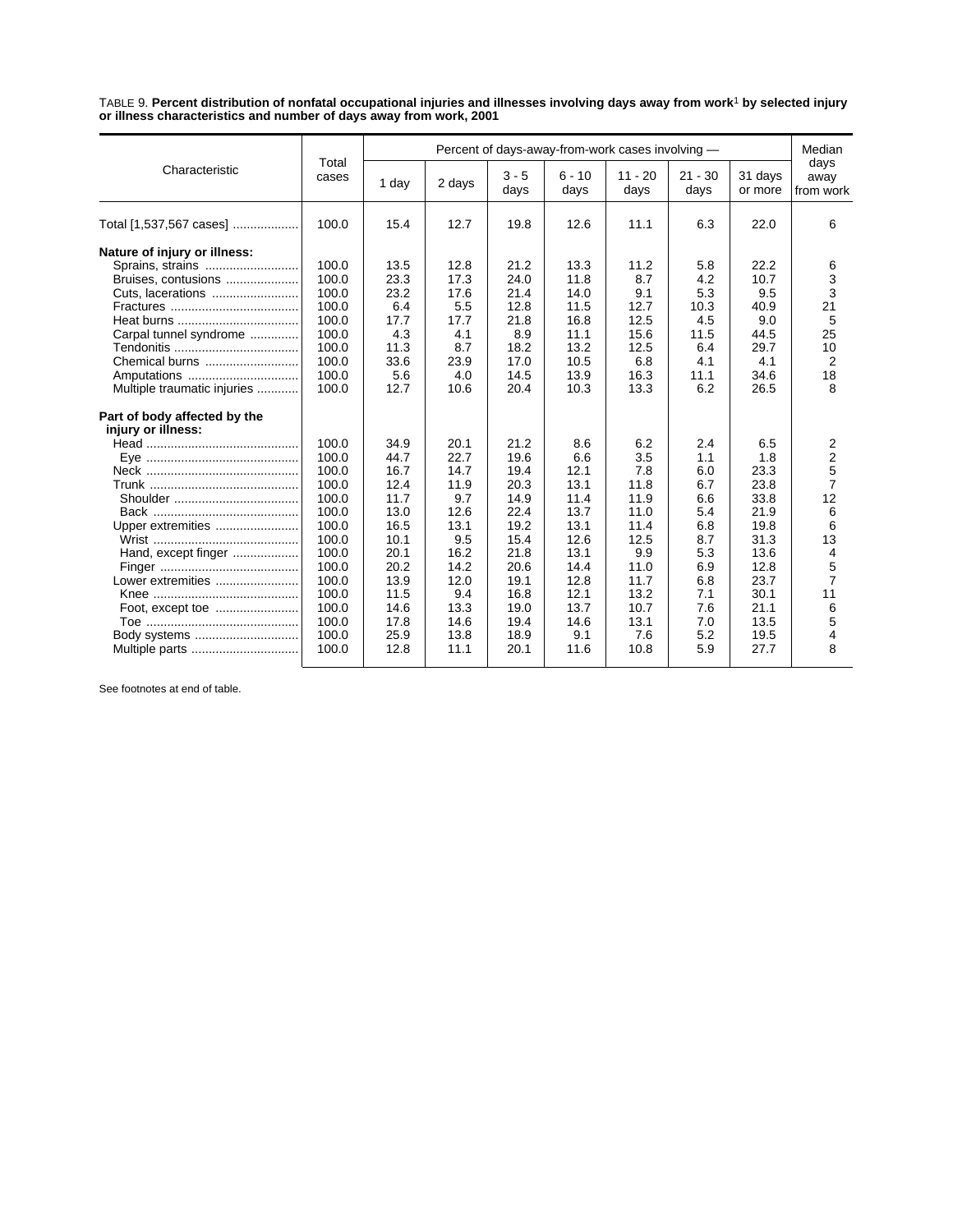TABLE 9. **Percent distribution of nonfatal occupational injuries and illnesses involving days away from work**1 **by selected injury or illness characteristics and number of days away from work, 2001** — Continued

|                                                        |                |       | Percent of days-away-from-work cases involving - |                 |                  |                   |                   |                    |                           |  |  |
|--------------------------------------------------------|----------------|-------|--------------------------------------------------|-----------------|------------------|-------------------|-------------------|--------------------|---------------------------|--|--|
| Characteristic                                         | Total<br>cases | 1 day | 2 days                                           | $3 - 5$<br>days | $6 - 10$<br>days | $11 - 20$<br>days | $21 - 30$<br>days | 31 days<br>or more | days<br>away<br>from work |  |  |
|                                                        |                |       |                                                  |                 |                  |                   |                   |                    |                           |  |  |
| Source of injury or illness:<br>Chemicals and chemical |                |       |                                                  |                 |                  |                   |                   |                    |                           |  |  |
|                                                        | 100.0          | 30.8  | 22.9                                             | 18.7            | 9.9              | 7.5               | 4.2               | 6.0                | 2                         |  |  |
|                                                        | 100.0          | 14.1  | 12.1                                             | 21.7            | 14.0             | 11.3              | 6.3               | 20.6               | 6                         |  |  |
|                                                        |                |       |                                                  |                 |                  |                   |                   |                    |                           |  |  |
| Furniture and fixtures                                 | 100.0          | 19.1  | 16.1                                             | 20.0            | 12.1             | 9.9               | 6.0               | 16.8               | $\overline{4}$            |  |  |
|                                                        | 100.0          | 15.8  | 12.9                                             | 20.3            | 13.0             | 12.2              | 7.0               | 18.9               | 6                         |  |  |
| Parts and materials                                    | 100.0          | 16.6  | 12.4                                             | 19.7            | 12.7             | 11.1              | 6.6               | 20.9               | 6                         |  |  |
| Worker motion or position                              | 100.0          | 11.6  | 10.2                                             | 19.2            | 12.4             | 12.0              | 7.2               | 27.4               | 9                         |  |  |
| Floors, walkways, ground                               |                |       |                                                  |                 |                  |                   |                   |                    |                           |  |  |
|                                                        | 100.0          | 13.0  | 11.3                                             | 18.1            | 11.6             | 11.7              | 6.7               | 27.6               | 9                         |  |  |
| Tools, instruments, and                                |                |       |                                                  |                 |                  |                   |                   |                    |                           |  |  |
|                                                        | 100.0          | 18.7  | 15.6                                             | 21.3            | 12.9             | 10.1              | 6.0               | 15.5               | 4                         |  |  |
|                                                        | 100.0          | 13.2  | 11.2                                             | 19.3            | 12.1             | 11.1              | 6.6               | 26.4               | 8                         |  |  |
| Health care patient                                    | 100.0          | 16.3  | 15.8                                             | 22.6            | 14.1             | 10.9              | 4.7               | 15.5               | 5                         |  |  |
| Event or exposure leading to                           |                |       |                                                  |                 |                  |                   |                   |                    |                           |  |  |
| injury or illness:                                     |                |       |                                                  |                 |                  |                   |                   |                    |                           |  |  |
| Contact with objects and                               |                |       |                                                  |                 |                  |                   |                   |                    |                           |  |  |
|                                                        | 100.0          | 21.7  | 15.3                                             | 20.7            | 12.3             | 9.9               | 5.5               | 14.6               | 4                         |  |  |
|                                                        | 100.0          | 21.3  | 15.6                                             | 21.3            | 12.6             | 9.6               | 5.4               | 14.3               | 4                         |  |  |
| Struck against object                                  | 100.0          | 21.5  | 16.1                                             | 21.1            | 12.1             | 10.1              | 5.3               | 13.9               | $\overline{4}$            |  |  |
|                                                        | 100.0          | 16.6  | 12.5                                             | 19.1            | 13.3             | 11.6              | 7.4               | 19.4               | 6                         |  |  |
| Caught in equipment or object                          |                |       |                                                  |                 |                  |                   |                   |                    |                           |  |  |
| Fall to lower level                                    | 100.0          | 10.3  | 9.8                                              | 17.5            | 11.2             | 12.8              | 6.8               | 31.6               | 11                        |  |  |
| Fall on same level                                     | 100.0          | 14.1  | 12.4                                             | 18.5            | 11.6             | 11.1              | 6.6               | 25.7               | $\overline{7}$            |  |  |
| Slip, trip, loss of                                    |                |       |                                                  |                 |                  |                   |                   |                    |                           |  |  |
| balance-without fall                                   | 100.0          | 14.5  | 11.6                                             | 22.7            | 12.3             | 10.9              | 6.0               | 22.0               | 6                         |  |  |
|                                                        | 100.0          | 12.2  | 11.8                                             | 20.4            | 13.7             | 12.1              | 6.6               | 23.1               | $\overline{7}$            |  |  |
| Overexertion in lifting                                | 100.0          | 12.2  | 12.0                                             | 20.2            | 13.8             | 12.1              | 7.3               | 22.5               | $\overline{7}$            |  |  |
| Repetitive motion                                      | 100.0          | 8.0   | 6.7                                              | 12.9            | 11.3             | 14.3              | 9.5               | 37.2               | 18                        |  |  |
| Exposure to harmful                                    |                |       |                                                  |                 |                  |                   |                   |                    |                           |  |  |
| substances                                             | 100.0          | 27.8  | 19.3                                             | 21.3            | 12.8             | 7.8               | 3.8               | 7.2                | 3                         |  |  |
| Transportation accidents                               | 100.0          | 11.4  | 10.6                                             | 18.4            | 12.2             | 10.3              | 7.4               | 29.8               | 10                        |  |  |
| Fires and explosions                                   | 100.0          | 9.9   | 23.7                                             | 17.7            | 9.0              | 18.7              | 3.8               | 17.2               | 5                         |  |  |
| Assaults and violent acts by                           |                |       |                                                  |                 |                  |                   |                   |                    |                           |  |  |
|                                                        | 100.0          | 17.0  | 13.8                                             | 22.9            | 13.1             | 9.6               | 5.1               | 18.5               | 5                         |  |  |

1 Days-away-from-work cases include those which result in days away from work with or without restricted work activity.

NOTE: Because of rounding and nonclassifiable responses, percentages may not add to 100. SOURCE: Bureau of Labor Statistics, U.S. Department of Labor